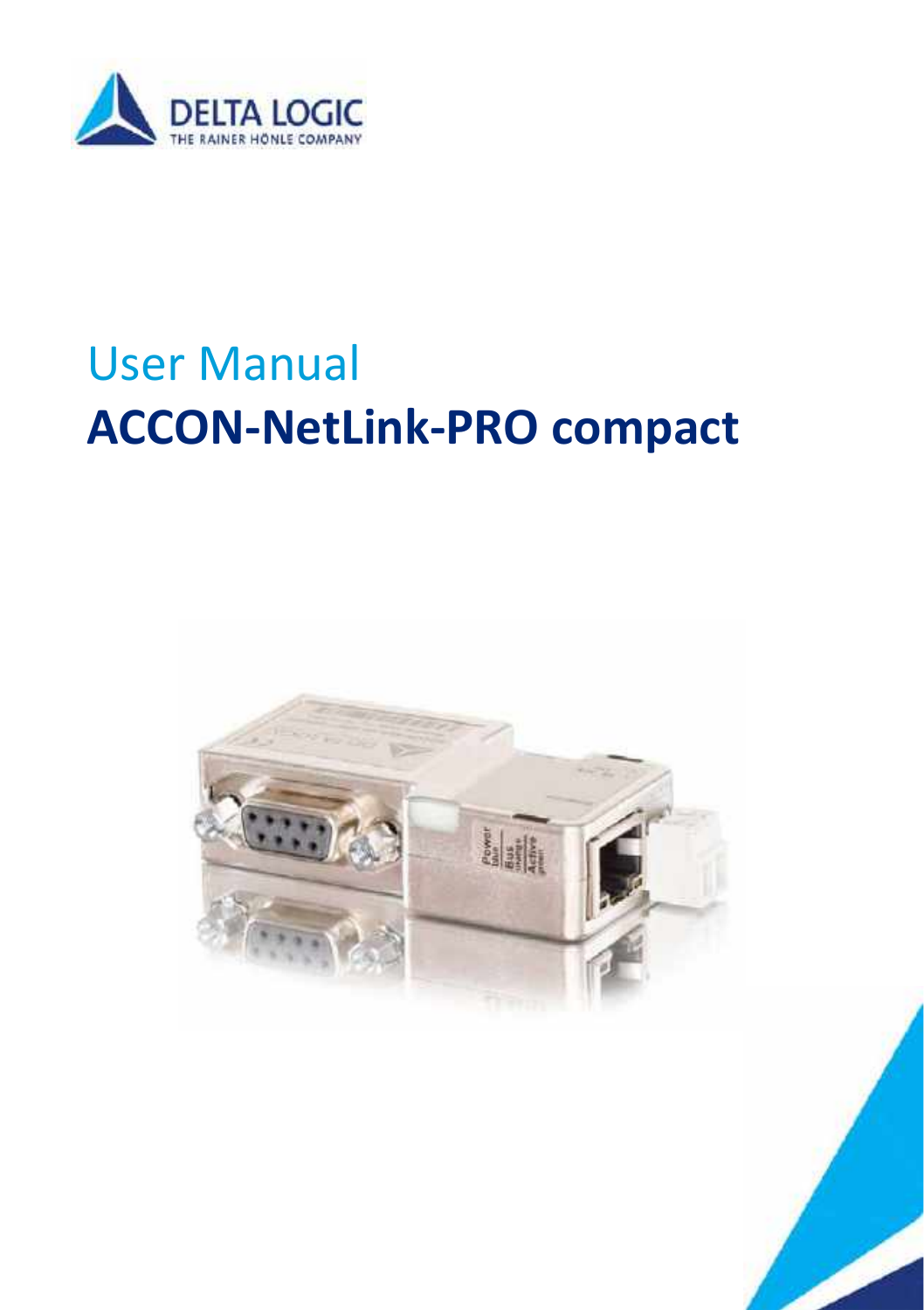This manual is for project developers, users and assemblers who utilize the ACCON-NetLink-PRO compact.

It shows the user the handling of the ACCON-NetLink-PRO compact and explains signaling functions. All necessary data for assembling should be provided to the assembler. © 1995 - 2016

#### **DELTA LOGIC Automatisierungstechnik GmbH**

Stuttgarter Strasse 3 73525 Schwaebisch Gmuend Germany

| Phone sales:    | +49-(0)7171-916-120   |
|-----------------|-----------------------|
| Phone support:  | +49-(0)7171-916-112   |
| Fax sales:      | +49-(0)7171-916-220   |
| Fax support:    | +49-(0)7171-916-212   |
| E-Mail sales:   | sales@deltalogic.de   |
| E-Mail support: | support@deltalogic.de |

www.deltalogic.de

All rights reserved. No part of this work is allowed to be copied, reproduced, conferred, processed and stored into electronic media or translated into any other language without a written permission of the author.

STEP®, TIA®, TIA Portal®, S7-200®, S7-300®, S7-400®, HMI®, STEP® and SIMATIC® are registered trademarks of Siemens AG, ACCON® and DELTALOGIC® are registered trademarks of DELTA LOGIC Automatisierungstechnik GmbH.

#### **Note:**

We have checked the content of this manual for conformity with the hardware and software described. Nevertheless, because deviations cannot be ruled out, we cannot accept any liability for complete conformity. The data in this manual have been checked regularly and any necessary corrections will be included in subsequent editions. We always welcome suggestions for improvement.

Last update 2016-09-26. All technical changes reserved.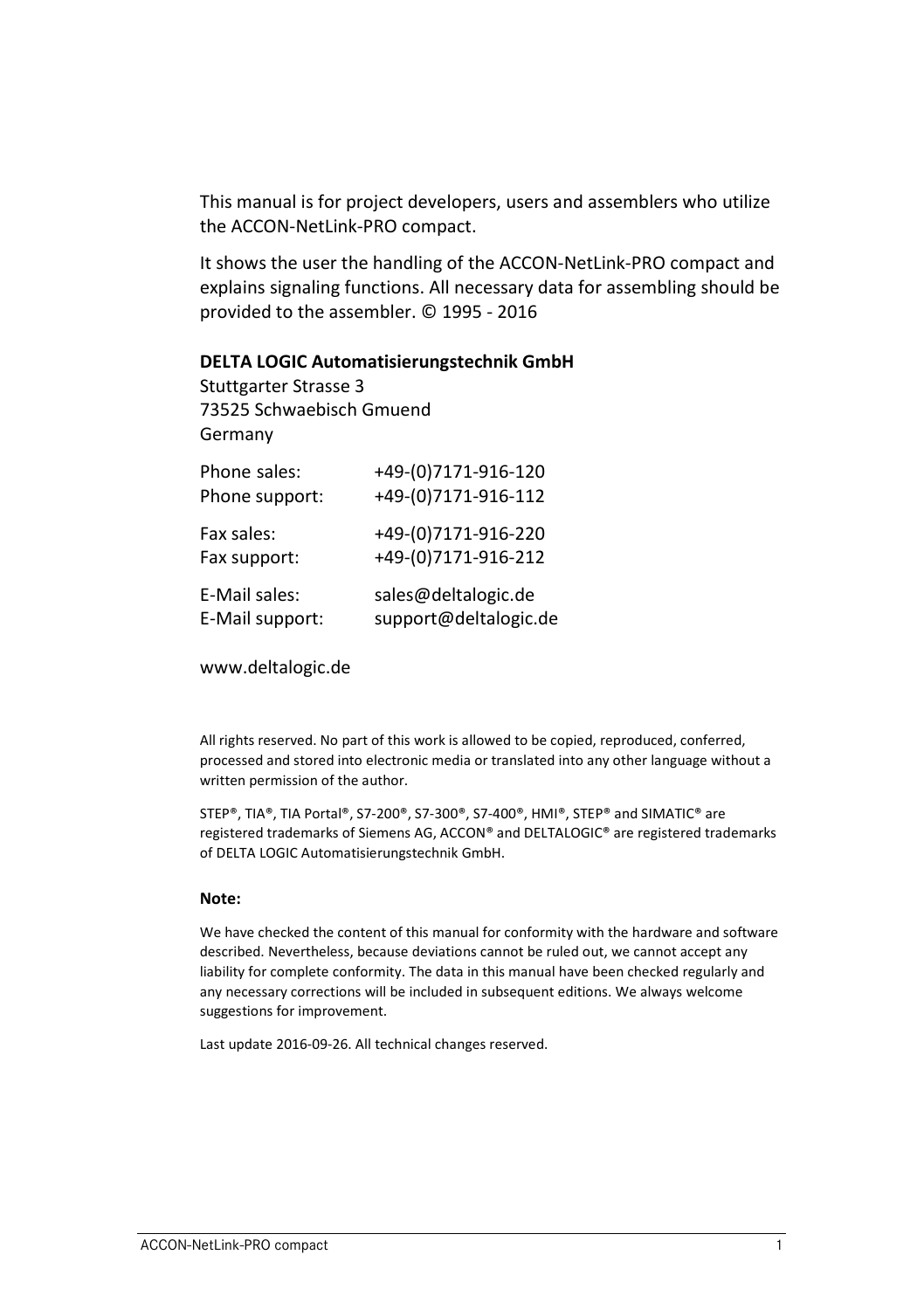# **TABLE OF CONTENTS**

| $\mathbf{1}$   |                                                   |
|----------------|---------------------------------------------------|
| $\overline{2}$ |                                                   |
| 3              |                                                   |
| 4              | REQUIREMENTS FOR OPERATING 8                      |
| 5              |                                                   |
| 6              |                                                   |
| 7              |                                                   |
| 8              | COMMUNICATION VIA RFC1006 (S7-TCP/IP)25           |
| 9              |                                                   |
| 10             | <b>REMOTE MAINTENANCE WITH THE ACCON-NETLINK-</b> |
|                |                                                   |
|                | 12 FREQUENTLY ASKED QUESTIONS 47                  |
|                |                                                   |
|                |                                                   |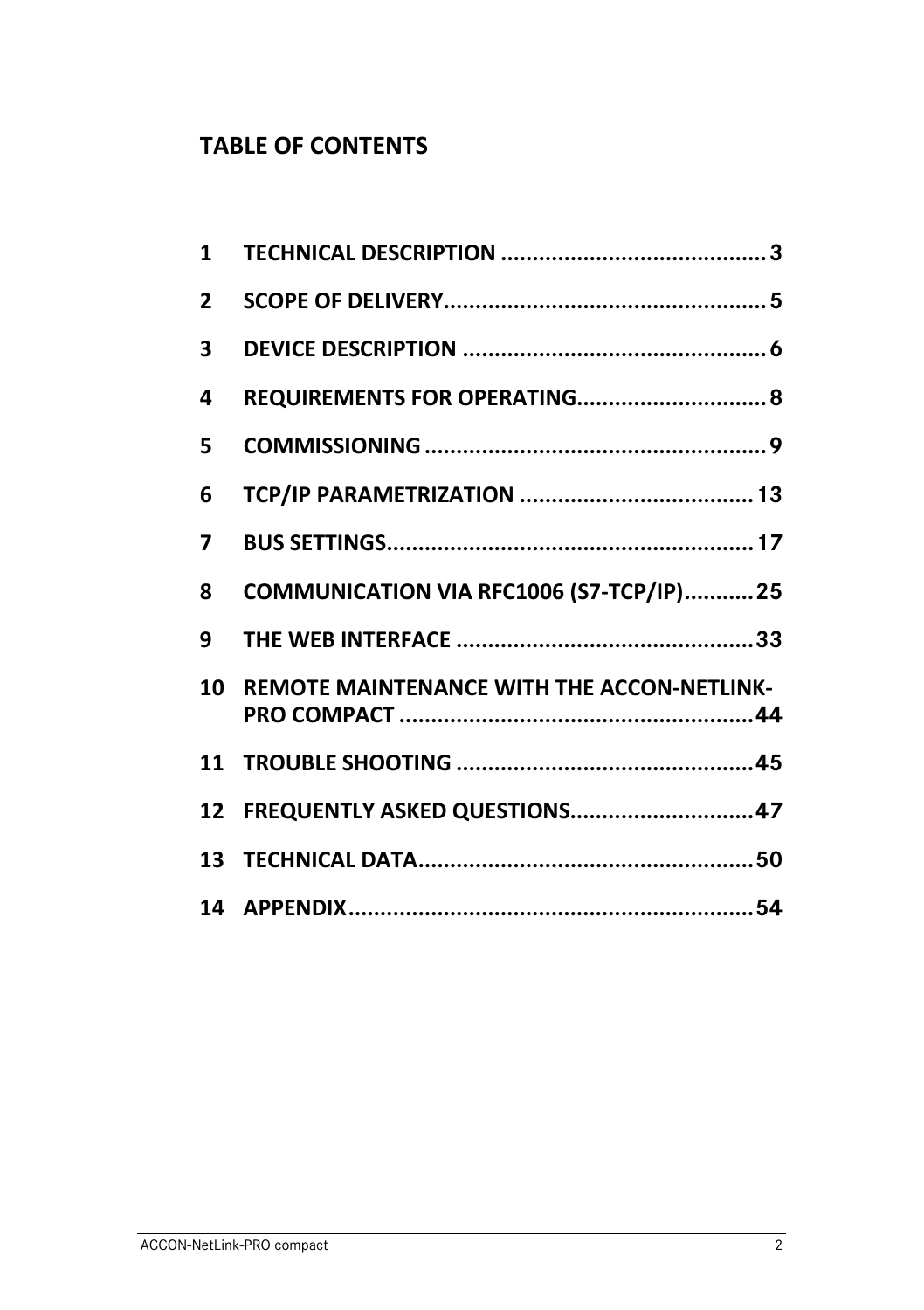# <span id="page-3-0"></span>**1 TECHNICAL DESCRIPTION**

ACCON-NetLink-PRO compact is a handy communication and programming adaptor between PC and S7 controllers. The electronics of the ACCON-NetLink-PRO compact is placed in a PROFIBUS plug's case. Thus, the adapter is very small and handy.

As all-rounder, the ACCON-NetLink-PRO compact can be connected to the PLC via MPI, PROFIBUS and PPI. The ACCON-NetLink-PRO compact independently detects the current bus settings of the PLC.

The ACCON-NetLink-PRO compact's communication to the PC is carried out via TCP/IP. The configuration of the ACCON-NetLink-PRO compact can be created and changed via its integrated web site. For security reasons the access to the web site is protected by a password.

The ACCON-NetLink-PRO compact supports the S7 communication via RFC1006 (ISO on TCP). Thus TCP/IP communication processors (e. g. CP343-1) can be replaced by this adapter. But projected connections are not supported. Furthermore the ACCON-NetLink-PRO compact supports the parametrization of DP-Slaves via DP-V1 (Class 2). A driver for SIMATIC applications (ACCON-S7-NET) is included in delivery. The ACCON-NetLink-PRO compact is fed via the bus connection. Alternatively, the device can be externally supplied via 24 VDC.

The ACCON-NetLink-PRO compact can be connected to the PC via a hub or switch or directly with the supplied patch cable (Cross-Link).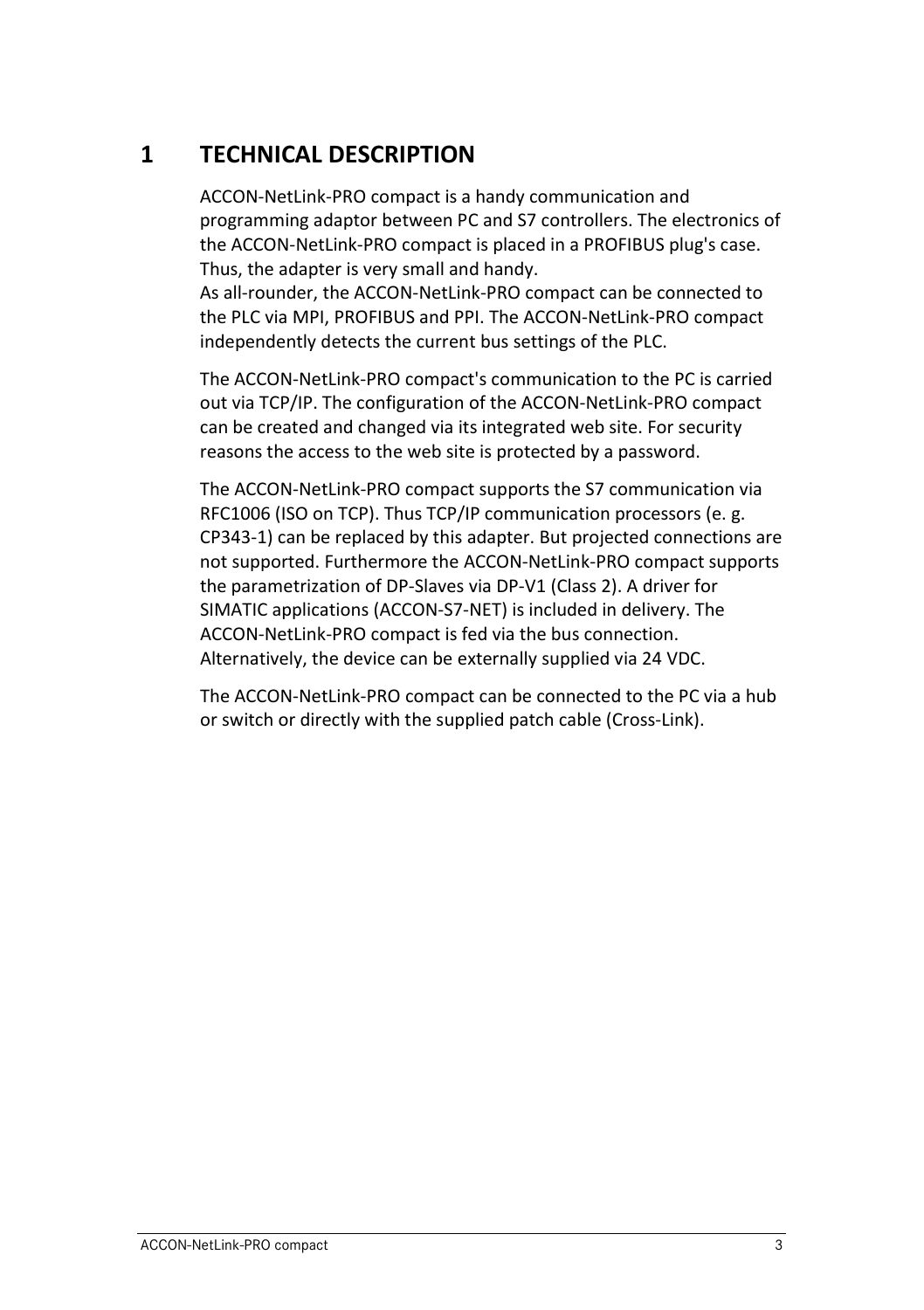## **Features:**

- Automatic bus profile detection
- Full PROFIBUS speed up to 12 Mbps
- Extended diagnostics
- Support of MPI, PROFIBUS and PPI
- Supports DHCP
- Support of Slave programming via DP-V1 (Class 2)
- Supports all established SIMATIC Engineering Tools
- Supports ISO on TCP (RFC 1006)
- Voltage feed from the PLC or controller
- External 24-V power supply possible
- Plug with PG bushing
- Applicable up to 60 °C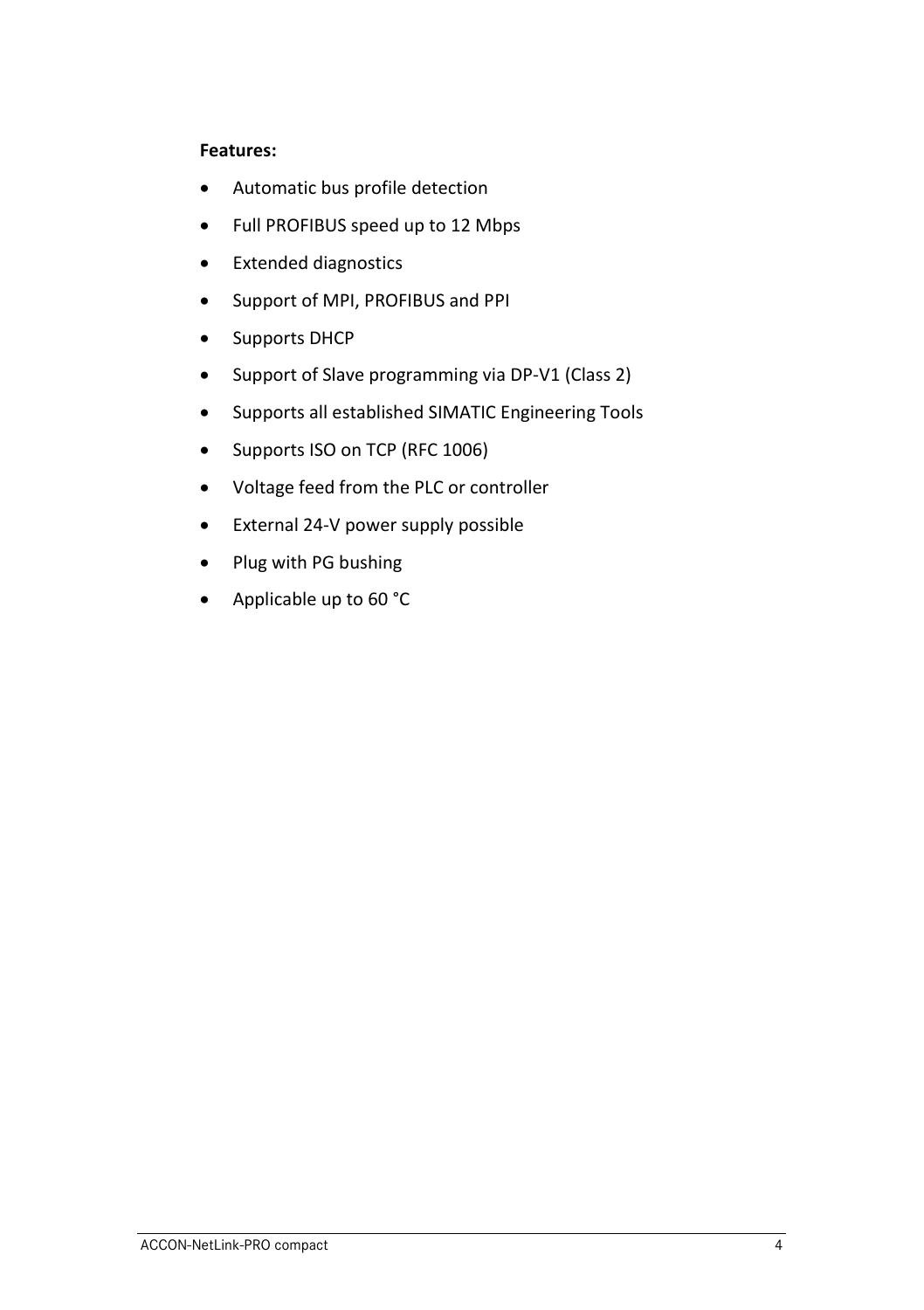# <span id="page-5-0"></span>**2 SCOPE OF DELIVERY**

- ACCON-NetLink-PRO compact
- Patch cable (Cross-Over, 3 meters)
- DELTA LOGIC Automatisierungstechnik-DVD including ACCON-S7- NET-Driver

Suitable accessories can be found on www.deltalogic.de.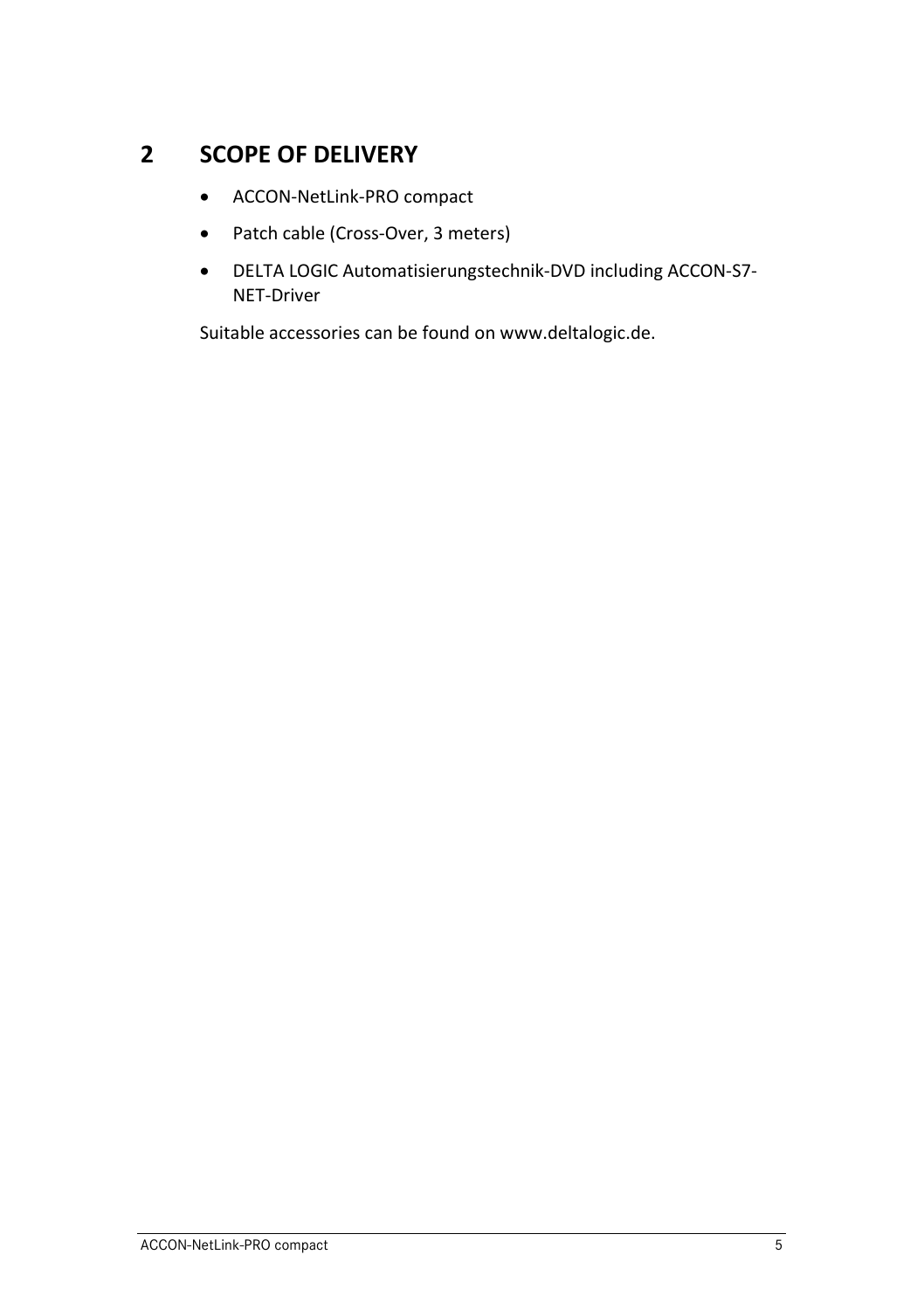# <span id="page-6-0"></span>**3 DEVICE DESCRIPTION**



*Figure 1: ACCON-NetLink-PRO compact*

- 1. RJ45 bushing to connect the device to the Ethernet
- 2. Status LEDs for the Ethernet-Interface
- 3. Status LEDs
- 4. Power supply bushing for 24 VDC. Please keep the polarity in mind.
- 5. Bus plug with PG bushing
- 6. Patch cable (Cross-Over, 3 meters)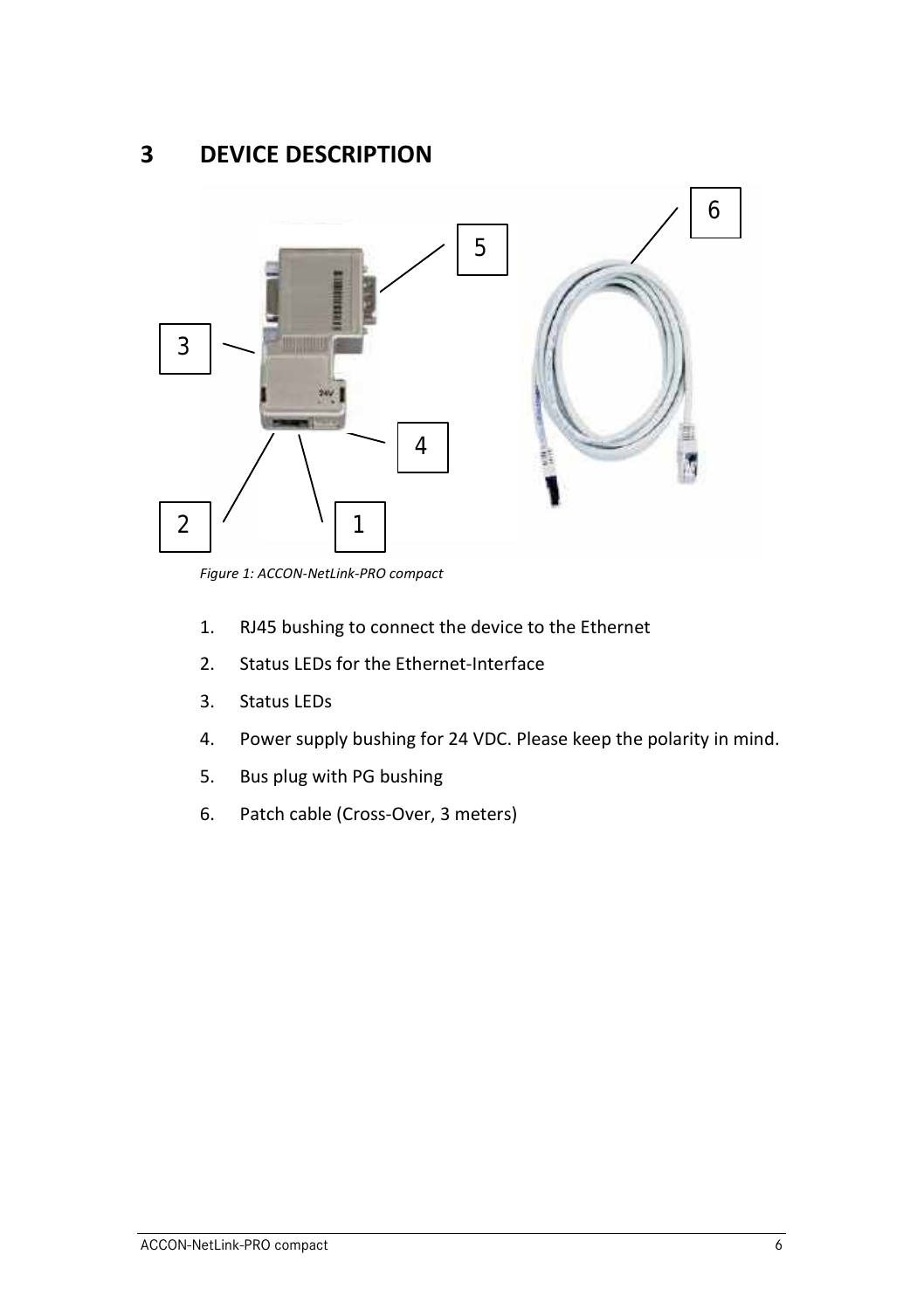## **Start of the ACCON-NetLink-PRO compact**

In the first seconds after starting the ACCON-NetLink-PRO compact the Power LED lights blue. The start procedure will be finished after about 20 seconds then the device is ready to operate.

### **LED display**

|                                              | <b>POWER LED</b> | <b>ACTIVE LED</b>               | <b>BUS LED</b>            |
|----------------------------------------------|------------------|---------------------------------|---------------------------|
| Ready to operate                             | <b>BLUE</b>      |                                 |                           |
| Trying to log in on the<br>device at the bus | <b>BLUE</b>      |                                 | ORANGE<br><b>BLINKING</b> |
| Device is logged in on<br>the bus            | <b>BLUE</b>      | <b>GREEN</b>                    |                           |
| Data exchange with a<br>controller (Data)    | <b>BLUE</b>      | <b>GREEN</b><br><b>BLINKING</b> |                           |

*Table 1: Status LEDs*

|                 | <b>POWER LED</b> | <b>ACTIVE LED</b> | <b>BUS LED</b>  |
|-----------------|------------------|-------------------|-----------------|
| Transmitting    | <b>BLUE</b>      |                   | RFD             |
| firmware update | <b>BLINKING</b>  |                   | <b>BLINKING</b> |

*Table 2: Status LEDs Firmware Update*

|                           | LINK LED GRÜN | <b>ACTIVE LED GELB</b> |
|---------------------------|---------------|------------------------|
| No Ethernet<br>connection | OFF           | OFF                    |
| Ethernet activity         | ΩN            | <b>BLINKING</b>        |

*Table 3: Status LEDs Ethernet*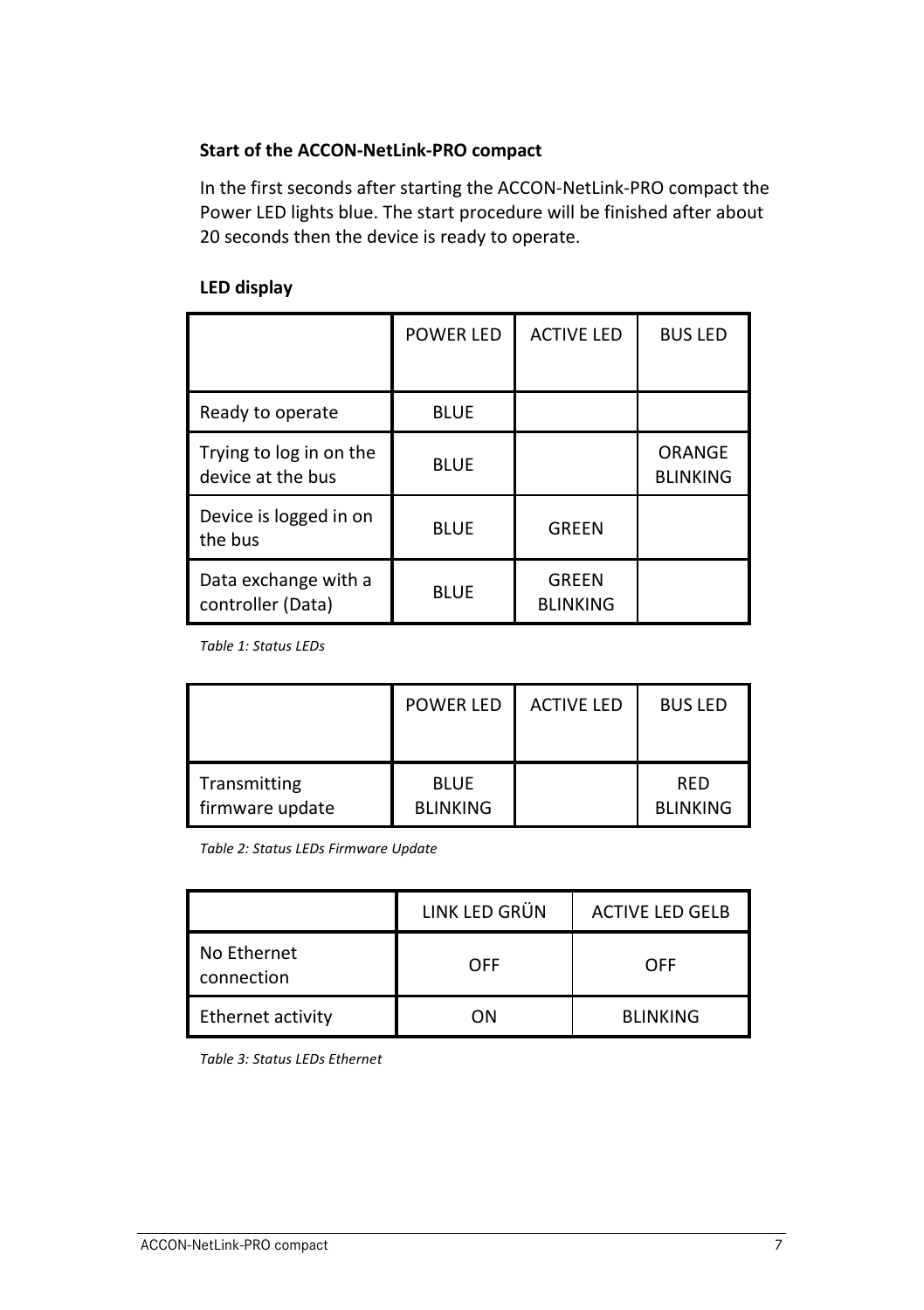# <span id="page-8-0"></span>**4 REQUIREMENTS FOR OPERATING**

# **Hardware**

Siemens S7-200-, S7-300 and S7-400 automation devices or compatible to S7. The utilized PCs must have a working network connection via TCP/IP. Also the network configuration must be known. Usual network cards are suitable.

# **Software**

To use the ACCON-S7-NET drivers you need a PC including Windows XP, 2003R2, 7, 2008R2, 8.1, 2012R2, 10. On this PC the SIMATIC Device Drivers (PG/PC-Interface) have to be installed. The SIMATIC Device Drivers will be installed with e. g. STEP 7, STEP 7 lite or STEP 7- Micro/Win. By installing ACCON-S7-NET more interfaces will be added to the PG/PC-Interface.

Take care of your Firewall Settings. The ACCON-NetLink-PRO compact uses the TCP ports 7777 and 102 (RFC1006). The Device Search function uses the UDP ports 25342 and 25343. The default IP address of the ACCON-NetLink-PRO compact is 192.168.4.49.

# **Assembly**

Installation and assembly have to be carried out according to VDE 0100 / IEC 364. As the ACCON-NetLink-PRO compact is an IP30 module it has to be built into a switch cabinet.

For secure operating please keep the maximum ambient temperature of 60 °C in mind.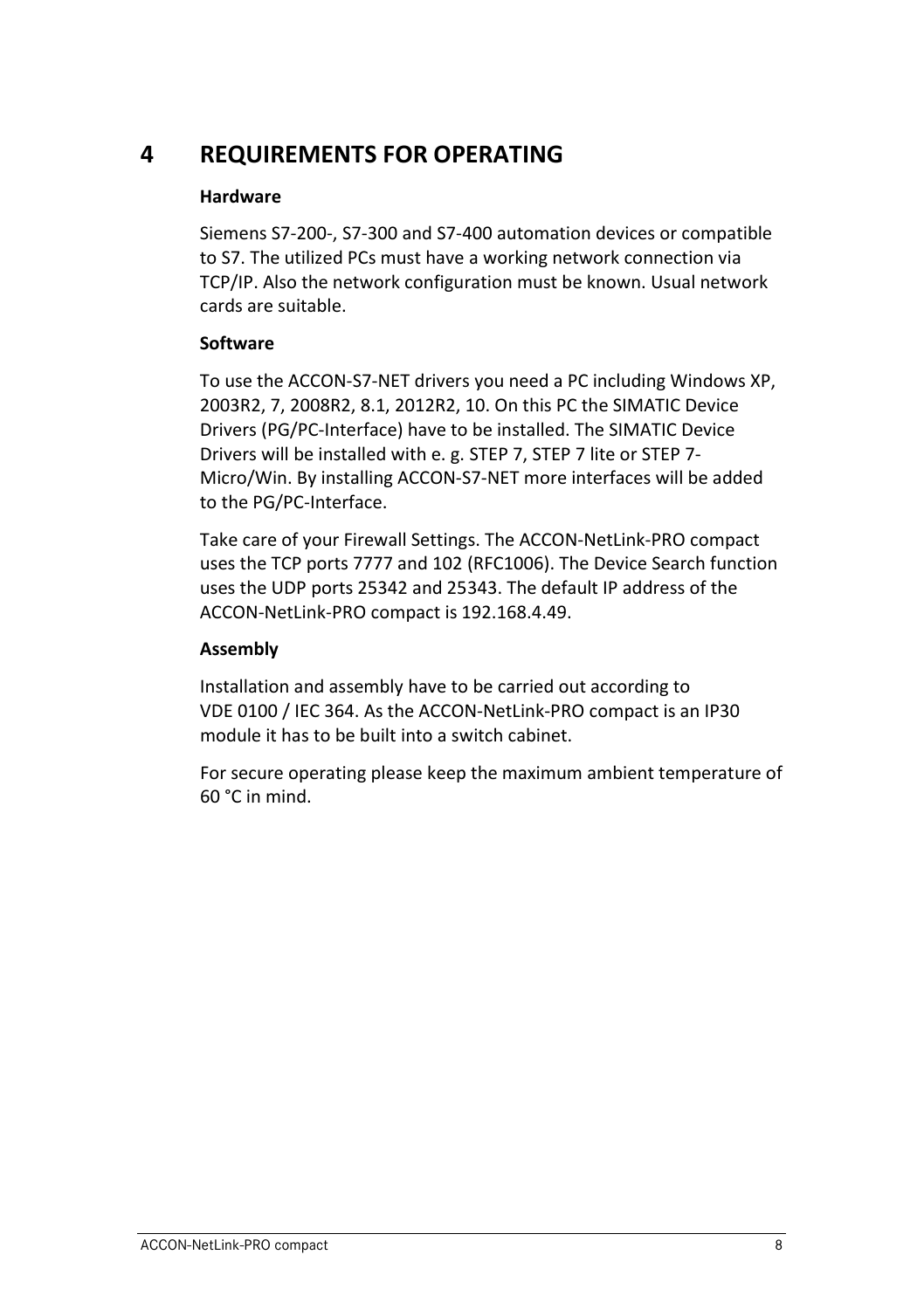# <span id="page-9-0"></span>**5 COMMISSIONING**

*The ACCON-NetLink-PRO compact is shipped with the IP address 192.168.4.49.*

## **Connection to the automation device**

Connect the 9-pin SUB-D plug to the MPI or PROFIBUS interface of your S7 controller.

# **Connection to the PC via RJ45 Ethernet-Interface**

Put one end of the patch cable into the Ethernet bushing of your ACCON-NetLink-PRO and the other end into a hub or switch which is connected to your PC's network card.

You can also directly connect the ACCON-NetLink-PRO compact to your PC's network card without a switch.

#### **Installation software**

After inserting the DELTA LOGIC Automatisierungstechnik-DVD please start the data file SetupAcconS7Net.exe for the ACCON-S7-NET driver (<DVD-drive>\S7-Adapter).



*For an installation you have to be logged in as administrator.*

# **Set PG/PC-Interface**

1. Open the SIMATIC PG/PC interface from the windows control panel.

The following points have to be in the dialog «Set PG/PC Interface«:

- ACCON-S7-NET NLPro(MPI)

- ACCON-S7-NET NLPro(PPI)
- ACCON-S7-NET NLPro(PROFIBUS)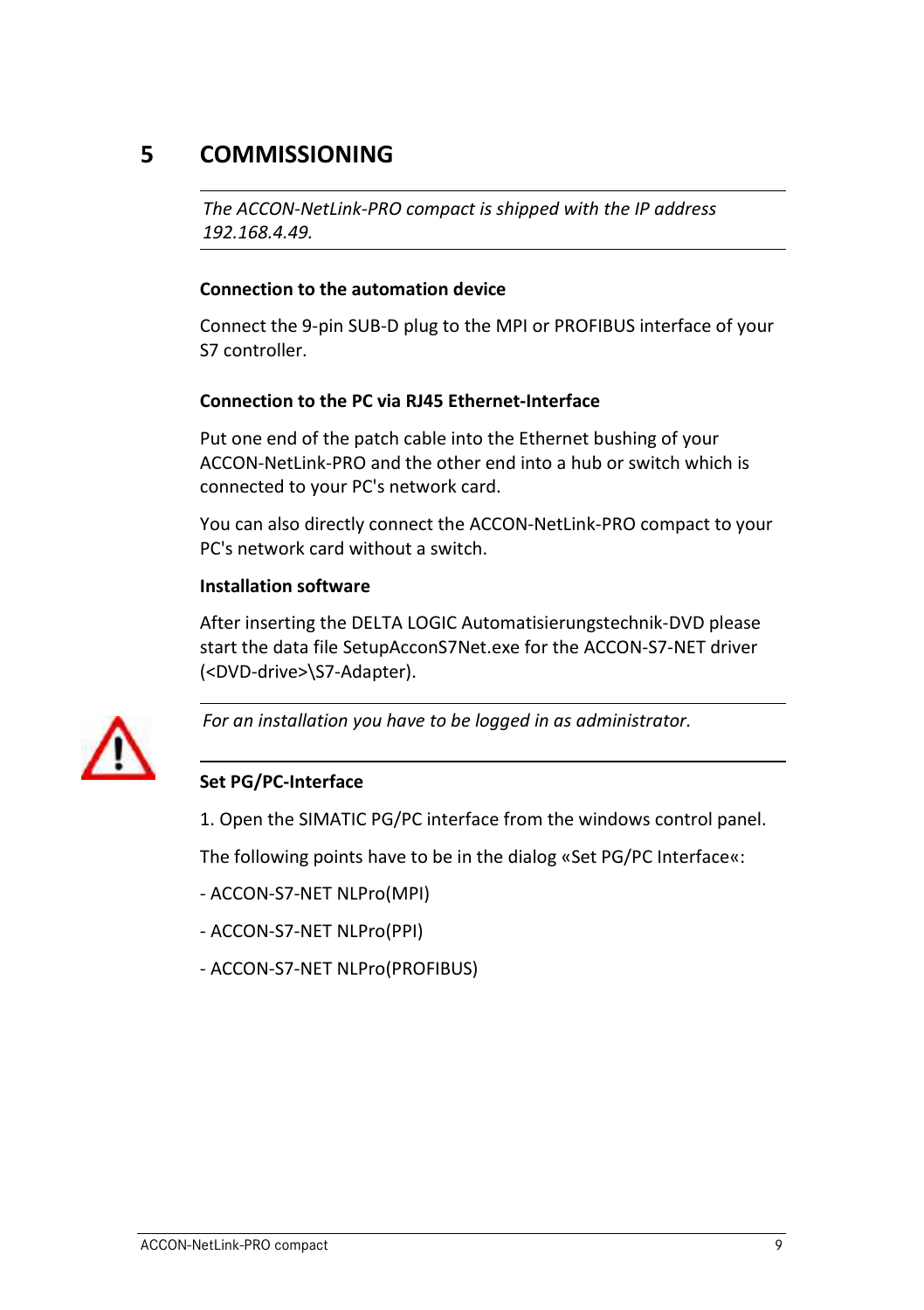| S70HLIVE ISTEP 2 4FFRN S7NET N F MPR |
|--------------------------------------|
|                                      |
|                                      |
| Properties                           |
|                                      |
| Ceru.                                |
| <b>Jelefe</b>                        |
|                                      |
|                                      |
|                                      |
| Select                               |
| Uancel<br>Heb                        |
|                                      |

*Figure 2: Set PG/PC Interface*

2. Click on the button »Properties«.



*Figure 3: A new created station*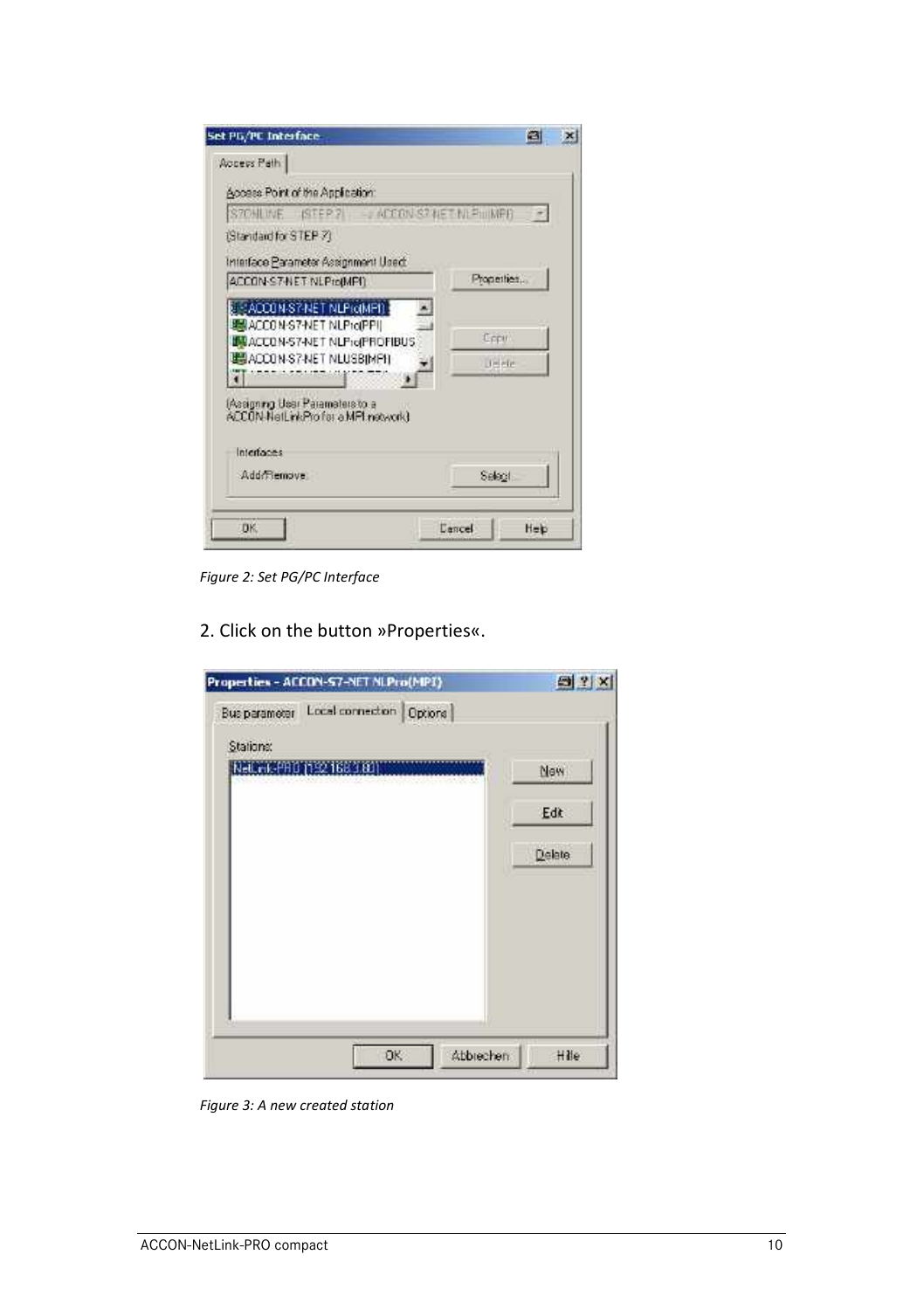3. Click on »New« to create a station for the ACCON-NetLink-PRO compact. By selecting a station it is set which ACCON-NetLink-PRO compact is assigned to the PG/PC Interface. But these stations will not be stored in the ACCON-NetLink-PRO compact.

| Station   |                       | $2 \times$                       |
|-----------|-----------------------|----------------------------------|
| Address:  | 192.168.3.124         | Parametrize ACCON-NetLink-PRO    |
|           | Internet teleservice. |                                  |
| Port      | ło                    |                                  |
| Name:     | MyName                |                                  |
| <b>JK</b> | Cancel                | Search ACCON-NetLink-PRO<br>Help |

*Figure 4: Set a station*

4. Click on »Search ACCON-NetLink-PRO compact…« in the »Station« dialog. The following window appears:

| MAC address                                     | Name:                                 | Serial number                     | Paddess                            |  |
|-------------------------------------------------|---------------------------------------|-----------------------------------|------------------------------------|--|
| 00:06/21-15:04 FD<br><b>Market Construction</b> | Mubiame<br><b>THE STATE OF STREET</b> | 100001277<br><b>START CONTROL</b> | 192.158.3.124<br>1. Selections and |  |
|                                                 |                                       |                                   |                                    |  |
|                                                 |                                       |                                   |                                    |  |
|                                                 |                                       |                                   |                                    |  |
|                                                 |                                       |                                   |                                    |  |
|                                                 |                                       |                                   |                                    |  |
|                                                 |                                       |                                   |                                    |  |
|                                                 |                                       |                                   |                                    |  |
|                                                 |                                       |                                   |                                    |  |

*Figure 5: List of all connected ACCON-NetLink-PRO compact devices*

- 6. Mark the ACCON-NetLink-PRO compact and click on »Close + Get«. If the list is empty please read the chapter »Trouble shooting«.
- 7. The window »Station« appears again. Click on »OK«. The driver settings are completed now.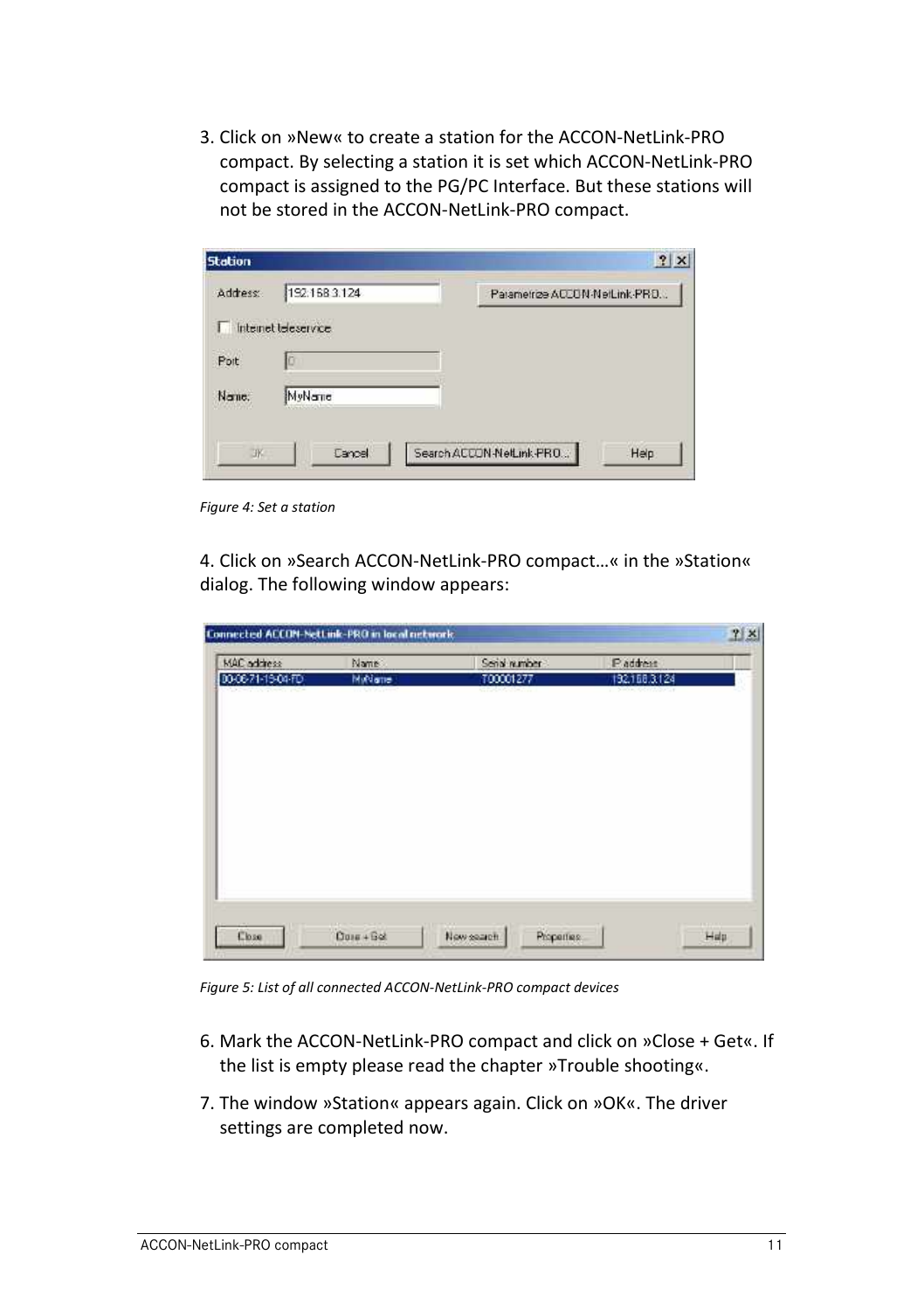- 8. Close the window »Properties ACCON-S7-NET NLPro(MPI)« by a click on »OK«.
- 9. Close the window »Set PG/PC-Interface« by a click on »OK«.
- 10. When an access path is changed in this settings a warning appears. Confirm with »OK« when you want to accept the changes.

*The ACCON-NetLink-PRO compact is shipped with the IP address 192.168.4.49.*



*The ACCON-NetLink-PRO compact's IP address must fit into your network. For this the first three places of the IP address of the PC and the ACCON-NetLink-PRO compact have to be equal, e. g. PC: IP address 192.168.4.10 ACCON-NetLink-PRO compact IP address 192.168.4.49 (only valid if subnet mask 255.255.255.0 is used) For more information please go to chapter 7 »TCP/IP Parametrization«.*

The ACCON-NetLink-PRO compact can be parametrized via a web interface, too. To do this open your web browser and enter the URL »http://192.168.4.49« as long as you did not change the default address.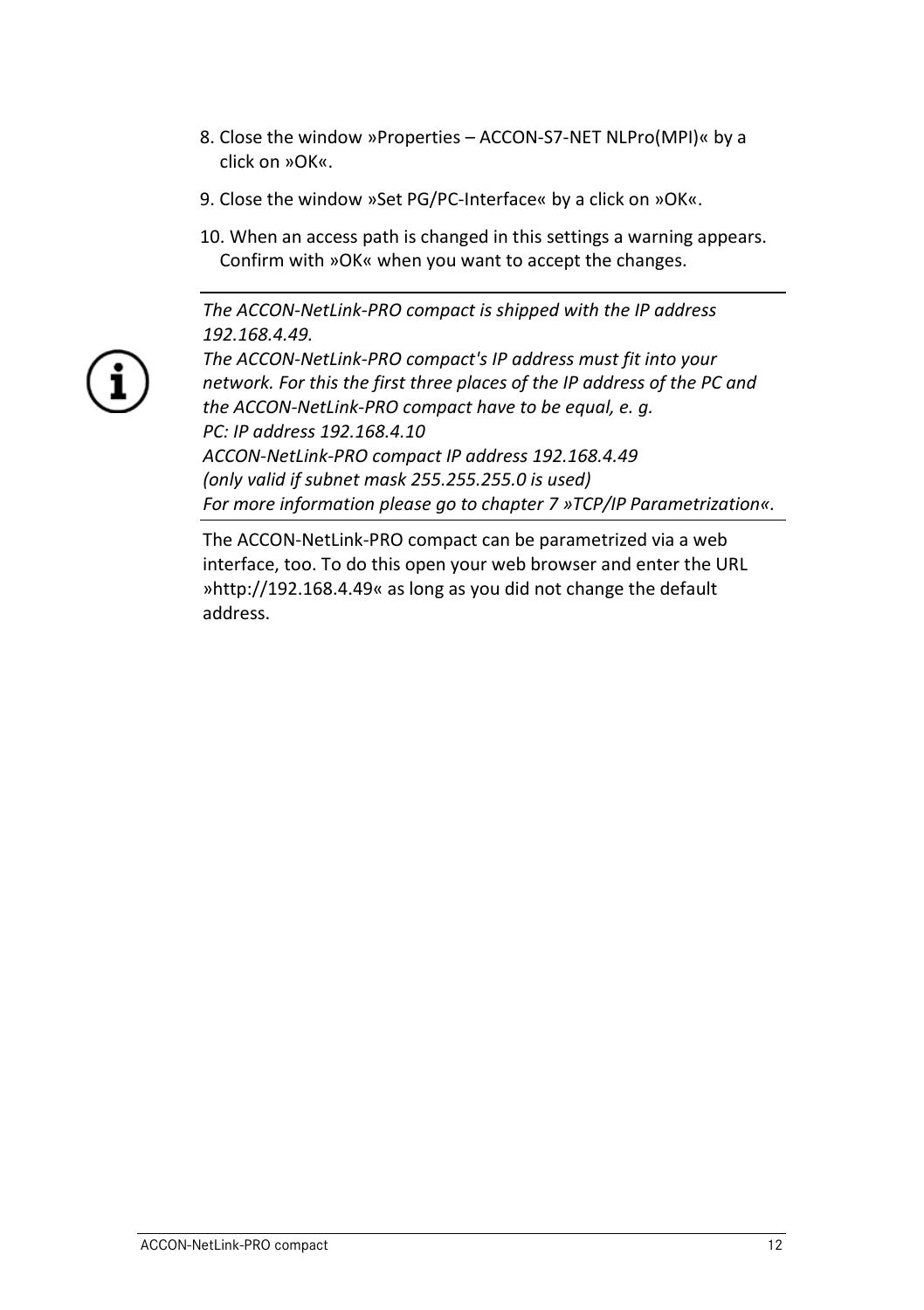# <span id="page-13-0"></span>**6 TCP/IP PARAMETRIZATION**

There are two ways:

- Parametrization via »Set PG/PC Interface«
- Parametrization via the web interface of the ACCON-NetLink-PRO compact (look for chapter [9\)](#page-33-0)



*The ACCON-NetLink-PRO compact will be shipped with the IP address 192.168.4.49.*

#### **Setting TCP/IP parameters**

To change the TCP/IP parameters select the desired station and click on »Edit«. The following window appears.

| <b>Station</b> |                       |  | 2 X                           |
|----------------|-----------------------|--|-------------------------------|
| Address:       | 192:168.3.124         |  | Parametrize ACCON-NetLink-PRO |
|                | Internet teleservice. |  |                               |
| Port:          | Ю                     |  |                               |
| Name:          | MyName                |  |                               |

*Figure 6: Set station*

Via »Parametrize ACCON-NetLink-PRO compact...« you get to the input mask with the ACCON-NetLink-PRO compact's parameters.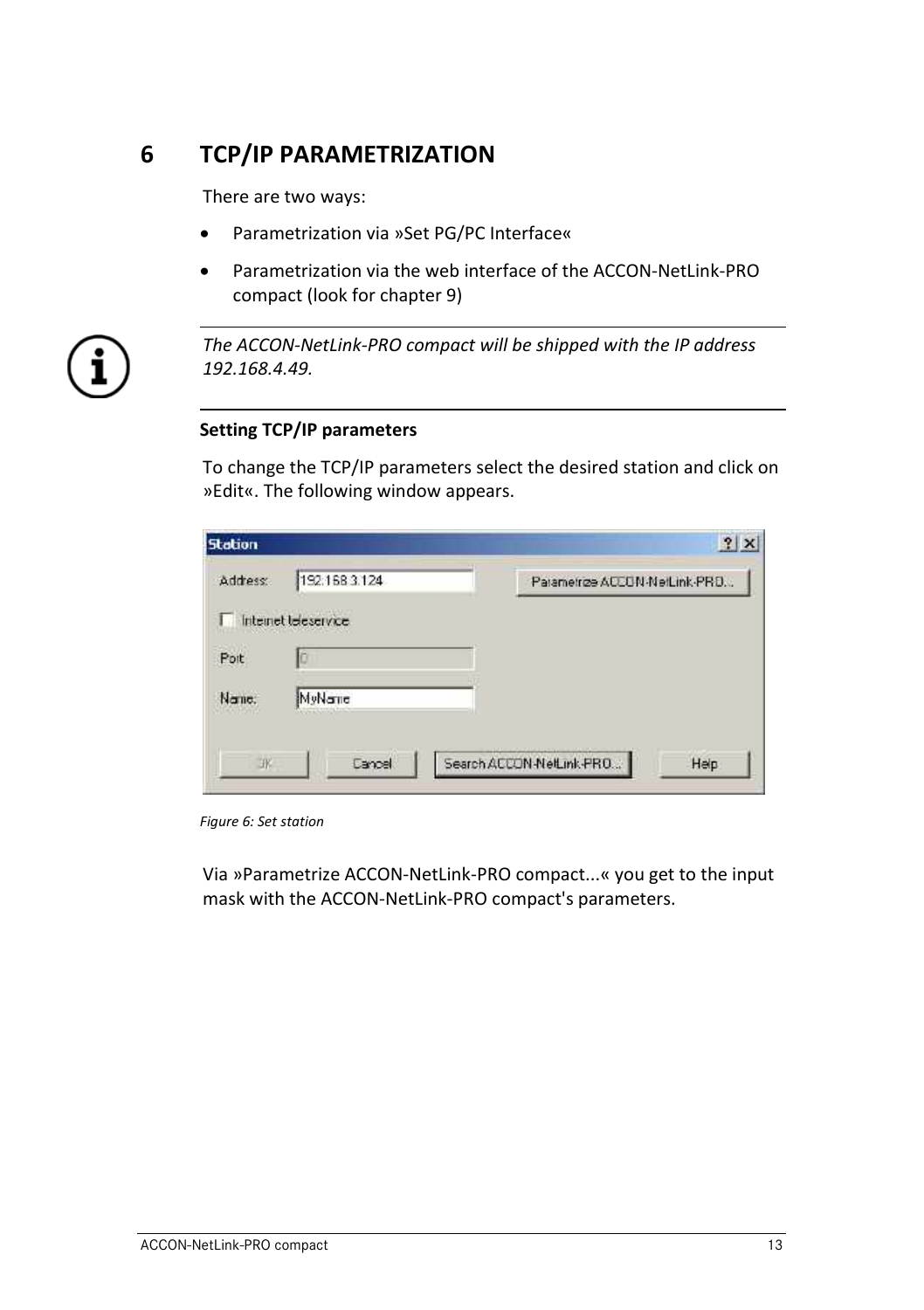| <b>Cet IP address automatically (DHCP)</b> | DHOP Timeout (s)  |                 |
|--------------------------------------------|-------------------|-----------------|
| Static entries                             | Current settings: |                 |
| 1921681.182<br>IF address:                 | 192.168.1.182     |                 |
| 255 255 255.0<br>Subnet mask:              | 255, 255, 255, 0  |                 |
| 192168.1.1<br><b>Galeway</b>               | 132.168.1.1       |                 |
| ACCON-NetLink-FRD properties:              |                   |                 |
| NL-Pio-Labor<br>Name:                      |                   |                 |
| V ob interace active                       |                   | Change password |

*Figure 7: Settings of the ACCON-NetLink-PRO compact*

## **Static TCP/IP configuration**

If the ACCON-NetLink-PRO compact is used in a network without a DHCP server or if the ACCON-NetLink-PRO compact should always work with the same IP address despite an existing DHCP server, you have to enter the desired IP address into the input mask for »Static entries«. In this case you must not set the function »Get IP address automatically (DHCP)«.

The ACCON-NetLink-PRO compact's IP address must fit into your network. For this the first three places of the IP address of the PC and the ACCON-NetLink-PRO compact have to be equal, e. g. PC: IP address 192.168.4.10, ACCON-NetLink-PRO compact IP address 192.168.4.49 (only valid if subnet mask 255.255.255.0 is used).

#### **Use of DHCP (Dynamic Host Configuration Protocol)**

The problem with DHCP is, that after every switch-on the parametrized ACCON-NetLink-PRO compact can get another IP address. The system administrator responsible for the DHCP server can prevent it. The ACCON-NetLink-PRO compact's MAC address must have a permanent IP address at the DHCP server.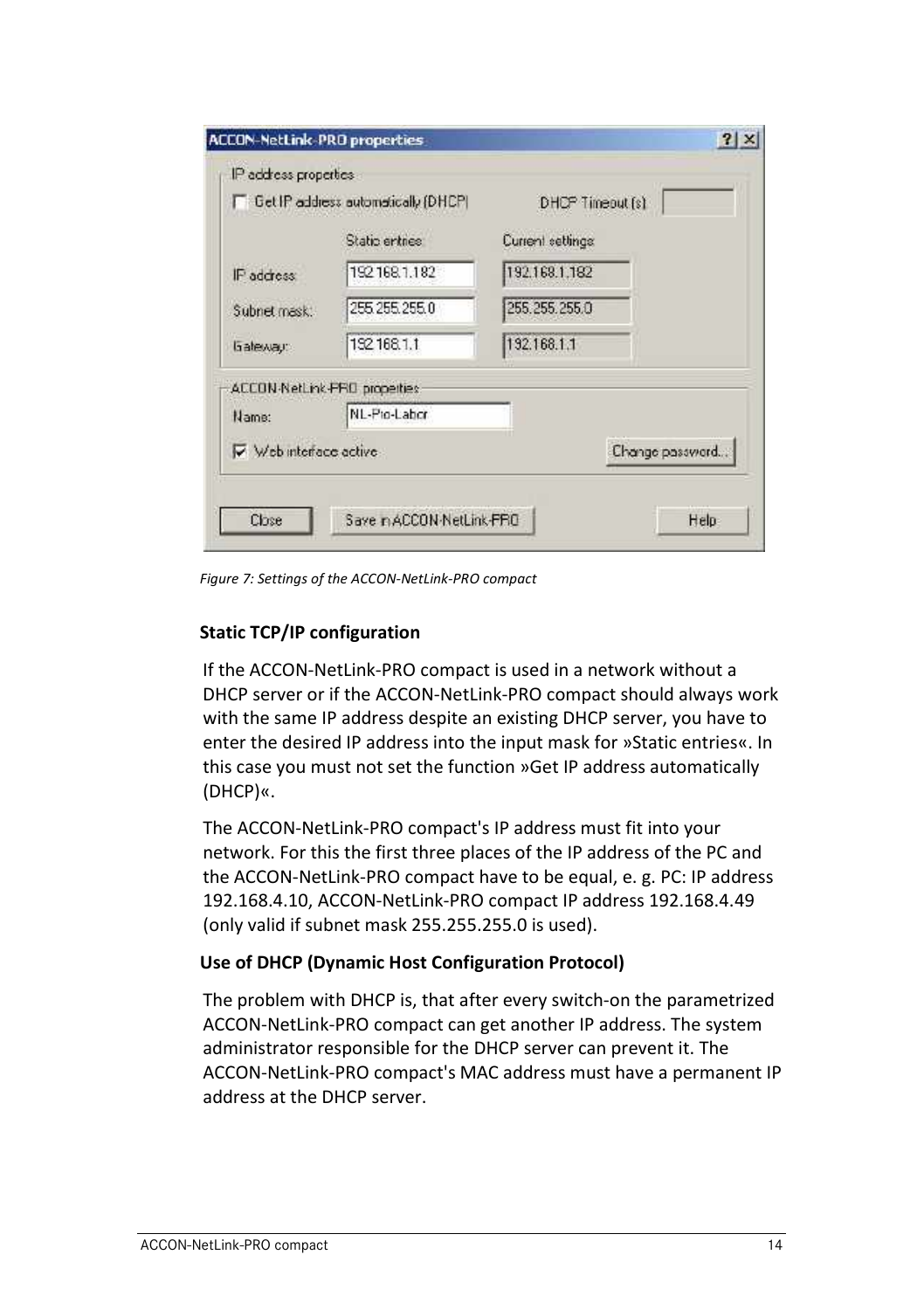If the ACCON-NetLink-PRO compact should get the IP address via DHCP automatically, you have to set the function »Get IP address automatically (DHCP)«.

Additionally, the field »DHCP Timeout in s« will be activated. If the ACCON-NetLink-PRO compact does not get any parameters from a DHCP server within the time set, the device uses the static parameters to assure that the ACCON-NetLink-PRO compact is available in the network and if necessary configurable.

Values smaller than 30 seconds will be replaced by the default value (30 seconds) as most of the DHCP servers need between 12 and 20 seconds to assign valid parameters.

By clicking on the button »Save in ACCON-NetLink-PRO compact« the parameters will be permanently stored in the ACCON-NetLink-PRO compact. If not the parameters will be deleted after the next reboot.



## *Default values since firmware 2.58*

*User name: ACCON-NetLink-PRO compact Password: consists of the last 8 Hex characters of the device MAC address. This information is printed on the NetLink housing.* 

*Example: MAC address: 00:06:71:19:1B:FC resulting password: 71191BFC*

*(see side 37 for access via webinterface)*

*Default values before firmware 2.58 User name: ACCON-NetLink-PRO compact Password: admin*

If all entered correctly the following message appears: **»Parameter in the ACCON-NetLink-PRO compact successfully written «**.



*The reboot time depends on the DHCP. It takes at most 20 seconds plus the set DHCP timeout.*

# **Additional features**

In the input mask »ACCON-NetLink-PRO compact properties« there are more options: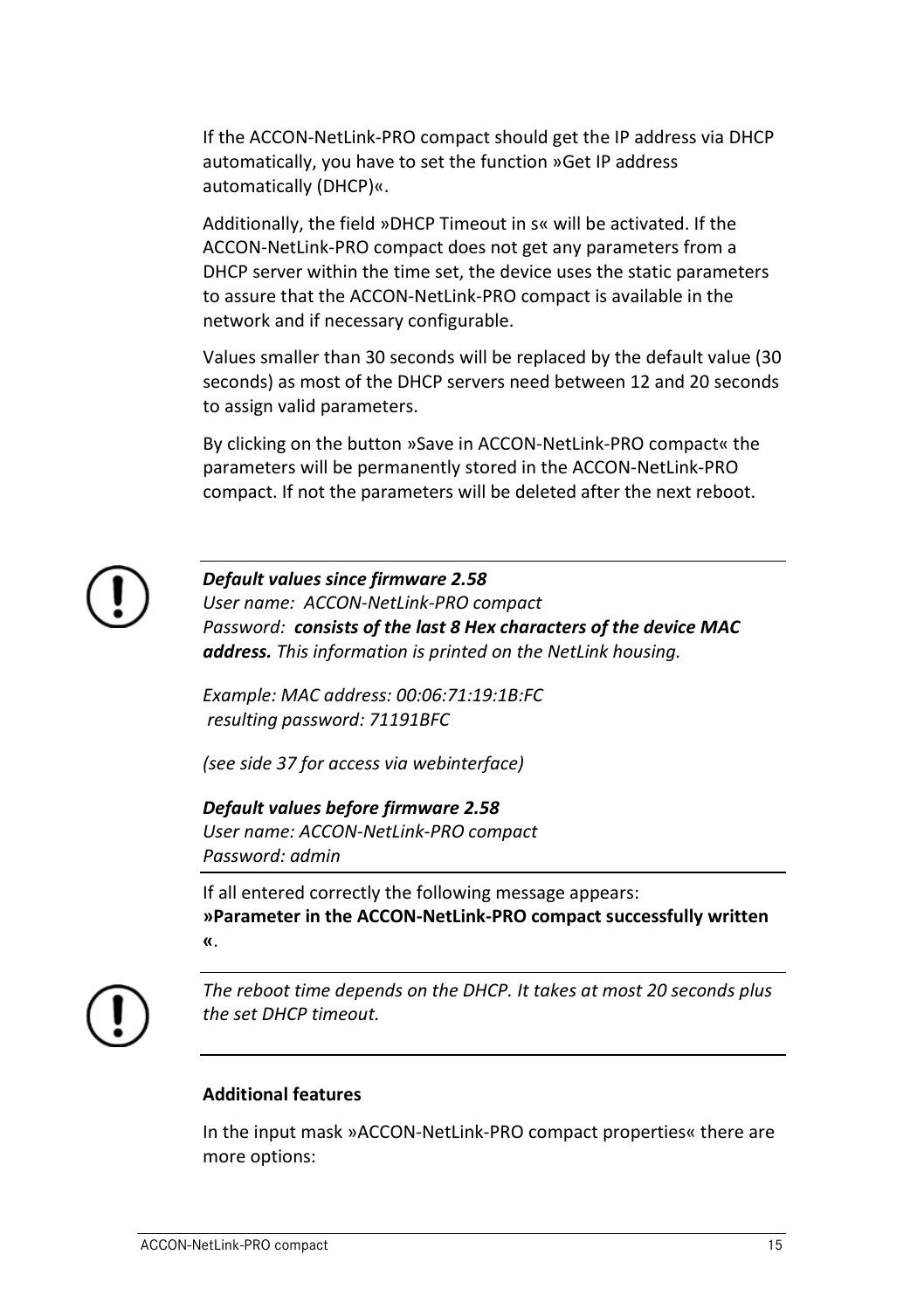• Name:

Here you can give the ACCON-NetLink-PRO compact a name for a better identification in the search window. This name will be stored in the device.

A possible naming would be according to the location (e. g. conveying machinery HG1), user name (e g. Mr. Smith) or something else.

• Change password:

Here you can set or change an already existing password. When a password is set you can only change the ACCON-NetLink-PRO compact's configuration with it. This is valid for both, parametrization via driver and web interface.

• Web interface active:

If activated and the password is known, the parametrization of the ACCON-NetLink-PRO compact can be shown and changed with any standard browser (e. g. Internet Explorer, Firefox, Opera,…). For more information please go to chapte[r 9.](#page-33-0)

By clicking the button »Save in ACCON-NetLink-PRO compact« all parameters will be stored in the ACCON-NetLink-PRO compact.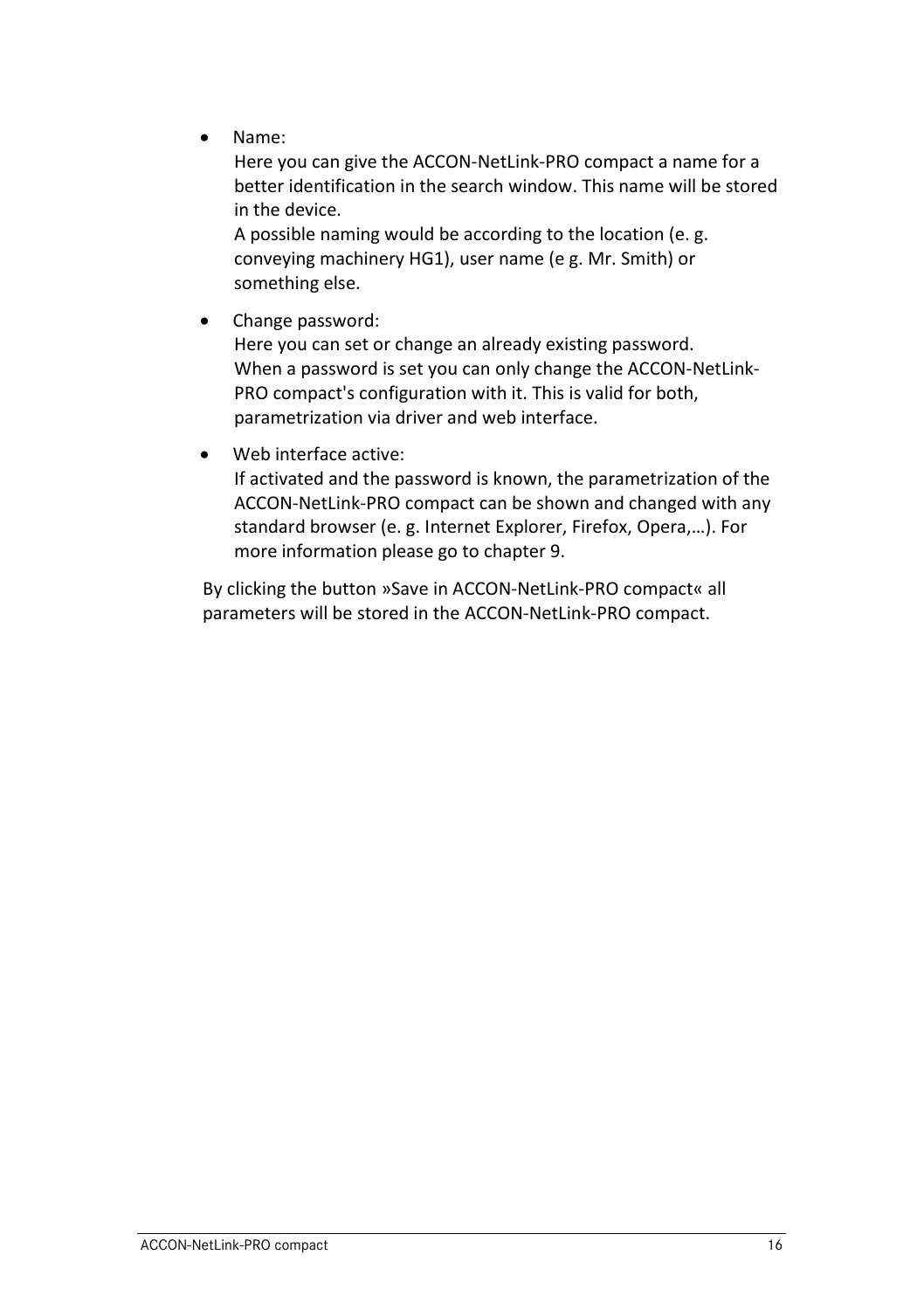# <span id="page-17-0"></span>**7 BUS SETTINGS**

The ACCON-NetLink-PRO compact can be used with three different bus systems: PPI, MPI and PROFIBUS.

## **Configuration example MPI**

The most important setting in connection with the bus configuration is the station address. This is the address which has the ACCON-NetLink-PRO compact on the bus when going online. The station address can be in the range from »0« to »12« as long as the chosen address is smaller or equal as the highest station address. This address is allowed only once.

The timeout can be set in the station-related settings of the ACCON-S7- NET driver. If there is no response to a driver enquiry within the set timeout, a communication error is sent to the SIMATIC application. The decrease of the timeout has no effect on the transmission time and data throughput. 30000 ms is the recommended timeout value.

In the net-related settings you have to adjust the transmission rate as well as the HSA of the automation system to which should communicated.

| Station parameters                                       |           |                              |
|----------------------------------------------------------|-----------|------------------------------|
| V Automatic reconnaissance of the net-related parameters |           |                              |
| Address:                                                 | Û         |                              |
| Timeoul (ms):                                            | 10000     |                              |
| Network parameters:                                      |           |                              |
| Transmission rate:                                       | 37.5 Kbcs |                              |
| Highest Station Address:                                 | ÎЗT       | $\vert \mathbf{v}_i \rangle$ |
|                                                          |           |                              |

*Figure 8: Automatic reconnaissance of the net-related parameters activated*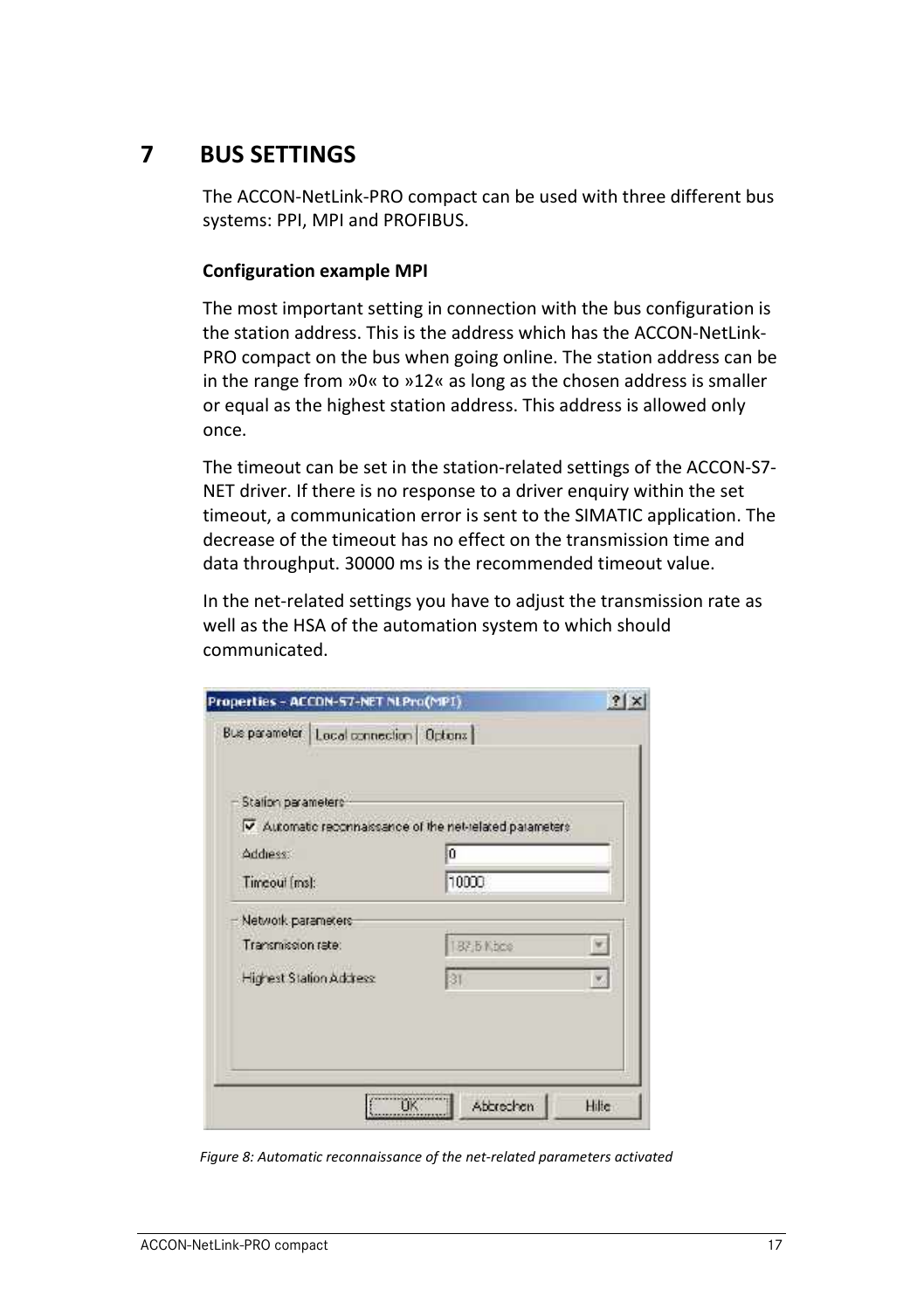To ease the configuration it is possible to activate the function »Automatic reconnaissance of the net-related parameters«. Thus the ACCON-NetLink-PRO compact gets the bus parameters independently. So the ACCON-NetLink-PRO compact can be used with different automation systems without changing the bus settings.

*The automatic reconnaissance of the net-related parameters cannot be used when the function »Automatic reconnaissance of the net-related parameters« is not activated or not supported in the used PLC, e. g.:*



*-using S7-200*

*-older Siemens S7 CPUs*

*-if the ACCON-NetLink-PRO compact is the only master at the bus*

When using the autobaud function the initialization lasts a bit longer because the online parameters have to be determined. It is possible that the autobaud function does not work correctly at slower transmission rates (e. g. 19.2 Kbps) or with global data communication.

#### **PROFIBUS communication**

The PROFIBUS configuration is the same as the MPI configuration. Only the net-related parameters are wider. With PROFIBUS the additional settings for bus profile and bus parameters are available:

| Station parameters                                      |                |  |
|---------------------------------------------------------|----------------|--|
| Automatic reconnaissance of the net-related parameters. |                |  |
| Address:                                                | $0^{\circ}$    |  |
| Time cui (ma)                                           | 10000          |  |
| Nickwark parameters                                     |                |  |
| Transmission relet                                      | 187,5 Kbps     |  |
| Highest Station Address:                                | 12F            |  |
| Profile:                                                | DF:            |  |
|                                                         | Bus perameters |  |

*Figure 9: Automatic reconnaissance of the net-related parameters deactivated*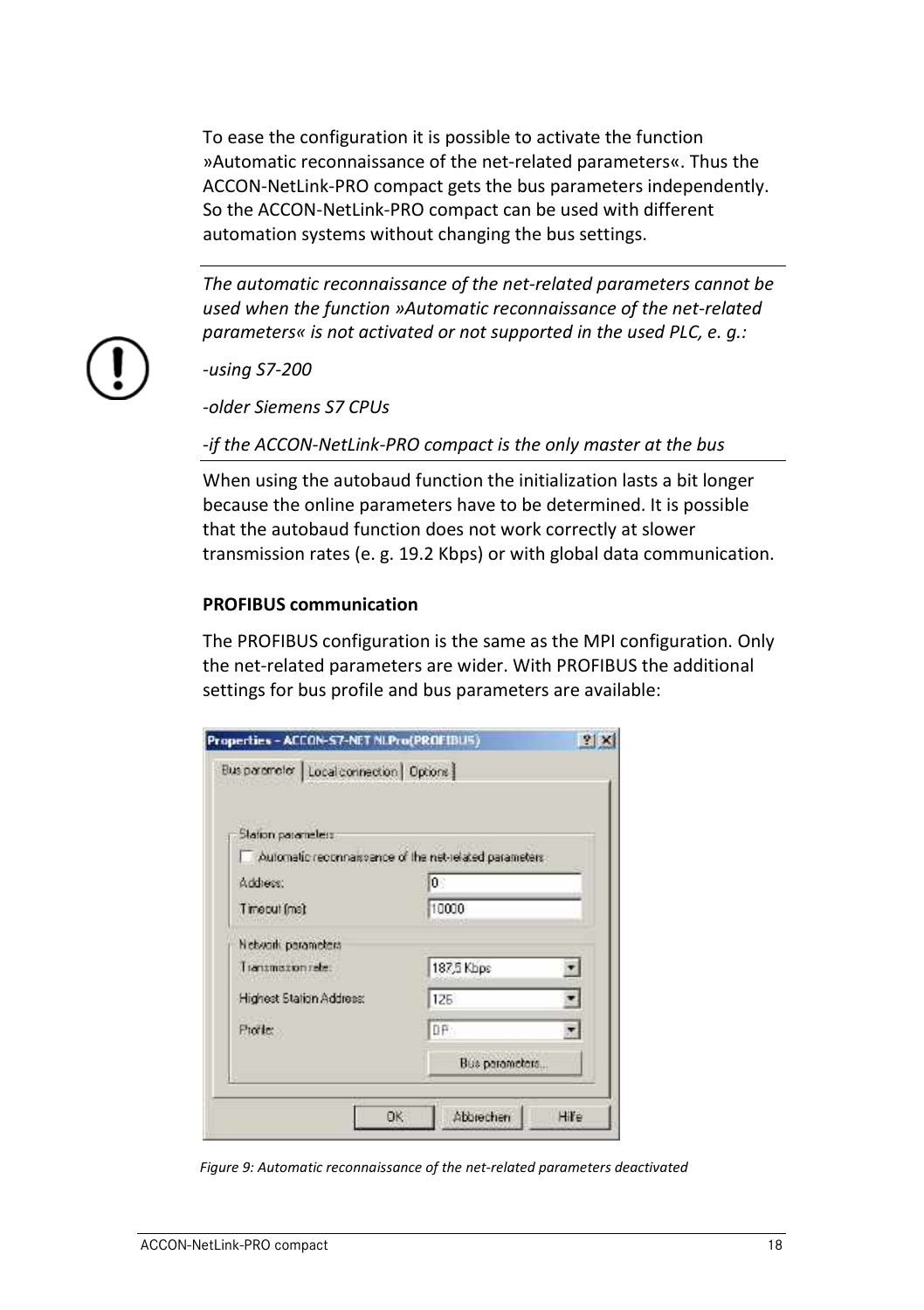## **Profile:**

Using PROFIBUS the following profiles »DP«, »Standard« and »Userdefined« can be used. You have to select the profile which is already set in the automation system.

#### **Bus parameters:**

Unlike to MPI the bus parameters under PROFIBUS are not constant and change in relation to the number and type of the used PROFIBUS stations.

You should always use the PROFIBUS parameters which are set in the actual automation system (look for it in the STEP7 project).

| <b>Bus parameters</b> |            | 7x   |
|-----------------------|------------|------|
| Talpt:                | 300 tBit   |      |
| Max Tsdr.             | 150 LBiL   |      |
| Min Tadd              | 11         | tBit |
| Tsel                  | 1          | 1Bit |
| Tqut                  | O          | tBit |
| Gap factor.           | 10         |      |
| <b>Helry Invit</b>    |            |      |
| Th:                   | 27955 tBit |      |
|                       | Eancel     | Hep  |

*Figure 10: Extended bus parameter settings*

To sidestep these partly complex steps you can use the function »Automatic reconnaissance of the net-related parameters« under PROFIBUS.

To get the » Automatic reconnaissance of the net-related parameters« to work, you have to activate »Cyclic distribution of the bus parameters« in the hardware parametrization of the interface.

The following screenshot shows the switch for the »Cyclic distribution of the bus parameters«. It is located in the hardware configuration of any PROFIBUS interface: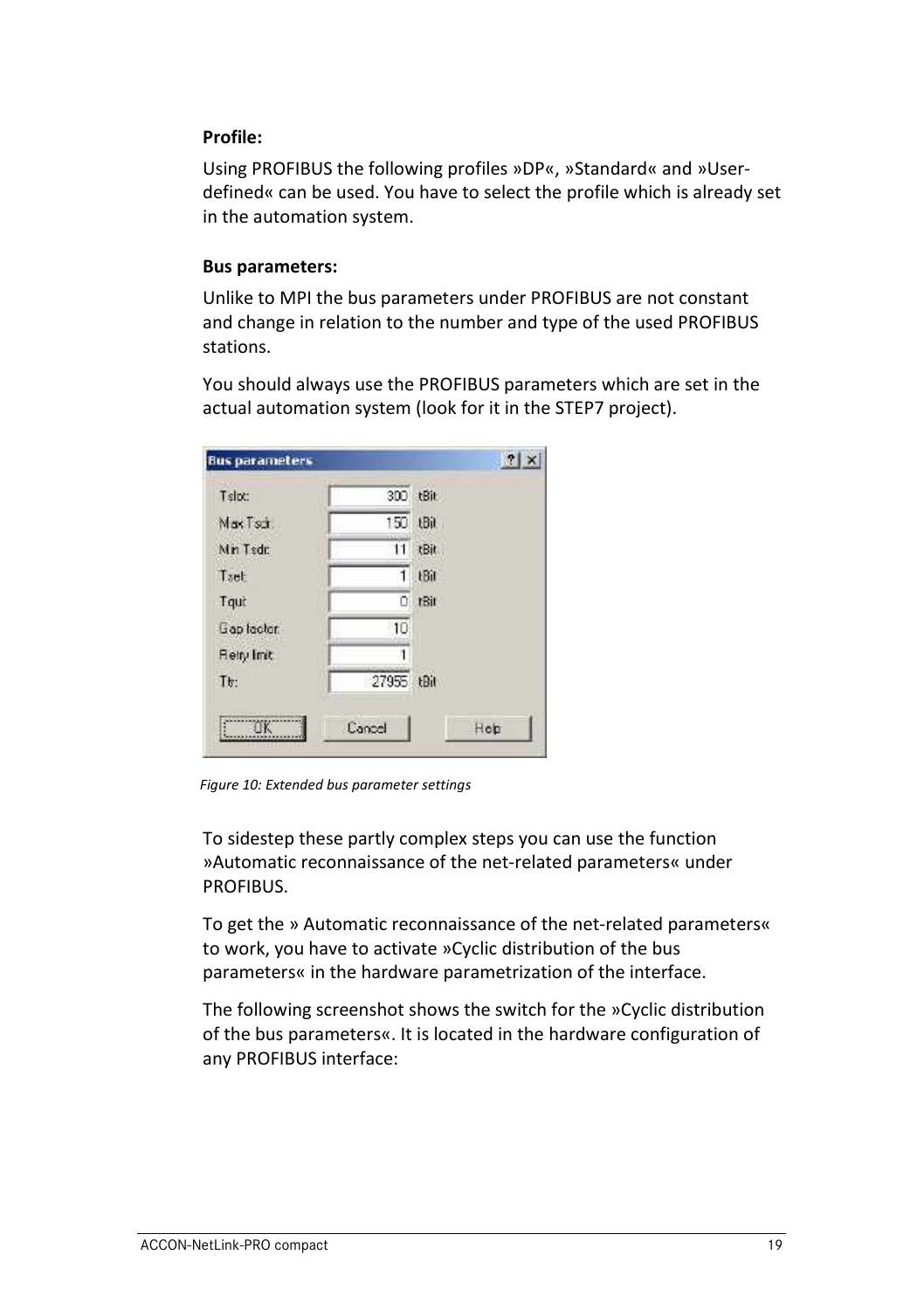| PROFIBUS(1)                                          |                            | a<br>$\vert x \vert$ |
|------------------------------------------------------|----------------------------|----------------------|
| Bus Parameters                                       |                            |                      |
| Ⅳ Turn on cyclic distribution of the bus perameters. |                            |                      |
| 300 t_bit<br>Telot Init                              | Talott                     | 300 t bit            |
| $150 - 1$ Lbt<br>Max Tsdr.                           | Tid2                       | 150 Lbt              |
| t bt<br>Min. Tech:<br>$11 -$                         | Tray.                      | $11$ t bit           |
| tbt<br>$1 -$<br>Tach                                 | Tidl                       | 37 Lbt               |
| $0 - 1$ t bt<br>Tqut                                 | Tir.                       | 22405 Lbt            |
|                                                      | 戻                          | $14.9$ ms            |
| $10 -$<br>Gap Factor<br>Reby Init:<br>$1 -$          | Th typically:<br>Watchdog: | 882 Lbit<br>D.B. ms  |
|                                                      |                            | 44517 Lbt            |
|                                                      |                            | 29.7 ms              |
|                                                      | <b>Becarulate</b>          |                      |
| <b>EK</b>                                            | <b>Cancel</b>              | Help                 |

*Figure 11: Automatic reconnaissance of the net-related parameters*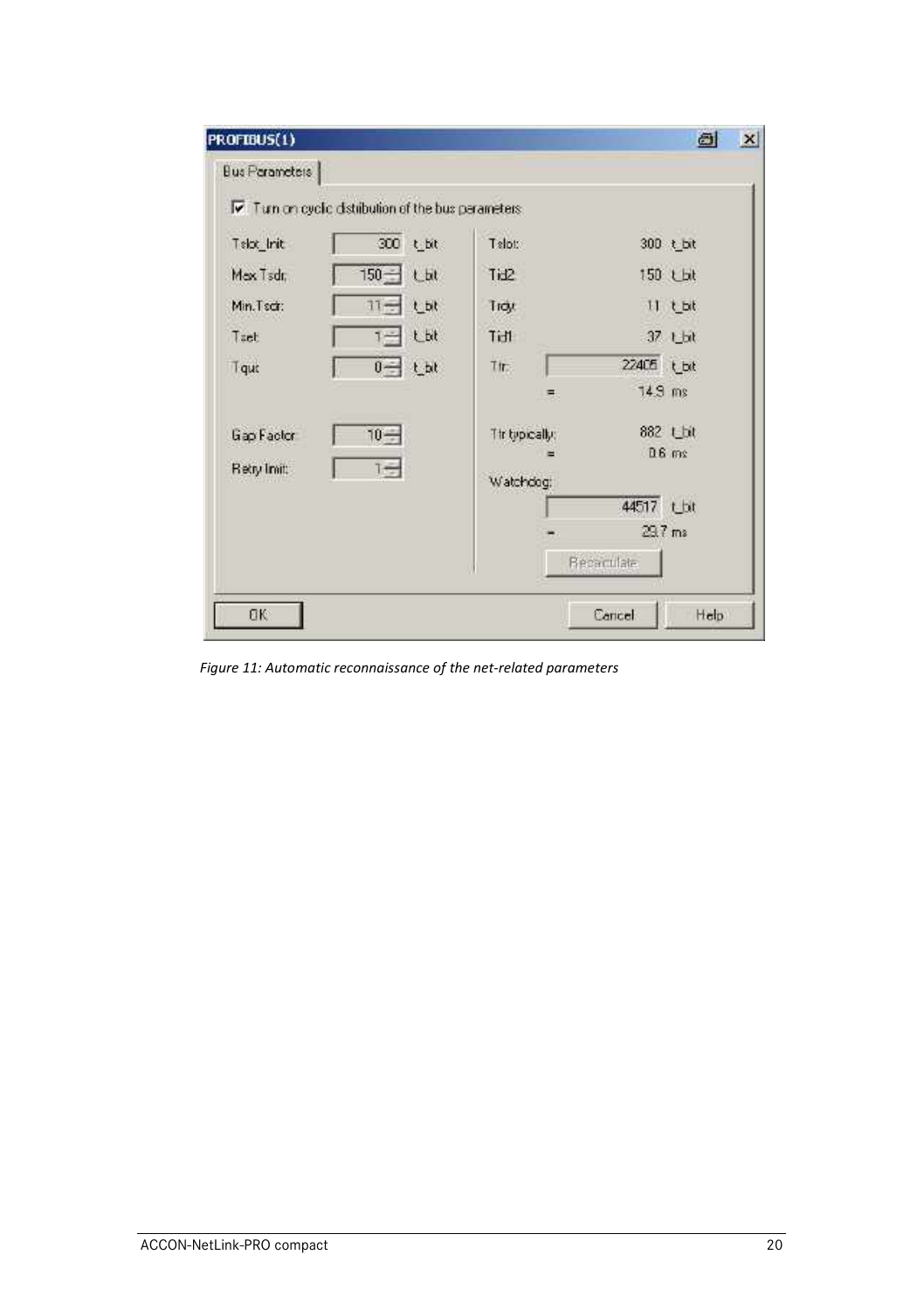#### **PPI communication**

The PPI configuration is the same as the MPI configuration, but the automatic reconnaissance of the net-related parameters is not possible with S7-200 controllers.



*The PPI communication is supported not until version 2.5 of the ACCON-S7-NET drivers. At least firmware version 1.40 is needed.*

| <b>Station parameters</b>                              |            |    |
|--------------------------------------------------------|------------|----|
| Automatic reconnaissance of the net-related parameters |            |    |
| Addiess                                                | n          |    |
| Timeoul (ms):                                          | 10000      |    |
| Network parameters:                                    |            |    |
| Transmission rate:                                     | 187,5 Kbps |    |
| Highest Stalion Address:                               | l31        | Y. |
|                                                        |            |    |

*Figure 12: Bus settings PPI*

For more information of the use of Advanced PPI look for the help of the S7-200 programming software.



*To communicate with a EM 277 you have to activate Advanced PPI*



*Latest driver and firmware versions can be found on our web site in the »Download« section.*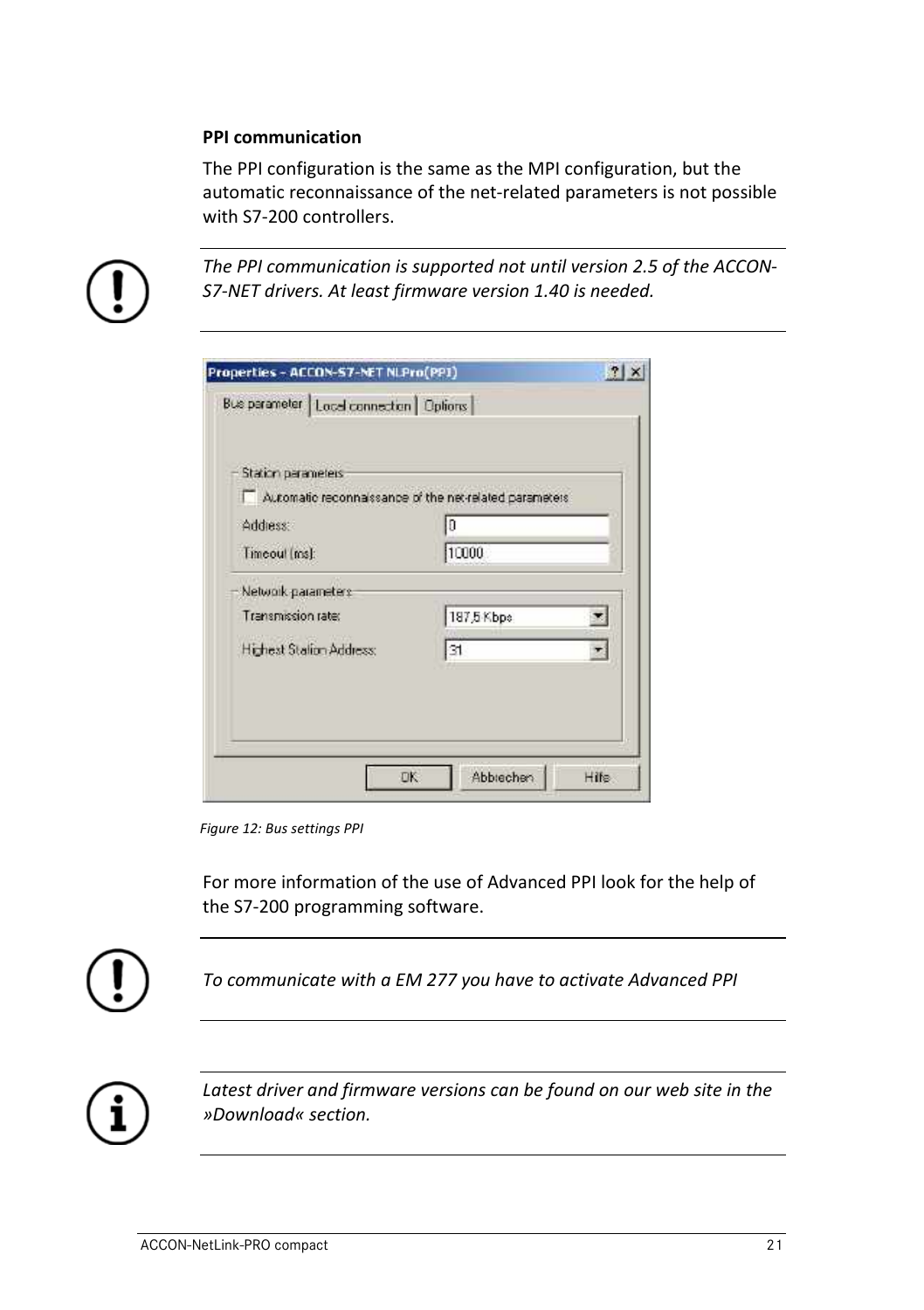#### **Driver options**

In the tab »Options« you can select the language of the dialogs and messages. Furthermore the driver versions are displayed.

| Properties - ACCDN-57-NET NLPro(MPI)     |                     | ? x |
|------------------------------------------|---------------------|-----|
| Bus parameter   Local connection Options |                     |     |
| Language of the display elements         |                     |     |
| <b>C. Use SIMATIC® Menager setting</b>   |                     |     |
| C German                                 |                     |     |
| <sup>1</sup> English                     |                     |     |
|                                          |                     |     |
|                                          |                     |     |
|                                          |                     |     |
| Versions:<br>Fie                         | Version             |     |
| AccorS /NetA.cnt                         | 06.06.2007.02:50:00 |     |
| AccorS 7NetA.dll                         | 25.00               |     |
| Accord 7NetA Hp                          | 06 06 2007 02:50:00 |     |
| Accord 7NetB.cnt                         | 06 06 2007 02:50:00 |     |
| AcconS /NetB.dll                         | 25.00               |     |
| AccorS ?Net8.hlp                         | 06.06.2007.02:50:00 |     |
| Accord 7Net 4rd                          | 25.00               |     |

*Figure 13: Driver options*

#### **Language of the display elements**

After switching the language you have to call the settings window again to accept the changes.

## **Version information**

The names and versions of all drivers are indicated here.

If problems occur you can quickly check if the correct versions are installed by indicating the driver data.



*You will find the latest drivers and firmware versions on our web site at www.deltalogic.de in the »Download« section.*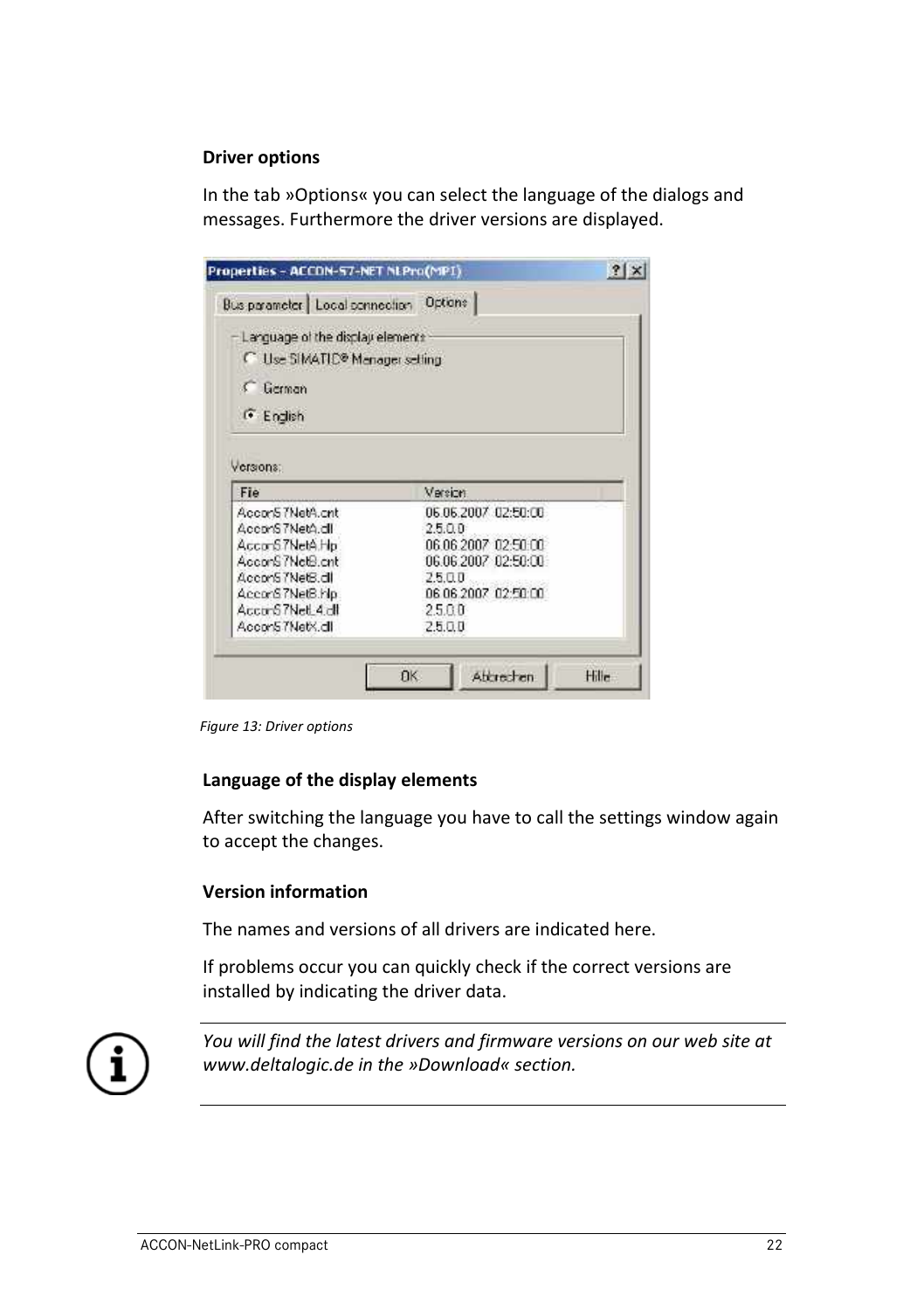## **Diagnostics function:**

You can find this function via **Set PG/PC-Interface > Diagnostics**. There you can execute hardware diagnostics of the module. You can determine the following values:

- 1. List of all reachable stations at the bus.
- 2. The bus parameters with which the ACCON-NetLink-PRO compact has logged in on the bus.

|               | Busimembers   Busiparameter    |                                |  |
|---------------|--------------------------------|--------------------------------|--|
| Address       | Station tipe<br>Station active | MLFB number<br>Station address |  |
| $\frac{0}{2}$ | Station active                 | 6ES7 417-44.04.04B0            |  |
|               |                                |                                |  |
|               |                                |                                |  |
|               |                                |                                |  |
|               |                                |                                |  |
|               |                                |                                |  |
|               |                                |                                |  |
| Read          |                                | Read MLFB number               |  |

*Figure 14: Diagnostics function*

Click on the button »Read« to determine the values.

Notes about the stations:

| Address:<br>Bus address of the station |  |
|----------------------------------------|--|
|----------------------------------------|--|

- Station type: There are active (Master) and passive (Slave) stations
- MLFB number: The order number of the station is only shown if the option »Read MLFB number« is activated. The used ACCON-NetLink-PRO compact is shown as »Station address«.

Notes about the bus parameters: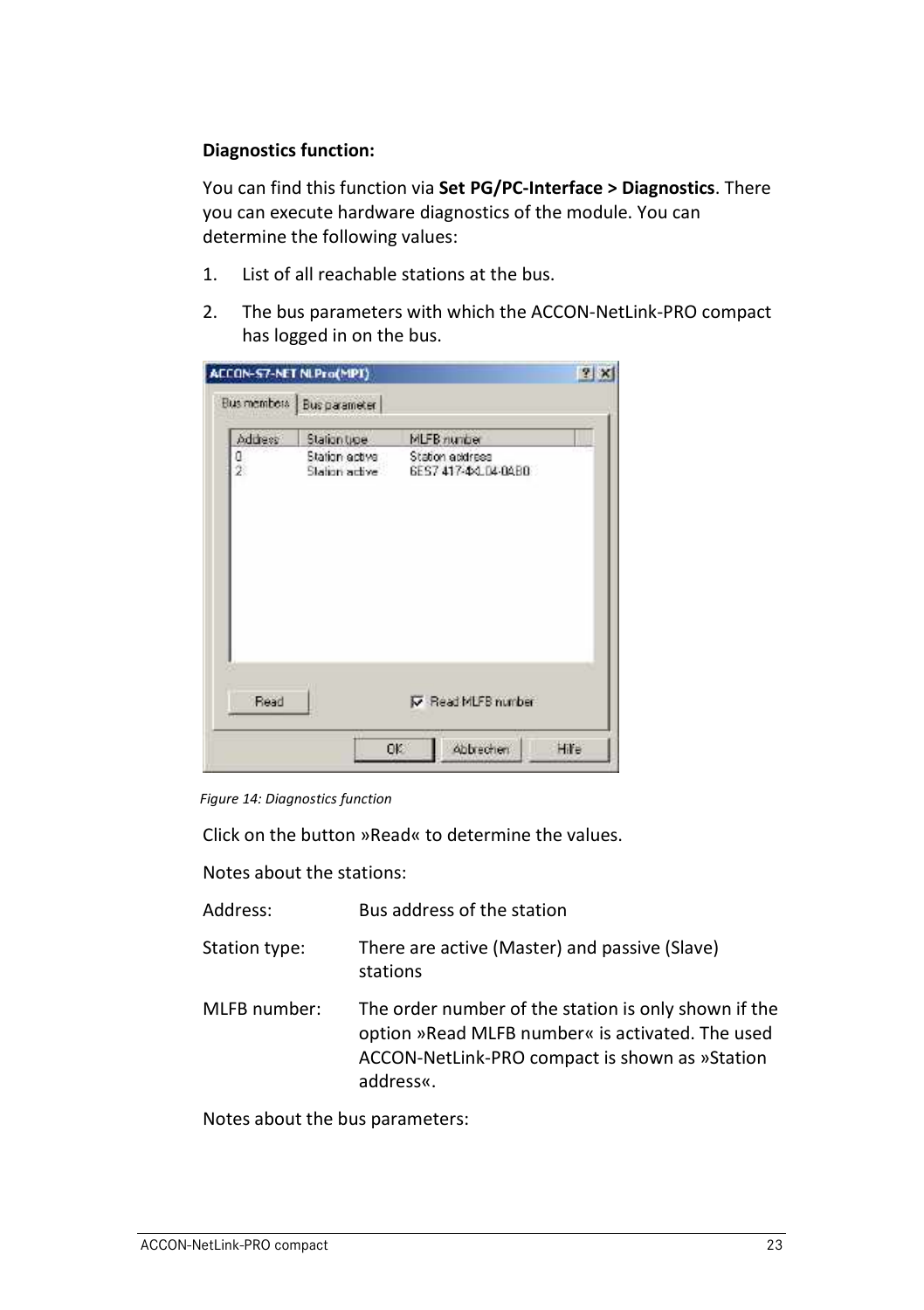If there is no automatic reconnaissance of the net-related parameters, the manually set bus parameters of the ACCON-NetLink-PRO compact are shown.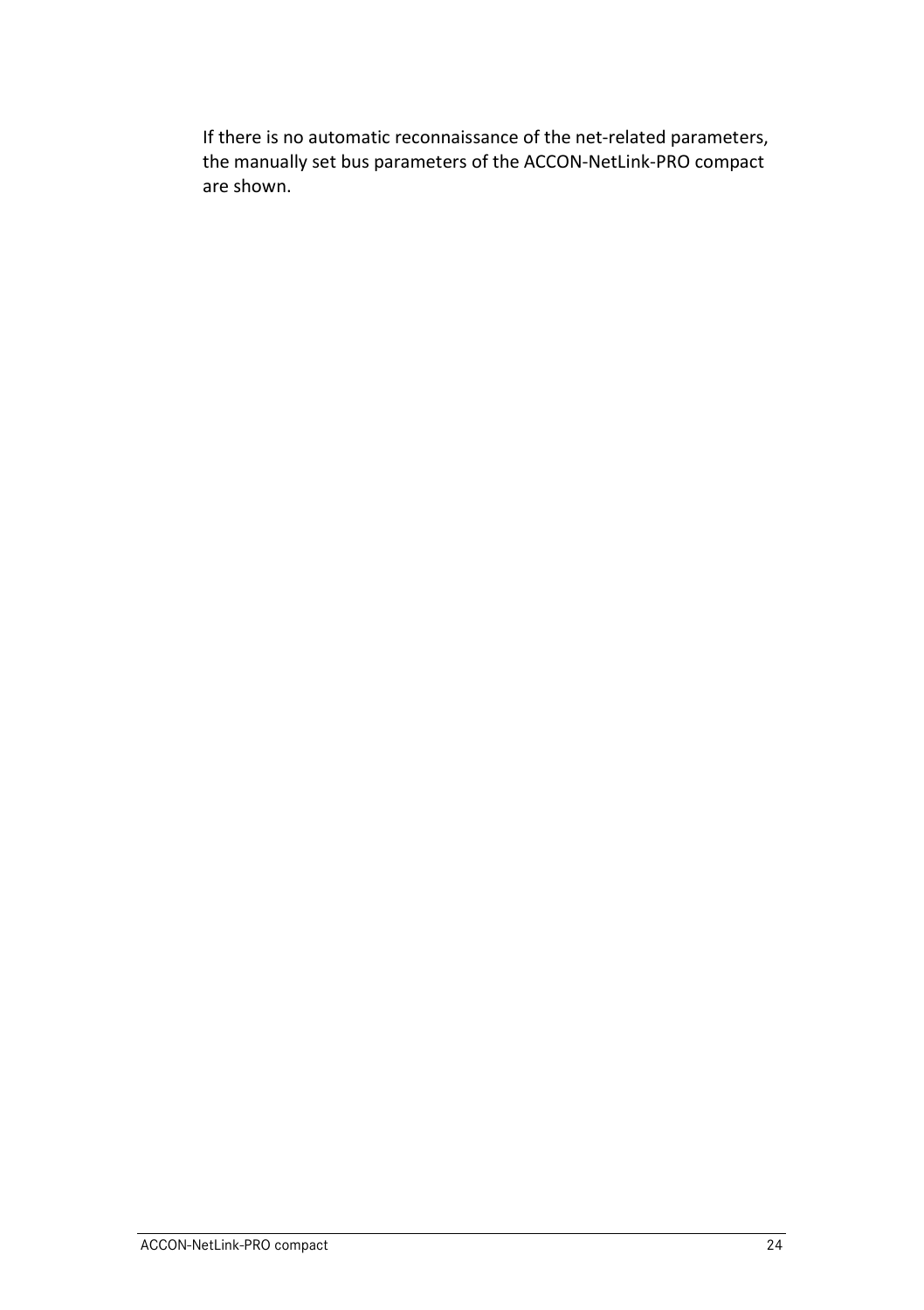# <span id="page-25-0"></span>**8 COMMUNICATION VIA RFC1006 (S7-TCP/IP)**

RFC1006 is an official standard and supported by many manufacturers.

Lots of manufacturers of visualizations are using this protocol to access S7 controllers via Siemens' Ethernet CPs (e. g. CP343-1 or CP443-1).

The following software with RFC1006 support has been tested with the ACCON-NetLink-PRO compact:

- WinCC V6.0 (Siemens AG)
- ZenOn V6.2 (COPA-DATA)
- PROCON-Win V3.2 (GTI Control)
- DELTA LOGIC S7/S5-OPC-Server from V3.1 (DELTA LOGIC GmbH)
- ACCON-AGLink40 (DELTA LOGIC GmbH)
- INAT-OPC-Server (INAT GmbH)
- WinCE 5.0 Terminal TP21AS (Sütron Electronic GmbH)
- InTouch V9.5 (Wonderware GmbH)



*The communication with S7-200 controller over RFC1006 is not supported.*

# **Configuring the RFC1006 option**

RFC1006 can be used anytime.

In the web interface is an option »Go online after boot up«. It can be used to automatically log in the ACCON-NetLink-PRO compact on bus after it boots up. This option doesn't have to be activated to communicate with RFC1006.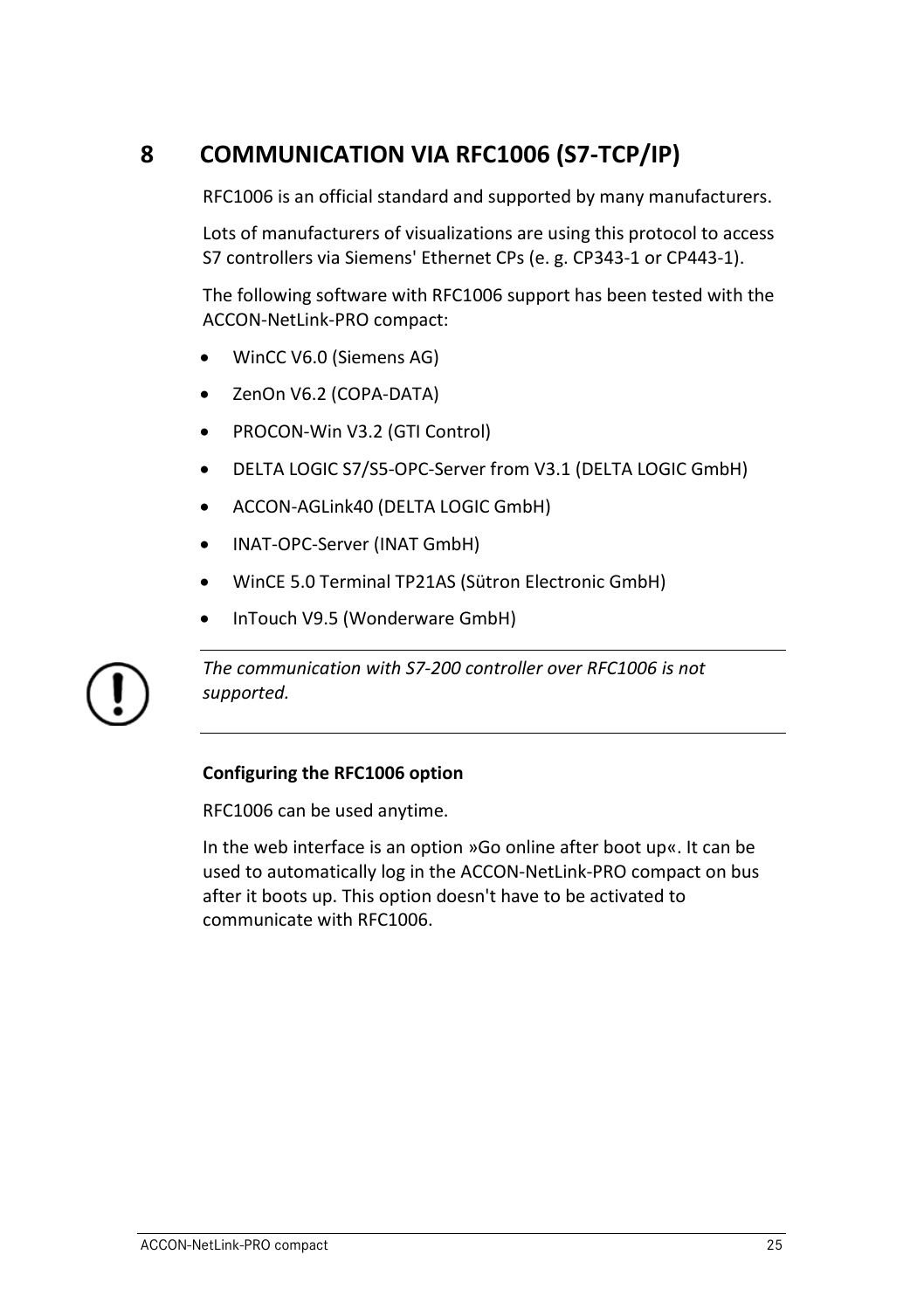# **Addressed Mode (RFC1006)**



*Figure 15: Addressed Mode*

With the addressed mode it is possible to access several CPUs which are at the same MPI/PROFIBUS. If this mode is used you have to configure the following in the web interface:

- »Rack/Slot Mode« has to be off (»OFF«)
- In the application's RFC1006 driver you have to indicate the bus address (rack and slot number) of the CPU which should be accessed.

Example:

If you want to communicate with the PLC number 2: **Rack 0, Slot 2.**

If you want to communicate with the PLC number 49: → Rack 1, Slot 17.

A conversion table for the rack and slot numbers is in the chapter »Appendix«

Parametrization tools without a rack and slot fields mostly have a parametrization field for the »Remote TSAP«. Normally, this is 2 bytes long and is shown in hexadecimal. The field where only 1 byte is used can be parametrized as follows: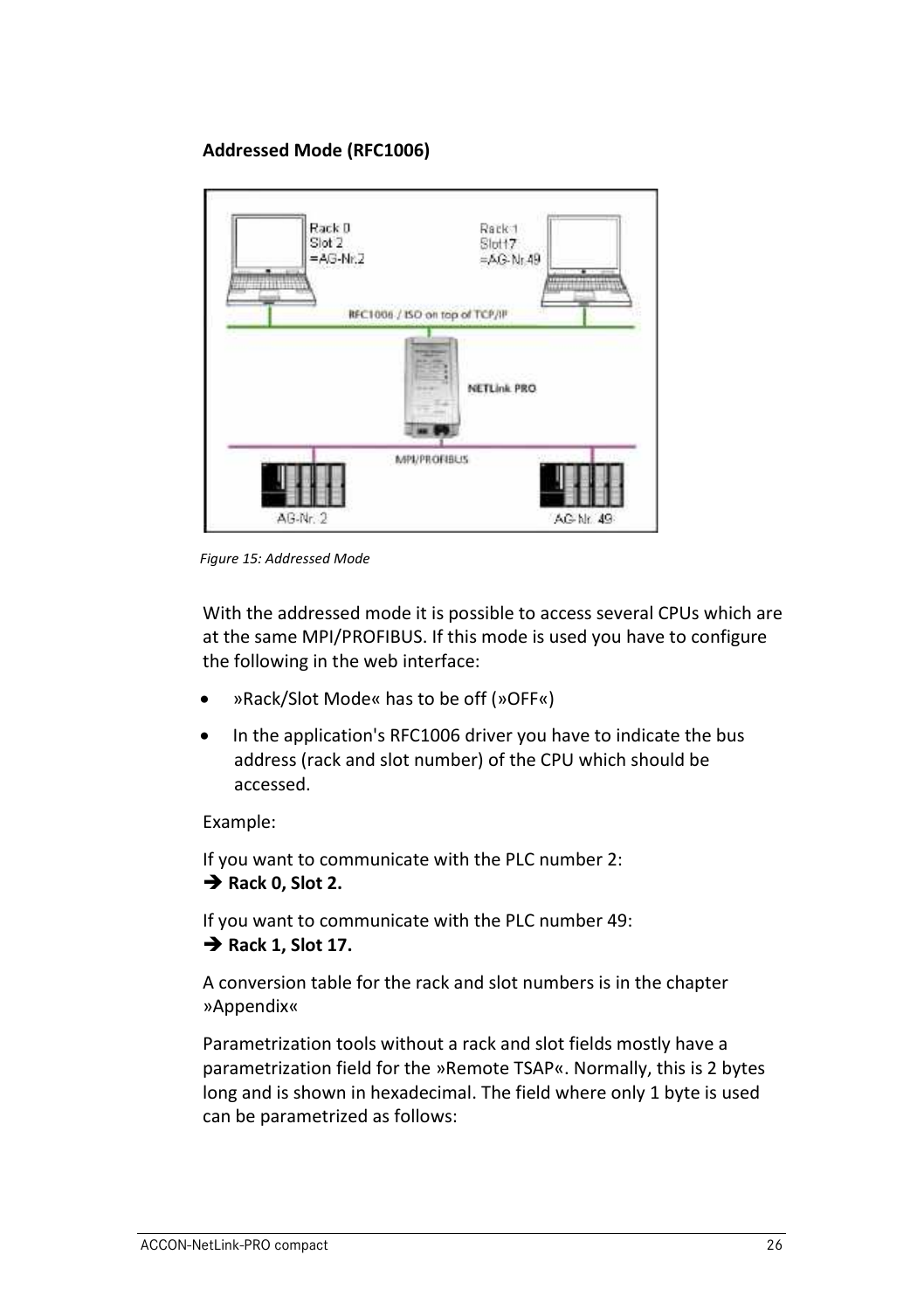If you want to communicate with the PLC number 2:

# $\overrightarrow{P}$  Remote TSAP 0202<sub>hov</sub>.

If you want to communicate with the PLC number 49:  $\rightarrow$  Remote TSAP 0231<sub>hex</sub>.

There is a conversion table for the Remote TSAP values in chapter »Appendix«

You can also use the formula »Rack \* 32 + Slot = Address«.

# **Configuration example of RFC1006 with STEP7 NetPro**

In the Network Configuration of STEP7 (NetPro) you can build a virtual S7 PLC as an ACCON-NetLink-PRO compact. On this way you can connect a S7 PLC on MPI or PROFIBUS via Routing. For this the virtual S7 PLC have to be configured with the IP address and the Bus address of the NetLink. Don't forget to set "S7Online (STEP7)  $\rightarrow$  TCP/IP" in the PG/PC-Interface.



It also can be implemented in the TIA Portal.

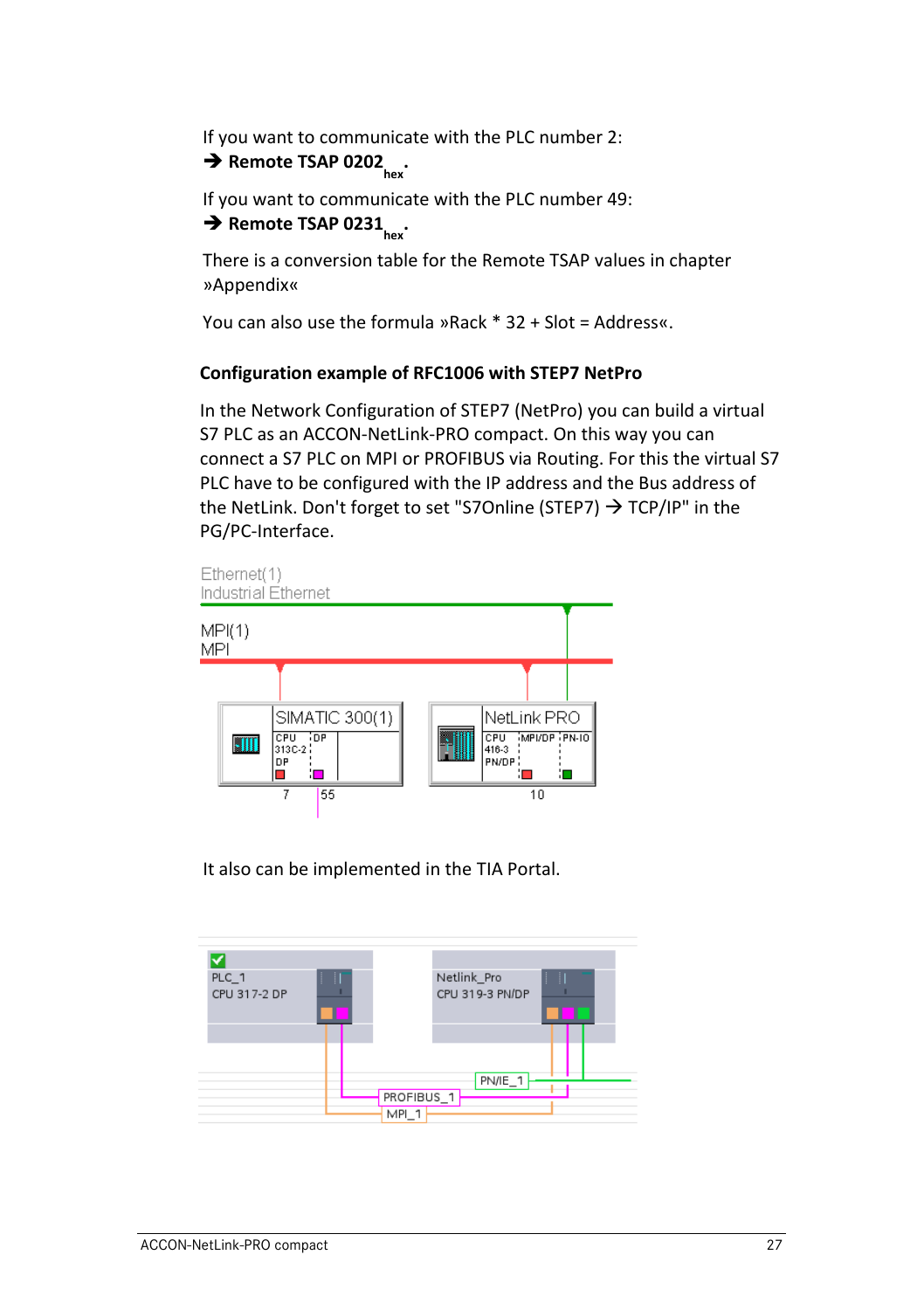## **Configuration example of RFC1006 with ACCON AGLink**

| Corato Test       | <b>Optionen Programm</b> |    |       |                      |       |      |        |
|-------------------|--------------------------|----|-------|----------------------|-------|------|--------|
| $G$ Gera $0$      | 57-TCF1P                 |    |       | TCP/ID Einstellungen |       |      |        |
| $C$ Go( $\geq 1$  | micht akty               |    | AG No | IP-Advenue           | Rack. | Slok | 57-260 |
| $\bigcap$ Gerat 2 | Nicht akte               | w, | þ.    | 192.365.4.49         | o     |      |        |
| Gerat 3           | micht aktry              | ٠  | æ     | 192.168.4.49         | 2.    | 17.  |        |
| $C$ Gord $A$      | Nicht aktiv              | Ŧ. |       |                      |       |      |        |
| <b>Ciserato</b>   | Nicht aktiv              |    |       |                      |       |      |        |
| <b>DiGerat 6</b>  | Nicht aktre              | ż  |       |                      |       |      |        |
| <b>C-Genet 7</b>  | Nicht ekty               | ٠  |       |                      |       |      |        |
| Geration          | Nicht aktiv              | ₫  |       |                      |       |      |        |
| Geratty           | Nicht aktiv              | ۳  |       |                      |       |      |        |
| Gene 10           | Weite akty               | z  |       |                      |       |      |        |
| $-$ Gays: $11$    | Nicht aktre              | Ξ  |       |                      |       |      |        |
| C Geost 12        | Nicht aktiv              | ř  |       |                      |       |      |        |
| Gerat 11          | Nicht aktiv              | Ξ  |       |                      |       |      |        |
| Cleve 14          | Nicht akty               |    |       |                      |       |      |        |
| Gerat 15          | miche aktiv              | E. |       |                      |       |      |        |

*Figure 16: Configuration example for RFC1006*

This configuration can be used for the following software packages:

- ACCON-AGLink Version 3.x and 4.0
- DELTA LOGIC S7/S5-OPC-Server
- SPS-Analyzer AutoSPy
- ACCON-S7-Power-Tools
- ACCON-S7-EasyLog

#### **Use of RFC1006 with WinCC v 6.0**

To parametrize a RFC1006 connection in WinCC, you have to create a new TCP/IP connection in the »SIMATIC S7 PROTOCOL SUITE«. The new connection is called »NetLink\_PRO« here.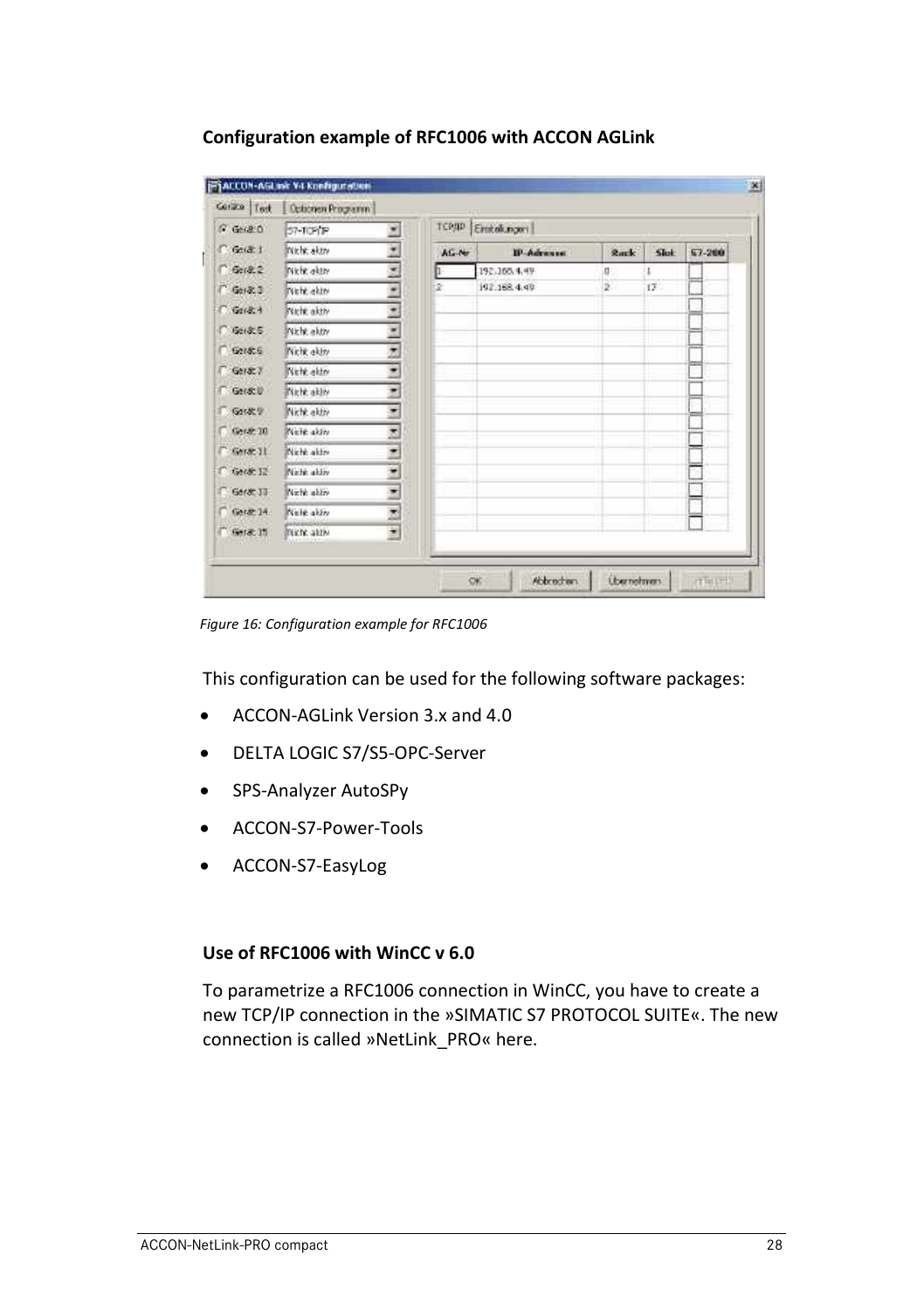| C: scheummol                                                     | Nore                         | Putamaters                                                          | Last Change |
|------------------------------------------------------------------|------------------------------|---------------------------------------------------------------------|-------------|
| <b>Bi</b> Conauter<br>E Tag Nanagement                           |                              | No objects exist                                                    |             |
| <b>M</b> IslamsIbage<br>田<br><b>L</b> NEWATEC N7.990/TOOGL NATTE | <b>Connection properties</b> |                                                                     |             |
| <b>Industrial Echemet</b>                                        | Grantral                     |                                                                     |             |
| Industrial Ethernet (II)<br>MEIT.                                |                              |                                                                     |             |
| Named Consections<br><b>FRICATRUS</b>                            | Noire:                       | <b>SWATERING</b>                                                    | Peanetes    |
| ш<br><b>PROFIBUS CITI</b>                                        | Urat<br>Server List          | 石灰泥片                                                                |             |
| 甫<br>Slot PLC<br>$\overline{\mathbf{u}}$<br>Seft FLC             | <b>MINORDE</b>               |                                                                     |             |
| tosm                                                             |                              |                                                                     |             |
| <b>E.</b> Southure that<br>· Graphics Designer                   |                              |                                                                     |             |
| Drivers in Half-                                                 |                              |                                                                     |             |
| TagLooping<br>Tapat Designe                                      |                              |                                                                     |             |
| Global Solat                                                     |                              |                                                                     |             |
| TextLorey<br>æ<br>User Administrator                             |                              | Rease inske ceitain that the connection report does not include any |             |
| Cross-Reference                                                  |                              | tutorial special characters or the characters 5.1 or 1              |             |

*Figure 17: Create TCP/IP connection*

Click on »Read« and you get to the following settings:

| <b>Connection Parameter - TCP/IP</b>     |             | ×    |
|------------------------------------------|-------------|------|
| <b>Connection</b>                        |             |      |
| 57 Network Address                       |             |      |
| IP Address:                              | 192169.4.38 |      |
| Back Number:                             |             |      |
| <b>Slot Number</b>                       | 17          |      |
| Send/receive raw data block              |             |      |
| Cornection Resource:                     | laz         |      |
| Enter the slat number of the remote CPU. |             |      |
| Vald range: 0 10                         |             |      |
| OK.                                      | Abbechen    | Hile |

*Figure 18: Connection parameters TCP/IP*

In this case the ACCON-NetLink-PRO compact has the IP address 192.168.4.38. The target CPU with which should be communicated has the PROFIBUS address 49. The addressed mode is used, so the value for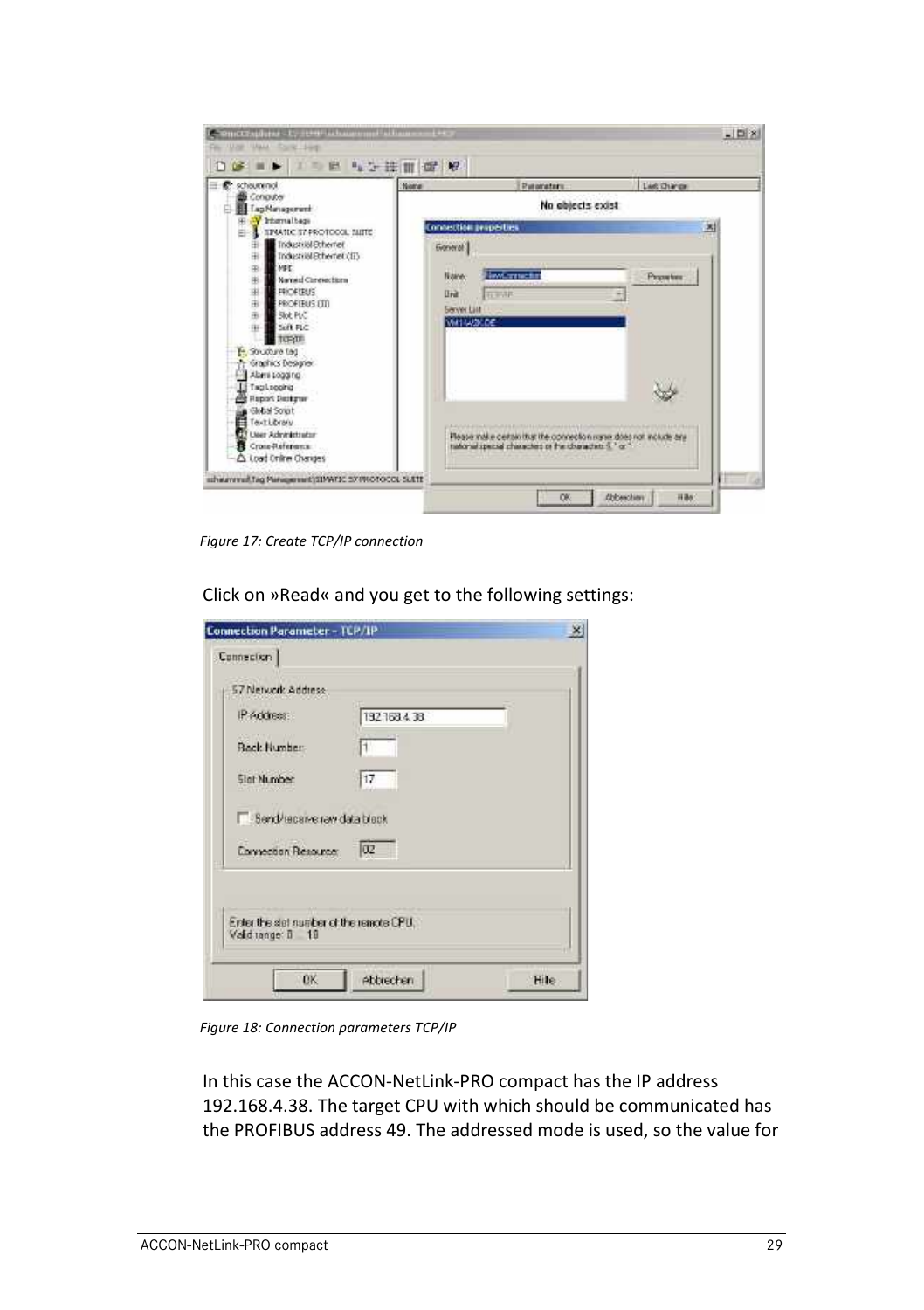Rack and Slot can be checked up in the address conversion table in chapter [»14](#page-54-0) [APPENDIX«](#page-54-0).

But the connection still needs a variable. To do so, open the context menu of the connection with a right mouse click and choose »New tag…«.

| Properties of Tags<br>Name                | MB8_over_NETLINK_PRD                                                                                                                                              |
|-------------------------------------------|-------------------------------------------------------------------------------------------------------------------------------------------------------------------|
| DataType:                                 | Unsigned 8-bit value -                                                                                                                                            |
| Length                                    |                                                                                                                                                                   |
| Address                                   | Select                                                                                                                                                            |
| Adapt formal                              | ByleToUnsignedBpte                                                                                                                                                |
| <b>P Prijet all pro-</b>                  | C. Tom uterlead inside                                                                                                                                            |
| r Kymas Visse Freger<br>Visuas.<br>Vessel | Tra Vink Europe<br>Veus 1<br>yaus2                                                                                                                                |
|                                           | When using togs in the dynamic cloicq, please make certain that the name of the<br>tag does not contain any obligable people characters and does not begin with a |

*Figure 19: Tag properties*

In the »Tag properties« window you can choose the type of the variable (MB0\_over\_NetLink\_PRO, here) via the button »Select«.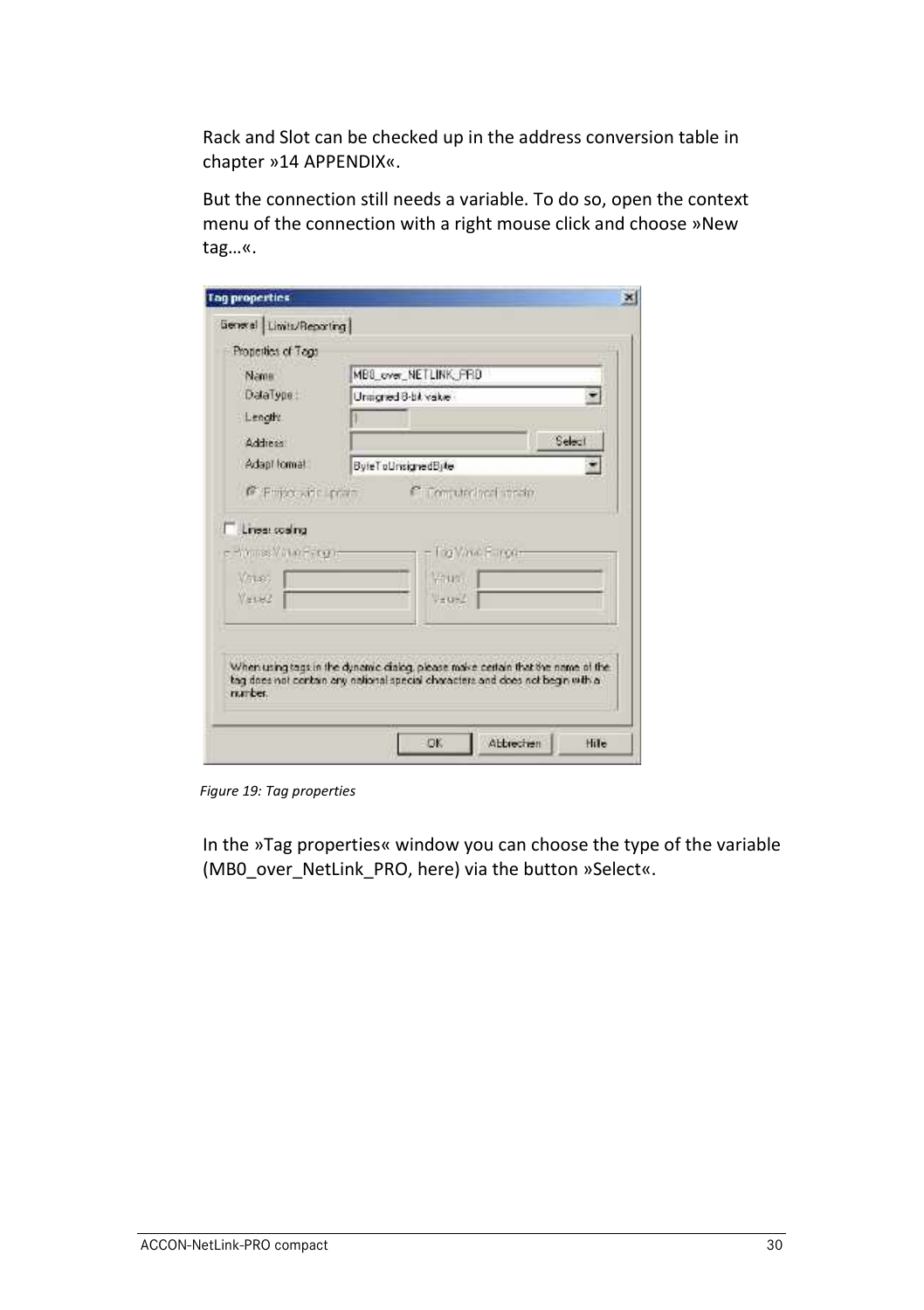| Address      | <b>Address properties</b> |        |                |  |
|--------------|---------------------------|--------|----------------|--|
| Decembers    |                           |        |                |  |
| CPU.<br>Data |                           |        |                |  |
| Address      | <b>Et memory</b><br>Byte  |        |                |  |
|              | ма о                      | Length |                |  |
|              |                           |        | E (Cint) Core) |  |
|              |                           |        |                |  |
|              |                           |        |                |  |
|              |                           |        |                |  |
|              |                           |        |                |  |
|              | Select the data area.     |        |                |  |
|              |                           |        |                |  |

*Figure 20: Flag byte 0 is going to be projected*

In the following screenshot you can see that there is now a new variable called »MB0\_over\_NETLink\_PRO« under the point »NetLink\_PRO«.



*Figure 21: Connection »NETLINK\_PRO«*

If this variable is now included in the initial screen of the WinCC project, a connection will be established to the CPU with address 49 via the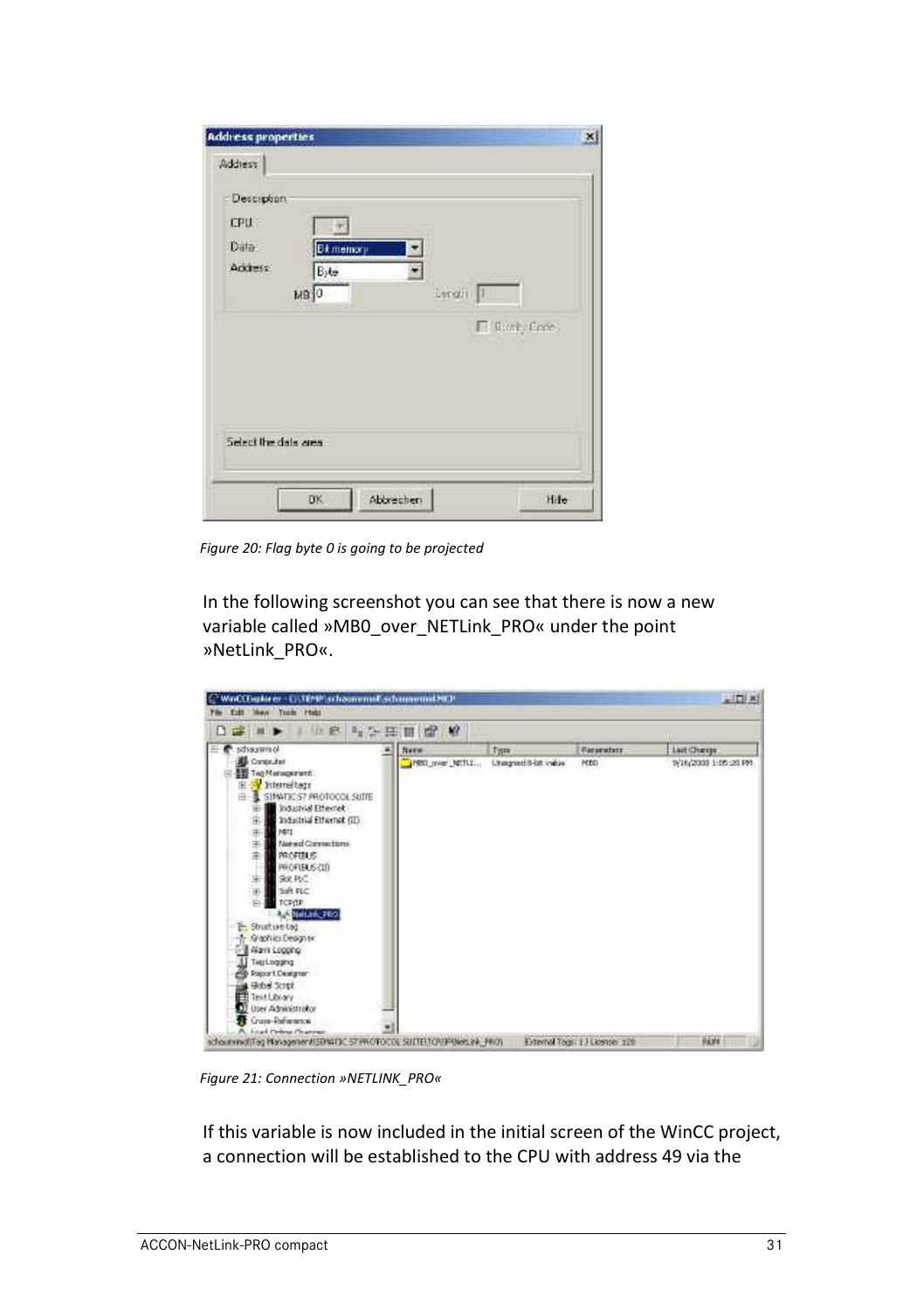ACCON-NetLink-PRO compact to access marker byte 0. Further variables of different types can, of course, be created and used according to the same scheme. It is also possible to create additional TCP/IP connections in order to communicate with more CPUs.



## **Rack/Slot Mode**

*Figure 22: Rack/Slot Mode*

A special feature of the RFC1006 option is the Rack/Slot mode. Using this function it is possible to access several CPUs which are on the same Rack (Multicomputing) via one bus address. A connection from a PROFIBUS-CP (z. B. CP342-5) to a S7 CPU is possible, too.

Only to the set station (PLC number) will be communicated to. This station forwards the data packages to the desired Rack/Slot.

To use this function, the following settings on the configuration page of the web interface have to be made:

- »Rack/Slot mode« (»ON«)
- At »Fix destination address for R/S mode« the address (PLC number) of the desired communication partner has to be entered. In this example »49«.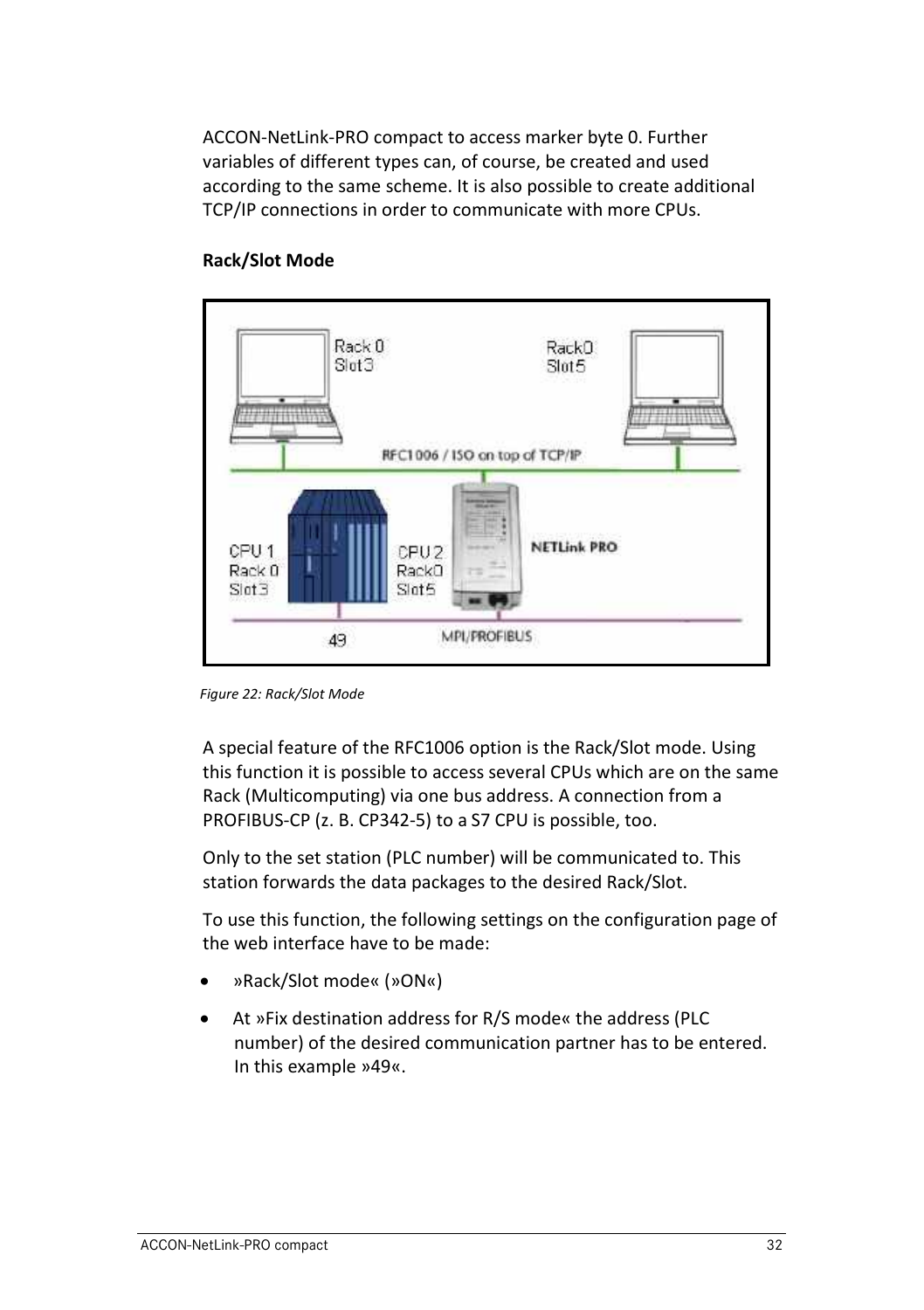# <span id="page-33-0"></span>**9 THE WEB INTERFACE**

The web interface of the ACCON-NetLink-PRO compact can be used with any standard browser (e. g. Internet Explorer, Mozilla Firefox, Opera, etc.).

# **Start page**

The welcome page of the ACCON-NetLink-PRO compact is called with »http://ip-address«. (Default IP address: 192.168.4.49)



*The web interface can activated/deactivated via the configuration in the PG/PC interface*

Via the welcome page you get to the following pages:

- Welcome page
- Configuration page
- Page for security settings
- Page to monitor variables
- Website of the DELTA LOGIC Automatisierungstechnik GmbH

#### **Status page**

The status page shows the currently used settings of the ACCON-NetLink-PRO compact. You cannot change anything there.

This page provides the following information:

#### **Device specific parameters:**

| Product name        | ACCON-NetLink-PRO compact |
|---------------------|---------------------------|
| Order number        | 161701-PRO                |
| Firmware name       | ACCON-NetLink-PRO compact |
| Firmware version    | e. g. V2.30               |
| <b>Bios version</b> | e. g. V2.30               |
| Serial number       | e. g. T00006262           |
| MAC address         | e.g. 00:06:71:19:00:3E    |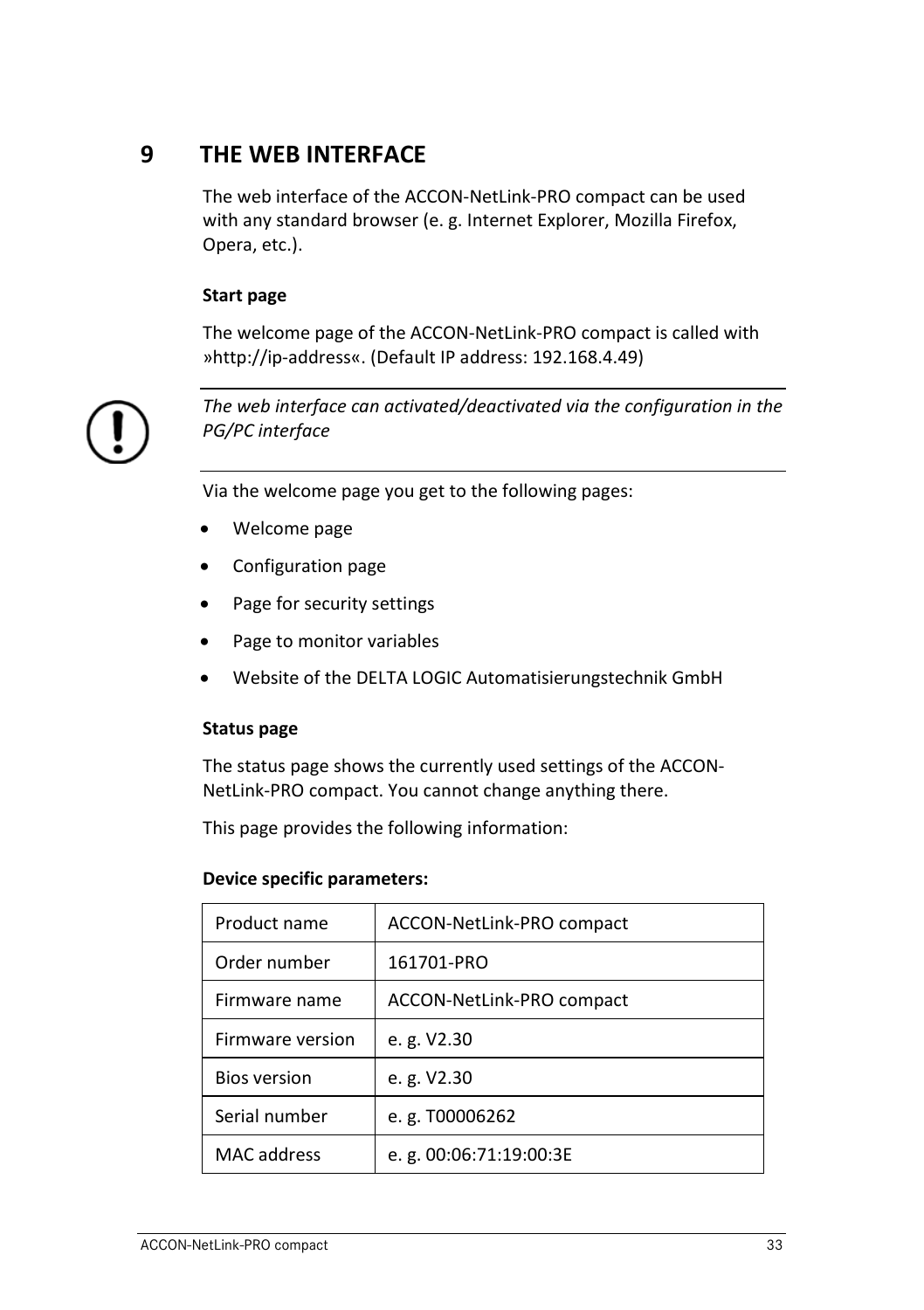| Device name | The name which was stored in the ACCON-<br>NetLink-PRO compact is shown here. |
|-------------|-------------------------------------------------------------------------------|
|-------------|-------------------------------------------------------------------------------|

# **MPI/PPI/PROFIBUS status:**

| Device is not online | If the ACCON-NetLink-PRO compact is not<br>connected to a PLC, these words will be<br>shown red. |
|----------------------|--------------------------------------------------------------------------------------------------|
| Currently used       | The number of used bus connections is                                                            |
| connections          | shown here.                                                                                      |

# **These Parameters are only shown if a connection to a PLC is established:**

| Own station address         | If the ACCON-NetLink-PRO compact is active<br>on the bus, you have to enter the bus<br>address here.                                             |
|-----------------------------|--------------------------------------------------------------------------------------------------------------------------------------------------|
| Online Bus<br>parameters    | If the ACCON-NetLink-PRO compact is active<br>on the bus, the itemized bus parameter set<br>is shown here.                                       |
| List of active stations     | If the ACCON-NetLink-PRO compact is active<br>on the bus, the list of active stations is<br>output here. The own address is displayed in<br>red. |
| List of passive<br>stations | If the ACCON-NetLink-PRO compact is active<br>on the bus, the list of passive stations is<br>output here.                                        |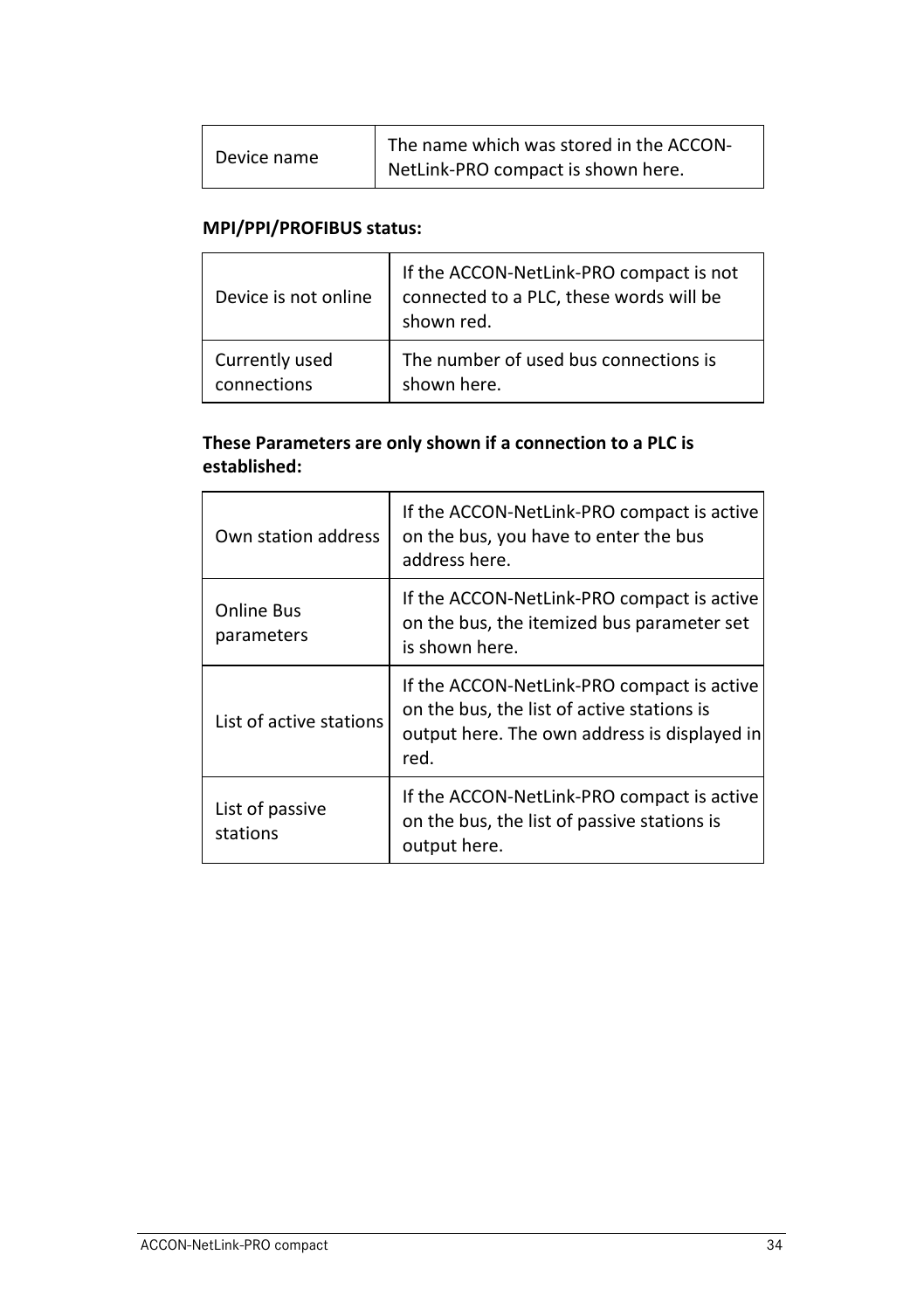# **TCP/IP status:**

| IP address                               | Current IP address of the ACCON-NetLink-PRO<br>compact<br>(e. g. 192.168.4.54).                                                                                          |
|------------------------------------------|--------------------------------------------------------------------------------------------------------------------------------------------------------------------------|
| Subnet mask                              | Current subnet mask of the ACCON-NetLink-PRO<br>compact (e. g. 255.255.255.0).                                                                                           |
| Gateway                                  | Current standard gateway of the ACCON-<br>NetLink-PRO compact (e. g. 192.168.4.33).                                                                                      |
| Listen on port                           | The TCP port on which the ACCON-NetLink-PRO<br>compact can be reached. The default port is<br>7777.                                                                      |
| <b>DHCP</b>                              | Shows if DHCP is activated or not<br>If DHCP is »ON« there is the additional<br>information if DHCP was successful or if the<br>parametrized default IP address is used. |
| <b>DHCP</b> timeout                      | Shows the DHCP timeout in seconds                                                                                                                                        |
| Configured via<br><b>DHCP</b>            | Shows if the IP address is given from a DHCP<br>Server                                                                                                                   |
| Connected to<br>client address           | IP address which is connected to the NetLink.                                                                                                                            |
| Security interface<br>ON/OFF             | Shows if the Security interface is activated.                                                                                                                            |
| Currently used<br><b>TCP</b> connections | The amount of open TCP connections is shown<br>here.                                                                                                                     |

# **MPI/PROFIBUS Settings**

| Go Online after boot up | Shows if the NetLink connects<br>automatically with RFC1006 after it boots          |
|-------------------------|-------------------------------------------------------------------------------------|
|                         | up or not (»ON« or »OFF«). If activated<br>  (»ON«) further parameters are visible. |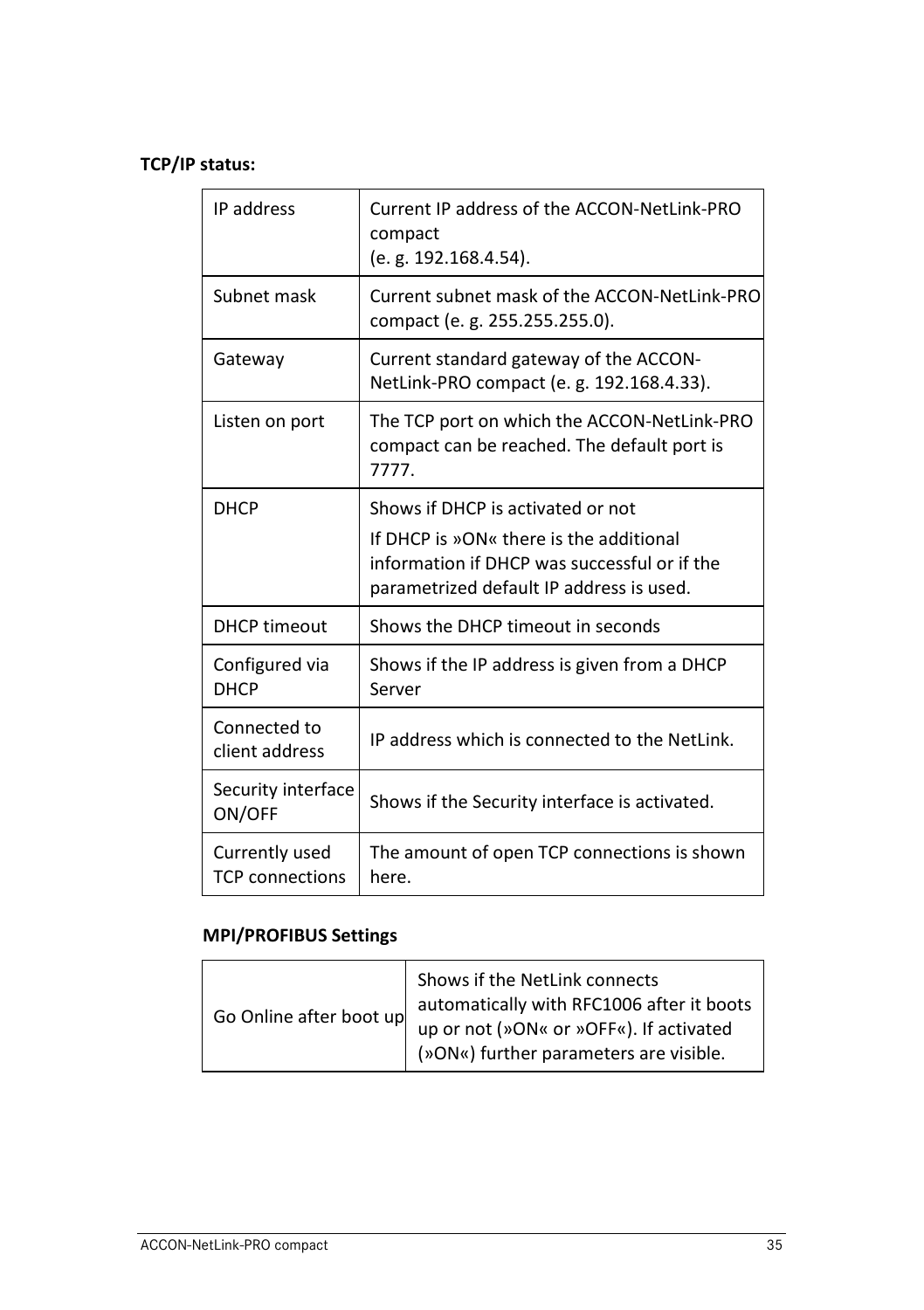| Own station address                      | Shows the own station address. It is the<br>address with which the ACCON-NetLink-<br>PRO compact participates in the bus<br>cycle.          |
|------------------------------------------|---------------------------------------------------------------------------------------------------------------------------------------------|
| Stored bus parameters                    | If autobaud is »OFF«, the stored bus<br>parameters, with which the ACCON-<br>NetLink-PRO compact tries to go online,<br>are displayed here. |
| Rack/Slot-Mode                           | (»ON«)→ Rack/Slot-Mode is active<br>$(\sqrt{Q} \cdot \sqrt{Q})$ Addressed-Mode is active.                                                   |
| Fix target address for<br>Rack/Slot-Mode | If the Rack/Slot-Mode is activated, all<br>incoming RFC1006 queries are forwarded<br>to the parametrized bus address.                       |
| Number of used RFC<br>connections        | If the ACCON-NetLink-PRO compact has<br>opened at least one TCP or RFC<br>connection, the amount of open RFC<br>connections is shown here.  |

The following parameters are only visible if "Go online after boot up" is activated:

Additionally there are three Buttons on the website:

# **Diagnostic Page**

With this button you can get closer information about the communication of the NetLink.

# **Search Passive Stations**

With this button you can search passive Stations (e. g. S7-200, IM151-7, DP-Slaves, ...). The slave addresses will be shown on the website at the »List of passive stations«.

# **Go Online/Offline**

With this button you can manually go online or offline with the ACCON-NetLink-PRO compact.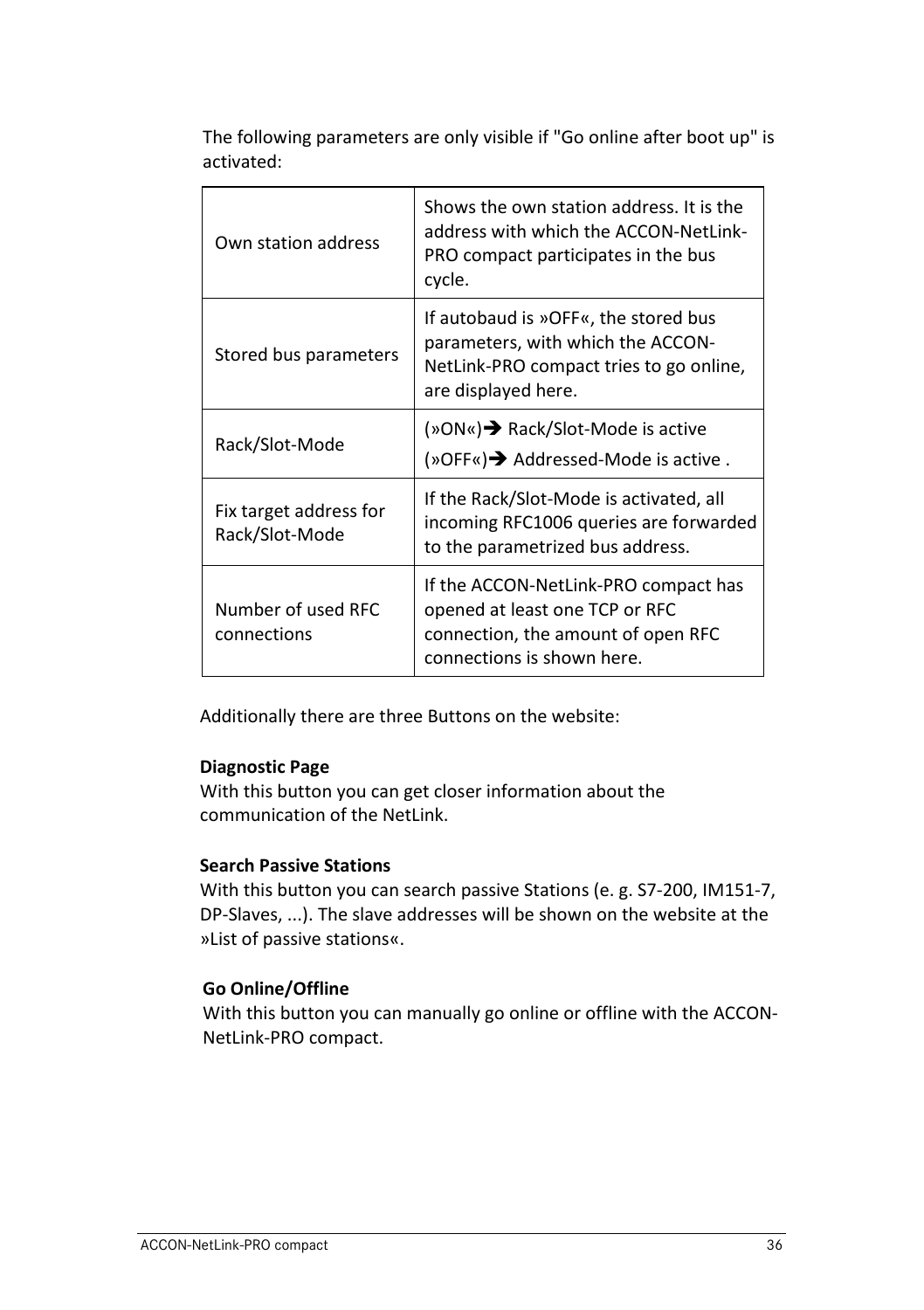#### **Configuration page**

The ACCON-NetLink-PRO compact can be configured via this page. Before opening this page you have to enter the **correct device name** (»ACCON-NetLink-PRO compact«) and the **password** (see below).

|                          | Verbindung zu 192.168.1.72 herstellen. |           |
|--------------------------|----------------------------------------|-----------|
|                          |                                        |           |
|                          |                                        |           |
| ACCON-Nedurk-PRG compact |                                        |           |
| Benutzername:            | R ACCON-NetLink-PRO compact            | 医         |
| Kennwort:                |                                        |           |
|                          | Kennwort speichern                     |           |
|                          |                                        |           |
|                          | CK.                                    | Abbrechen |
|                          |                                        |           |

*Figure 23: User name and password*

**The user name and the password are case-sensitive!**



## *Default values since firmware 2.58*

*User name: ACCON-NetLink-PRO compact Password: consists of the last 8 Hex characters of the device MAC address. This information is printed on the NetLink housing.* 

*Example: MAC address: 00:06:71:19:1B:FC resulting password: 71191BFC*

*Since NetLink firmware version 2.58, the user must define an individual password when calling up the web interface for the first time. This must then be saved in the NetLink.*

*Note: The default password "admin" from older device versions may no longer be used. The new password to be set by you have to use 5 - 8 characters and spaces are not permitted.*

*Default values before firmware 2.58 User name: ACCON-NetLink-PRO compact Password: admin*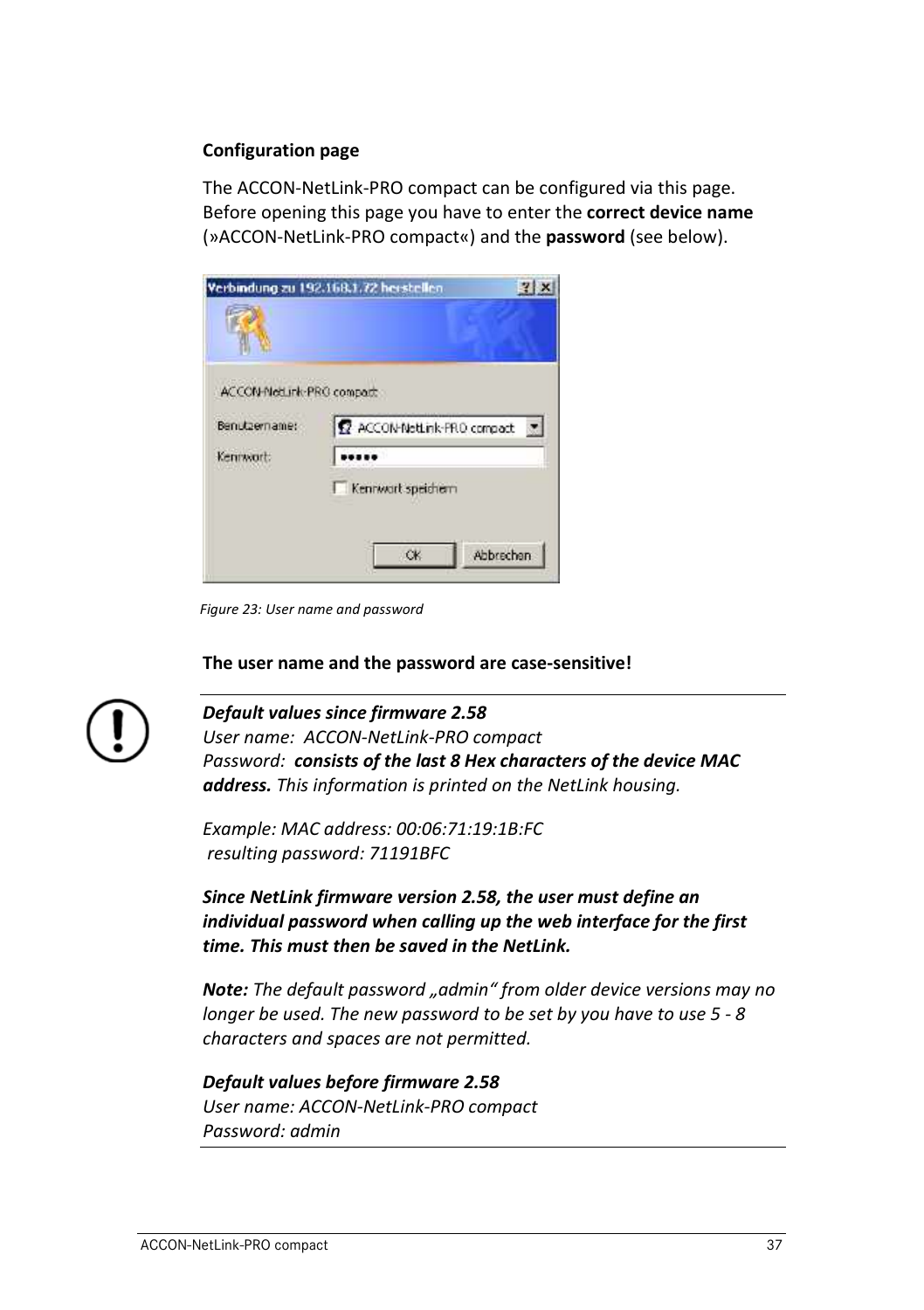After a successful authentication you have writing access on all parameters which are configurable via the driver interface of the ACCON-S7-NET driver.

Device specific parameters:

| Device name | Name of the NetLink (max. 20 characters) |
|-------------|------------------------------------------|
|-------------|------------------------------------------|

TCP Parameters:

| Static IP address                 | Used IP address if DHCP is deactivated or<br>DHCP timeout elapsed.                                                    |
|-----------------------------------|-----------------------------------------------------------------------------------------------------------------------|
| Static subnet mask                | Used subnet mask if DHCP is deactivated or<br>DHCP timeout elapsed.                                                   |
| Static gateway                    | Used gateway if DHCP is deactivated or<br>DHCP timeout elapsed.                                                       |
| <b>Additional NetLink</b><br>Port | In addition to the standard port you can<br>store a further user-definable port for the<br>ACCON-NetLink-PRO compact. |
| DHCP ON/OFF                       | <b>DHCP</b> status                                                                                                    |
| <b>DHCP</b> timeout               | 30 to 65500 seconds                                                                                                   |
| Web interface<br>ON/OFF           | Web interface active or not                                                                                           |

## **MPI/PROFIBUS settings**

| ON/OFF | If this option is »ON« the NetLink<br>Go Online after boot $up \mid$ automatically tries to log in on the bus<br>after it boots up. |
|--------|-------------------------------------------------------------------------------------------------------------------------------------|
|--------|-------------------------------------------------------------------------------------------------------------------------------------|

The following Parameters are only shown if »Go online after boot up« is activated:

#### **Own station address**

The option »Own station address« shows with which bus address the ACCON-NetLink-PRO compact has logged in on the bus.

The value for the station address can be in the range of »0« including »126«. But the chosen address must not be higher than the HSA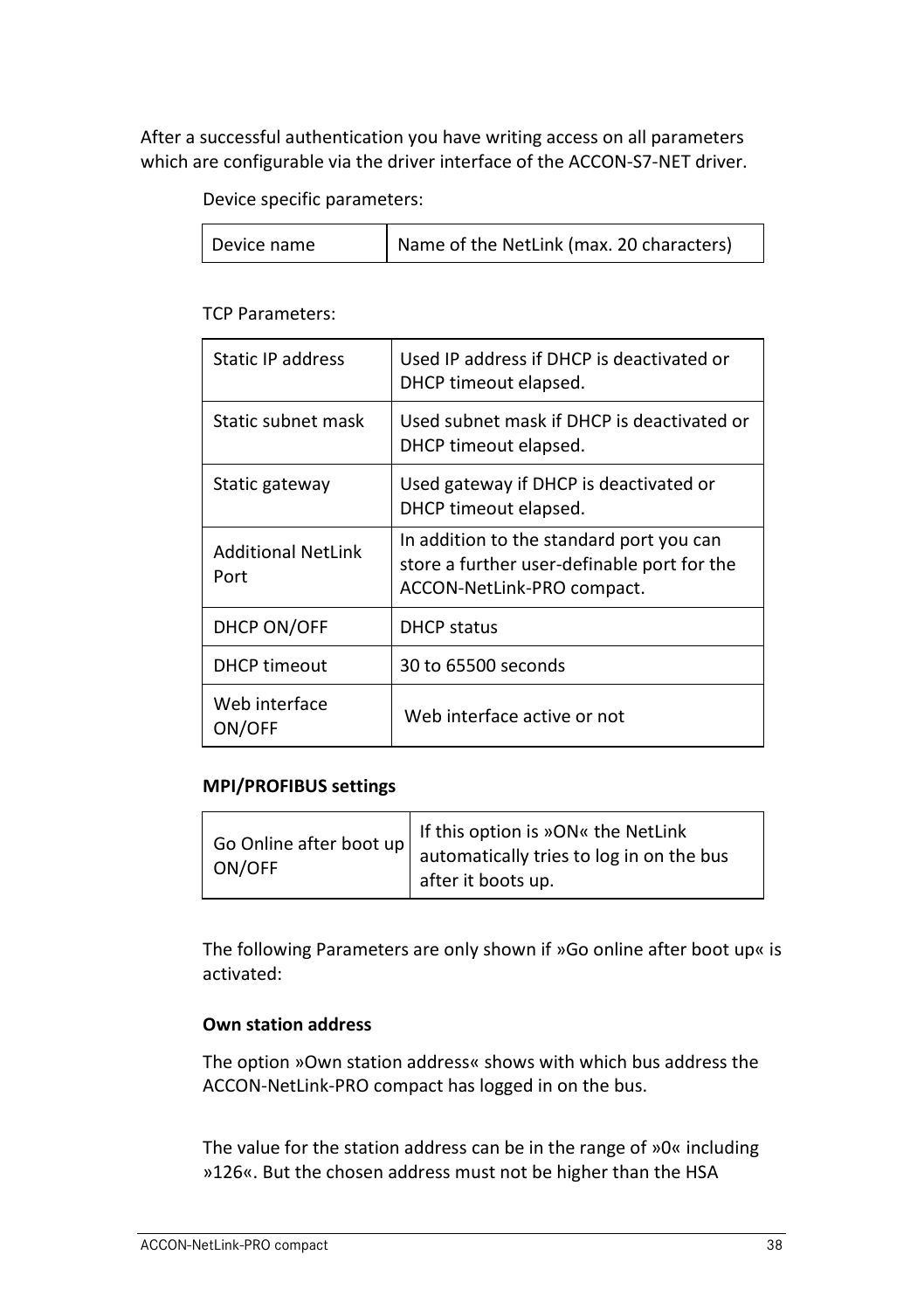(highest station address) and is not assigned to another device at the same bus.

# **Single Master ON/OFF**

Using the option »Bus autobaud ON/OFF« you can set if the ACCON-NetLink-PRO compact searches the bus parameters and goes online then, or the device uses the stored bus parameters when going on the bus. »ON« or »OFF« is possible.

# **Single Master bus parameters**

If the option »Single Master ON/OFF« is activated (»ON«), you have to fill in the parameter fields, belonging to the subitem »Single Master bus parameters«, correctly.

When parametrizing you have to keep in mind that with PROFIBUS all parameters are dependent from each other, e. g. if the baudrate is changed then all other parameters are changed, too.

With MPI all parameters are given except the baudrate. If a MPI connection is changed from 187.5 Kbps to e. g. 12000 Kbps all other parameters are unmodified.

| <b>Bus Profile</b> | MPI or DP                                                                                                                                                                                                        |
|--------------------|------------------------------------------------------------------------------------------------------------------------------------------------------------------------------------------------------------------|
| Baud rate          | Enter desired baudrate in Kbps. Possible<br>values are: 9.6; 19.2; 45.45; 93.75; 187.5;<br>500; 1500; 3000; 6000 and 12000.                                                                                      |
| <b>HSA</b>         | The highest station address is entered here.<br>With MPI normally »31« and with PROFIBUS<br>»126«. Values which are not equal to the<br>default values can be used. All stations have<br>to be adjusted equally. |
| Tslot Init         | Using MPI this value is always »415«. With<br>PROFIBUS the respective value has to be<br>taken from the parametrization of the bus<br>master (normally the CPU).                                                 |
| Ttr                | Using MPI this value is always »9984«. With<br>PROFIBUS the respective value has to be<br>taken from the parametrization of the bus<br>master (normally the CPU).                                                |
| Max. Tsdr          | Using MPI this value is always »400«. With                                                                                                                                                                       |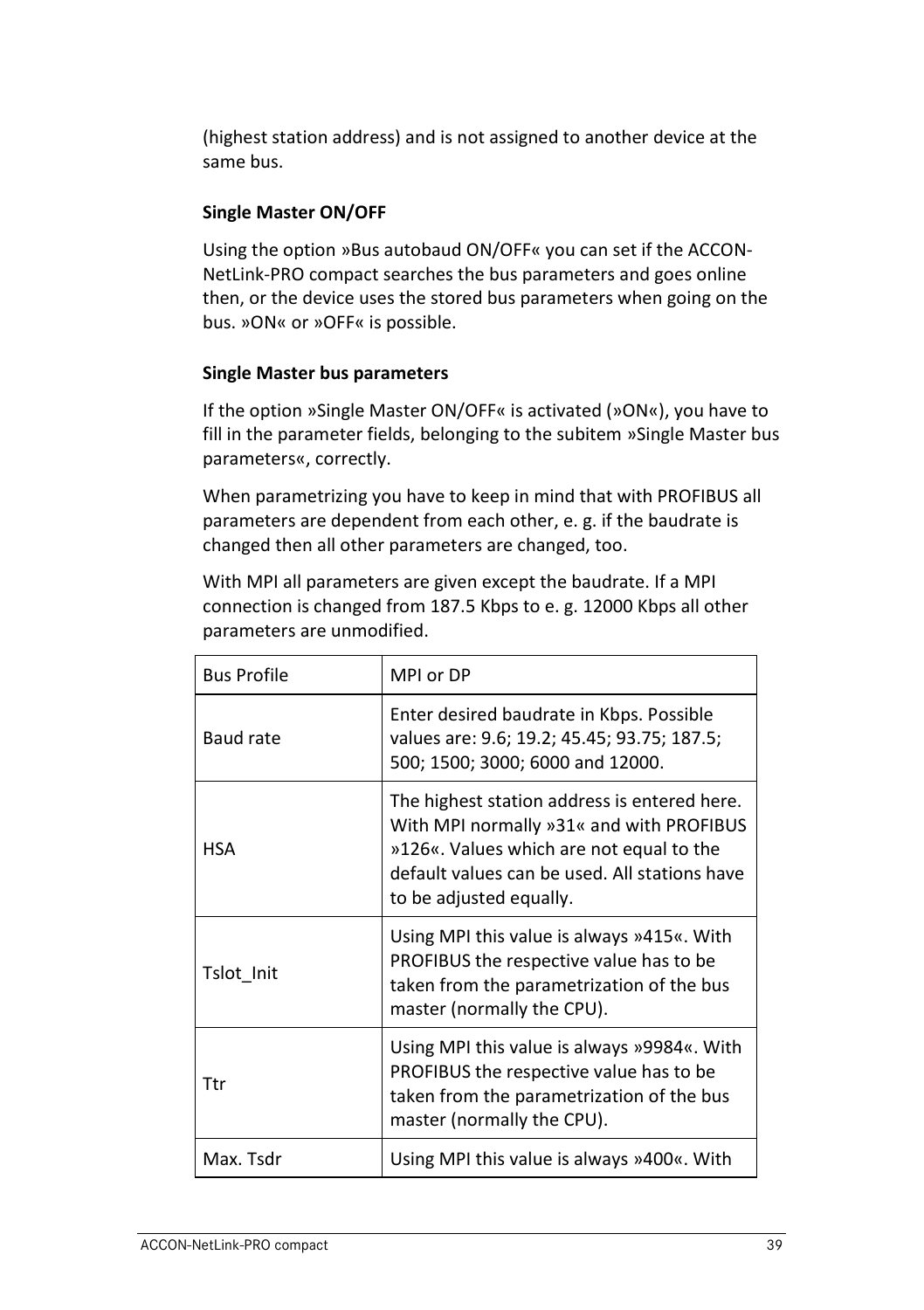|           | PROFIBUS the respective value has to be<br>taken from the parametrization of the bus<br>master (normally the CPU).                                              |
|-----------|-----------------------------------------------------------------------------------------------------------------------------------------------------------------|
| Min. Tsdr | Using MPI this value is always »20«. With<br>PROFIBUS the respective value has to be<br>taken from the parametrization of the bus<br>master (normally the CPU). |
| Tset      | Using MPI this value is always »12«. With<br>PROFIBUS the respective value has to be<br>taken from the parametrization of the bus<br>master (normally the CPU). |
| Tqui      | Using MPI this value is always »0«. With<br>PROFIBUS the respective value has to be<br>taken from the parametrization of the bus<br>master (normally the CPU).  |
| Gap       | Using MPI this value is always »5«. With<br>PROFIBUS the respective value has to be<br>taken from the parametrization of the bus<br>master (normally the CPU).  |
| Retry     | Using MPI this value is always »2«. With<br>PROFIBUS the respective value has to be<br>taken from the parametrization of the bus<br>master (normally the CPU).  |

Please keep in mind that a wrong parametrized ACCON-NetLink-PRO compact can interfere with the bus so that a regular operating is not possible any more.

Due to this reason the autobaud function is very handy. Thus the correct parameters are used, automatically. But the CPU must support this function.



*Wrong bus parameters can interfere with the bus!*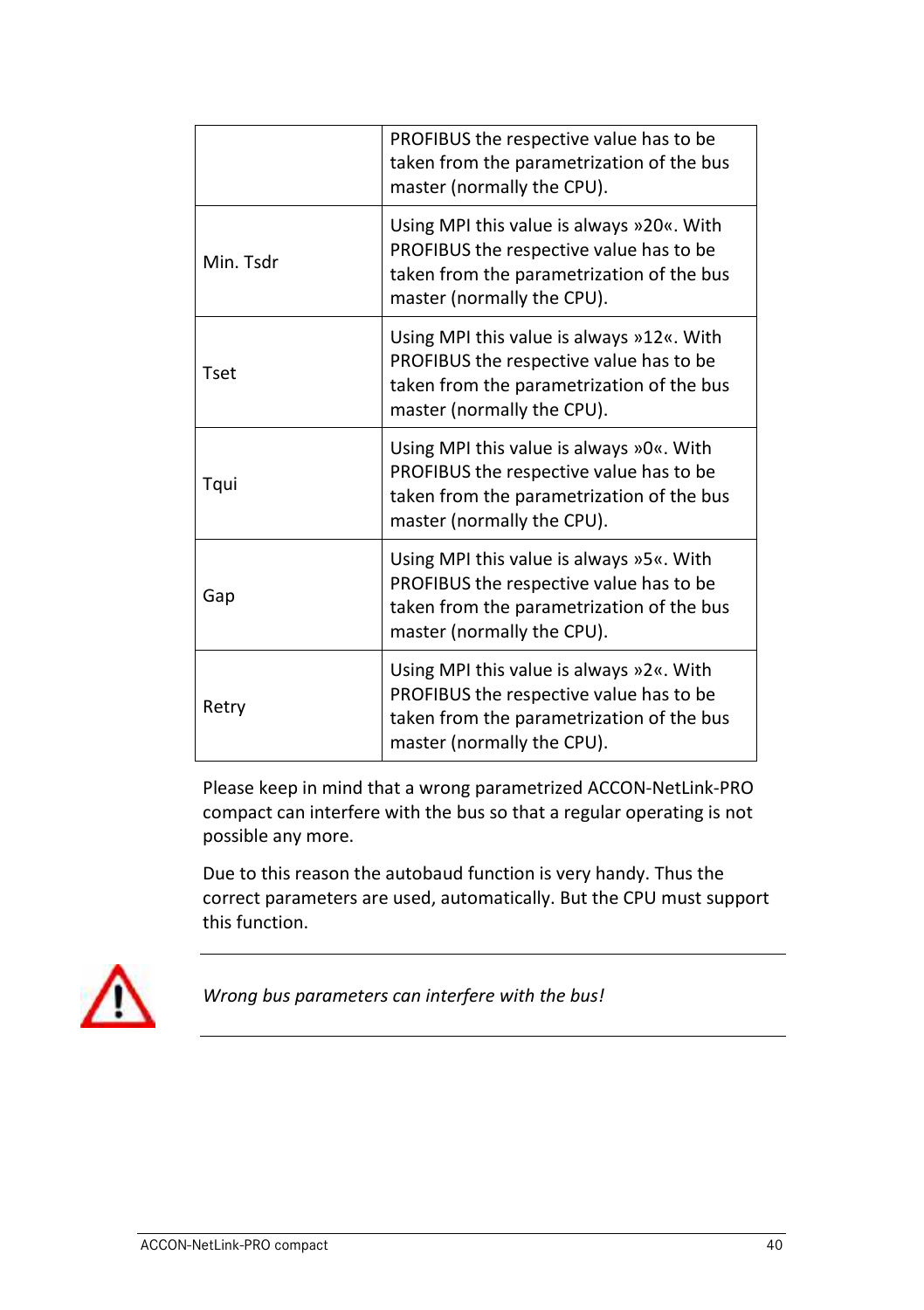| Rack/Slot-Mode<br>or<br>Routing over RFC<br>ON/OFF                                     | (»ON«)→ Rack/Slot-Mode is active<br>(»OFF«)→ Addressed-Mode is active.                                                |
|----------------------------------------------------------------------------------------|-----------------------------------------------------------------------------------------------------------------------|
| Fix destination address<br>for R/S mode<br>or<br>Station address of<br>routing gateway | If the Rack/Slot-Mode is activated, all<br>incoming RFC1006 queries are forwarded<br>to the parametrized bus address. |

User/Password Settings

| User         | Here you can set a Username (Default:<br>ACCON-NetLink-PRO compact) |
|--------------|---------------------------------------------------------------------|
| New password | Password with a maximum of 8 digits                                 |
|              | Retype new password Repeat password with a maximum of 8 digits      |

Entered changes can be undone with the button »Cancel«.

By clicking on »Submit« the entered values are checked. If there is a wrong input a possible solution is shown.

If all is correct, all changes are shown again and with a click on »Store« the values will be stored in the ACCON-NetLink-PRO compact.

To activate the new configuration, the ACCON-NetLink-PRO compact will be restarted after saving the new parameters.

If desired the ACCON-NetLink-PRO compact can be activated remotely via the configuration interface. To do this click on »System Reset«.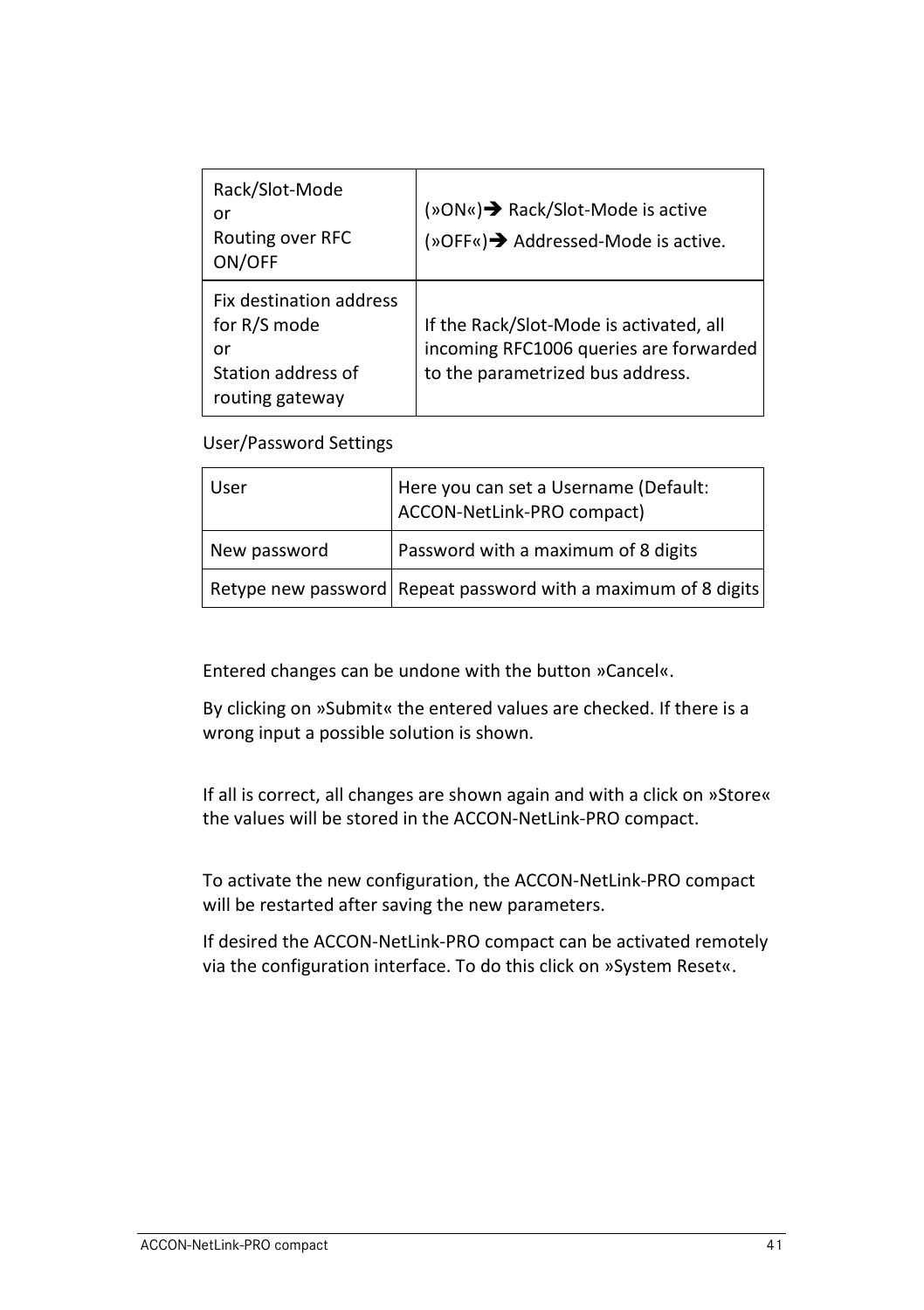## **Security page**

The security page contains rudimental TCP security settings. Before opening this page you have to enter the **correct device name** (»ACCON-NetLink-PRO compact«) and the **password** (see side 37). Via the button »factory defaults« the ACCON-NetLink-PRO compact can be set to its standard settings.

If the TCP-Access list is activated with »ON«, only TCP connections to the ACCON-NetLink-PRO compact can be established which have been unlocked in the table »TCP address 1« to »TCP address 12« (whitelist).

Enter an IP address which has to be unlocked according to the following example: »192.168.4.36«. To deactivate it, enter »OFF«.

TCP/IP addresses which are not indicated here, have only read access on the web interface and cannot change the configuration. An access with ACCON-S7-NET is limited, too.



*If you want to avoid unauthorized use you must not add possible proxy server in company networks to the list. Otherwise a secure use of the ACCON-NetLink-PRO compact is only limited.*

To undo changes just press the »Cancel« button.

By clicking on »Submit« the entered values will be checked. If there is a wrong input a possible solution is shown. If all is correct, all changes are shown again and with a click on »Store« the values will be stored in the ACCON-NetLink-PRO compact.

To activate the new configuration, the ACCON-NetLink-PRO compact will be restarted after saving the new parameters.

If desired the ACCON-NetLink-PRO compact can be activated remotely via the configuration interface. To do this click on »Device Reboot«. It is possible to restore the ACCON-NetLink-PRO's default values via the button »Restore Factory defaults«. All user-defined settings will be deleted.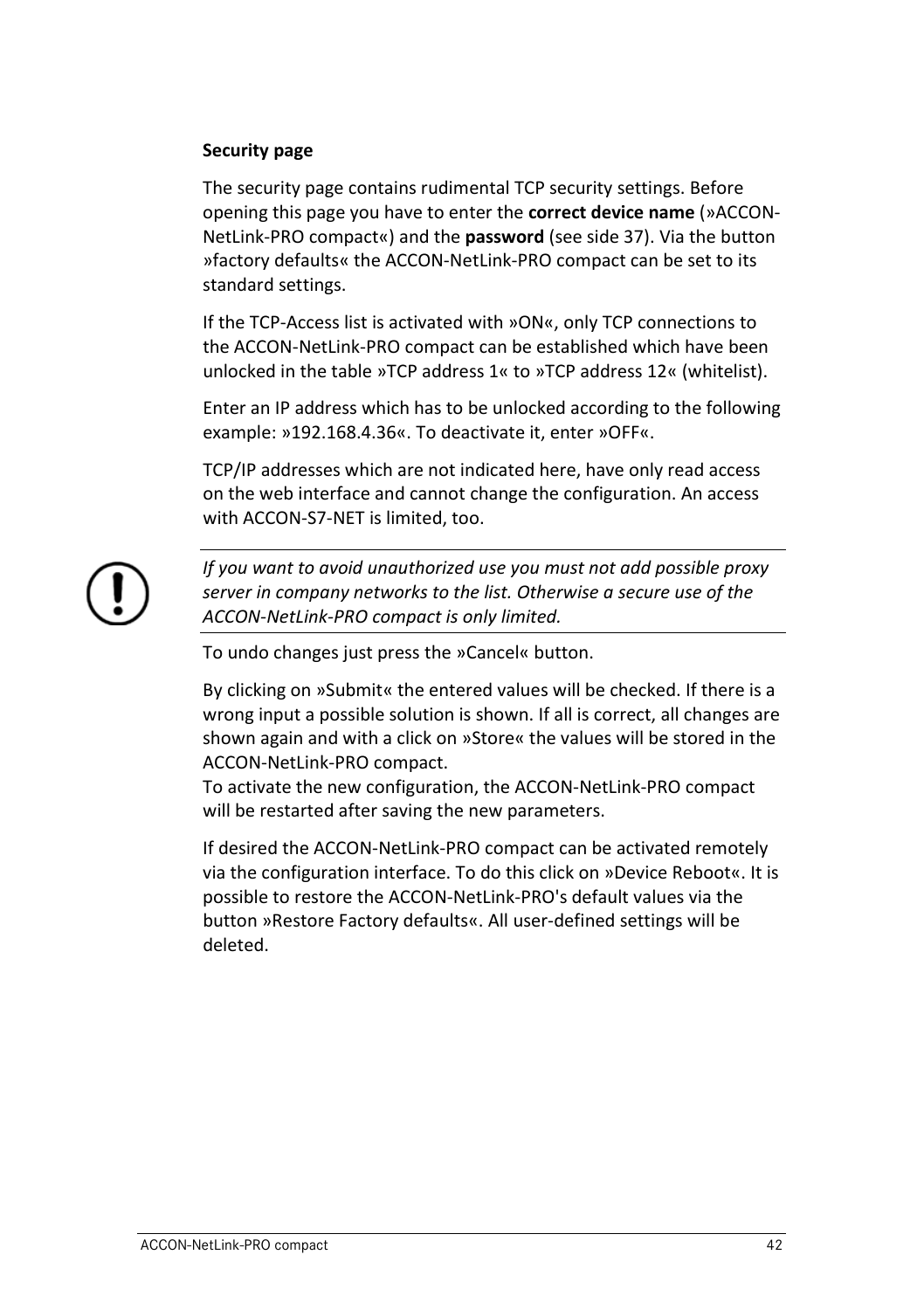# **Observe Variables**

This function can only be used when the NetLink is Online and the RFC-1006 mode is used. The activation is described in chapter [»8«](#page-25-0).

| <b>MPI Address</b>  | With the help of the dropdown menu<br>an active MPI/PROFIBUS address<br>(S7-CPU) is selected.                                 |
|---------------------|-------------------------------------------------------------------------------------------------------------------------------|
| Number of Variables | For a better overview the number of<br>the desired variables can be selected<br>between 1 and 10.                             |
| No.                 | Continuous numeration.                                                                                                        |
| Address Area        | The following items are supported: AB,<br>AW, AD, EB, EW, ED, MB, MW, MD,<br>DBB, DBW, DBD, Counter and Timer.                |
| Address Index*      | Address of the bytes which want to be<br>shown. * Data modules in the<br>nomenclature »Data module offset«<br>e. g.: $108.10$ |
| <b>Result Value</b> | The output value of a pressed button<br>can be seen here.                                                                     |
| Display Format      | Possible display modes are decimal,<br>hexadecimal or binary                                                                  |
| Description         | Free-selectable description (max. 32<br>characters)                                                                           |

To show the desired values the buttons »1x fetch«, for a refresh once, or »cyclic fetch«, for a permanent online request, are available.

With »Save Configuration« the created mask including all set variables and their descriptions can be stored in the ACCON-NetLink-PRO compact.

The refresh rate is set to 0.5 seconds. If several stations use this function from the TCP/IP side, then there is always only one connection resource reserved in the ACCON-NetLink-PRO compact. During the additional data exchange via MPI/PROFIBUS the »Observe Variables« function has the lowest priority. Thus the refresh rate in the web interface is dependent from the parallel bus load.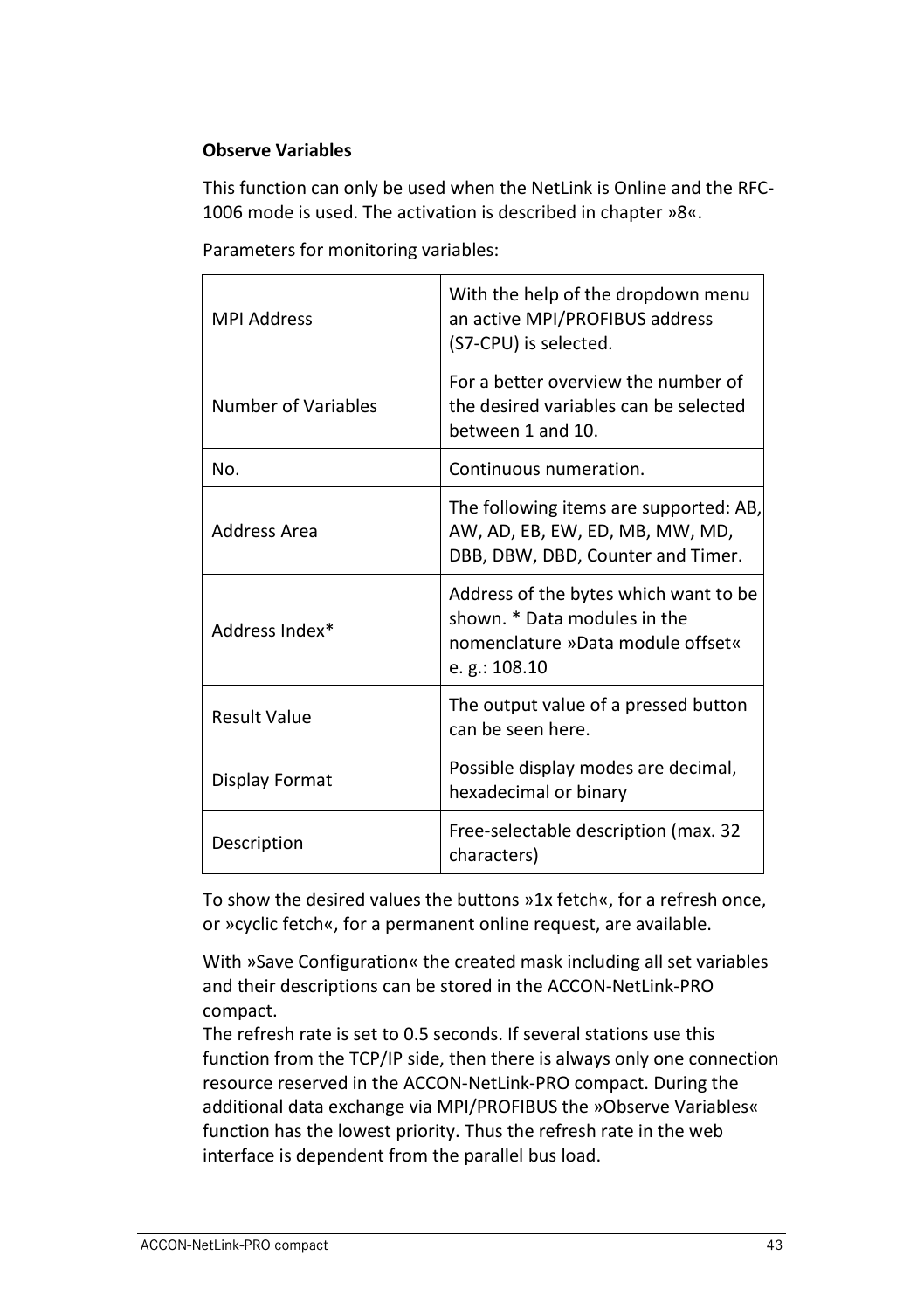# <span id="page-44-0"></span>**10 REMOTE MAINTENANCE WITH THE ACCON-NETLINK-PRO COMPACT**

If the ACCON-NetLink-PRO compact is used for remote maintenance the administrators of both involved networks should be consulted.



*Figure 24: Example of an internet remote maintenance*

If more than one ACCON-NetLink-PRO compact is used behind a router, you can activate »Internet remote maintenance« at the stations. On this way each station gets its own port address. Furthermore the router should support NAPT (Network Address and Port Address Translation) respectively PAT (Port Address Translation).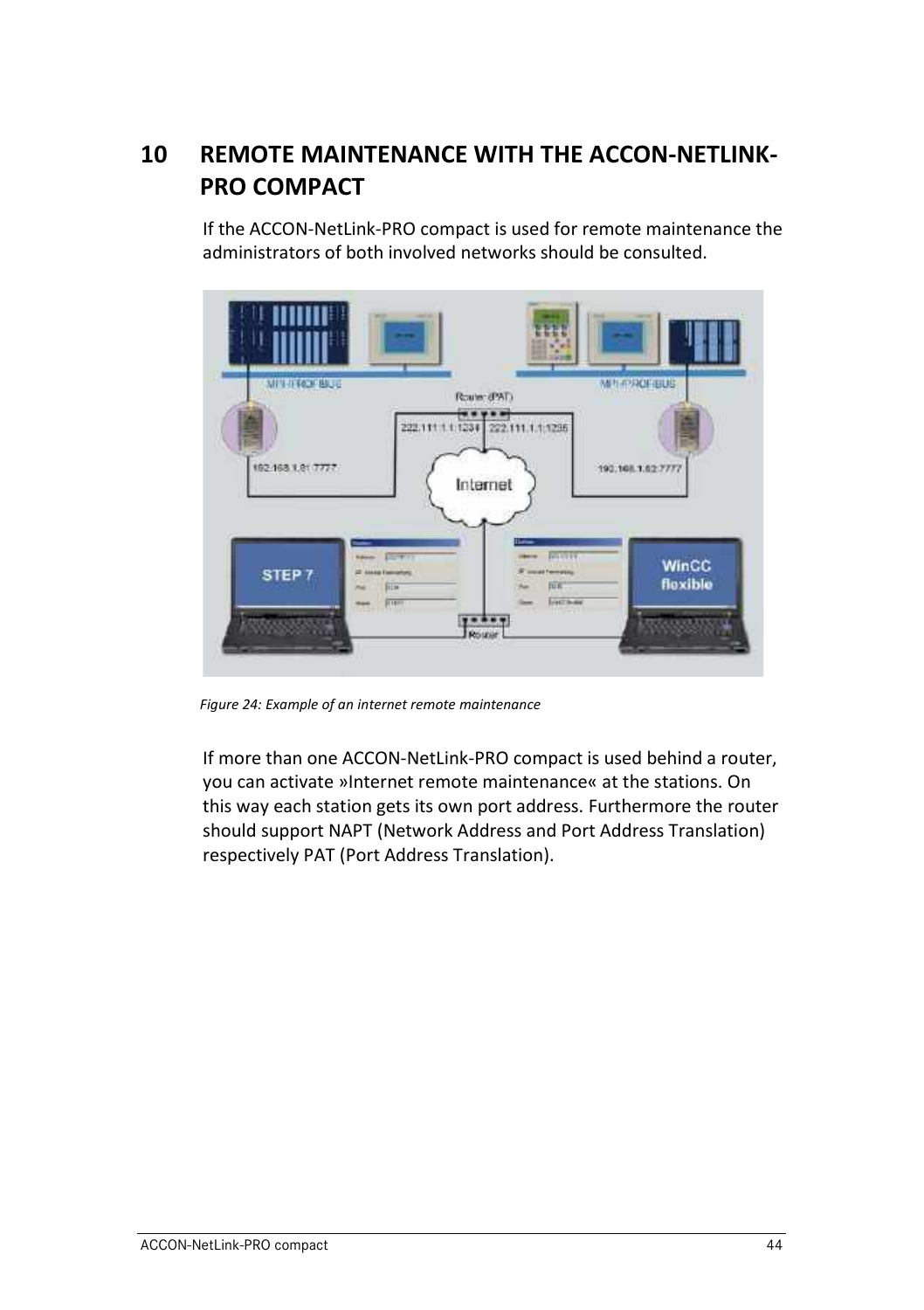# <span id="page-45-0"></span>**11 TROUBLE SHOOTING**

| Error                                                                                   | Cause                                                                                                               | <b>Solution</b>                                                                                   |  |  |
|-----------------------------------------------------------------------------------------|---------------------------------------------------------------------------------------------------------------------|---------------------------------------------------------------------------------------------------|--|--|
| Power LED does not<br>light                                                             | -ACCON-NetLink-<br>PRO compact has<br>no voltage supply<br>-The used MPI<br>bushing has not the<br>necessary 24 VDC | - Plug<br>MPI/PROFIBUS cable<br>on PLC interface<br>- Apply 24 VDC<br>externally                  |  |  |
| Active LED is blinking<br>red                                                           | ACCON-NetLink-<br>PRO compact<br>exception error on<br><b>Ethernet side</b>                                         | Plug MPI/PROFIBUS<br>cable again on the<br>PLC interface                                          |  |  |
| Connect LED is<br>blinking red                                                          | ACCON-NetLink-<br>PRO compact<br>exception error on<br>MPI/PROFIBUS side                                            | Plug MPI/PROFIBUS<br>cable again on the<br>PLC interface                                          |  |  |
| Link LED does not light<br>green                                                        | No connection to<br>the Ethernet                                                                                    | <b>Check Ethernet</b><br>connection                                                               |  |  |
| Configuration of the ACCON-NetLink-PRO compact via ACCON-S7-<br><b>NET</b>              |                                                                                                                     |                                                                                                   |  |  |
| The message<br>»ACCON-NetLink-PRO<br>compact cannot be<br>parametrized now.«<br>appears | ACCON-NetLink-<br>PRO compact is<br>active on the bus<br>during<br>parametrization                                  | ACCON-NetLink-PRO<br>compact has to be<br>inactive during<br>parametrization                      |  |  |
| The message »Wrong<br>password« appears                                                 | Password incorrect<br>and/or<br>parametrization<br>time exceeded                                                    | Enter correct<br>password and mind<br>parametrization<br>time (see side 37)                       |  |  |
| <b>Setting TCP/IP parameters</b>                                                        |                                                                                                                     |                                                                                                   |  |  |
| No ACCON-NetLink-<br>PRO compact is<br>reachable via the<br>entered IP address          | -ACCON-NetLink-<br>PRO compact is not<br>online or still<br>starting<br>-IP configuration of<br>PC and ACCON-       | -Activate ACCON-<br>NetLink-PRO<br>compact or<br>complete starting<br>procedure<br>-PC and ACCON- |  |  |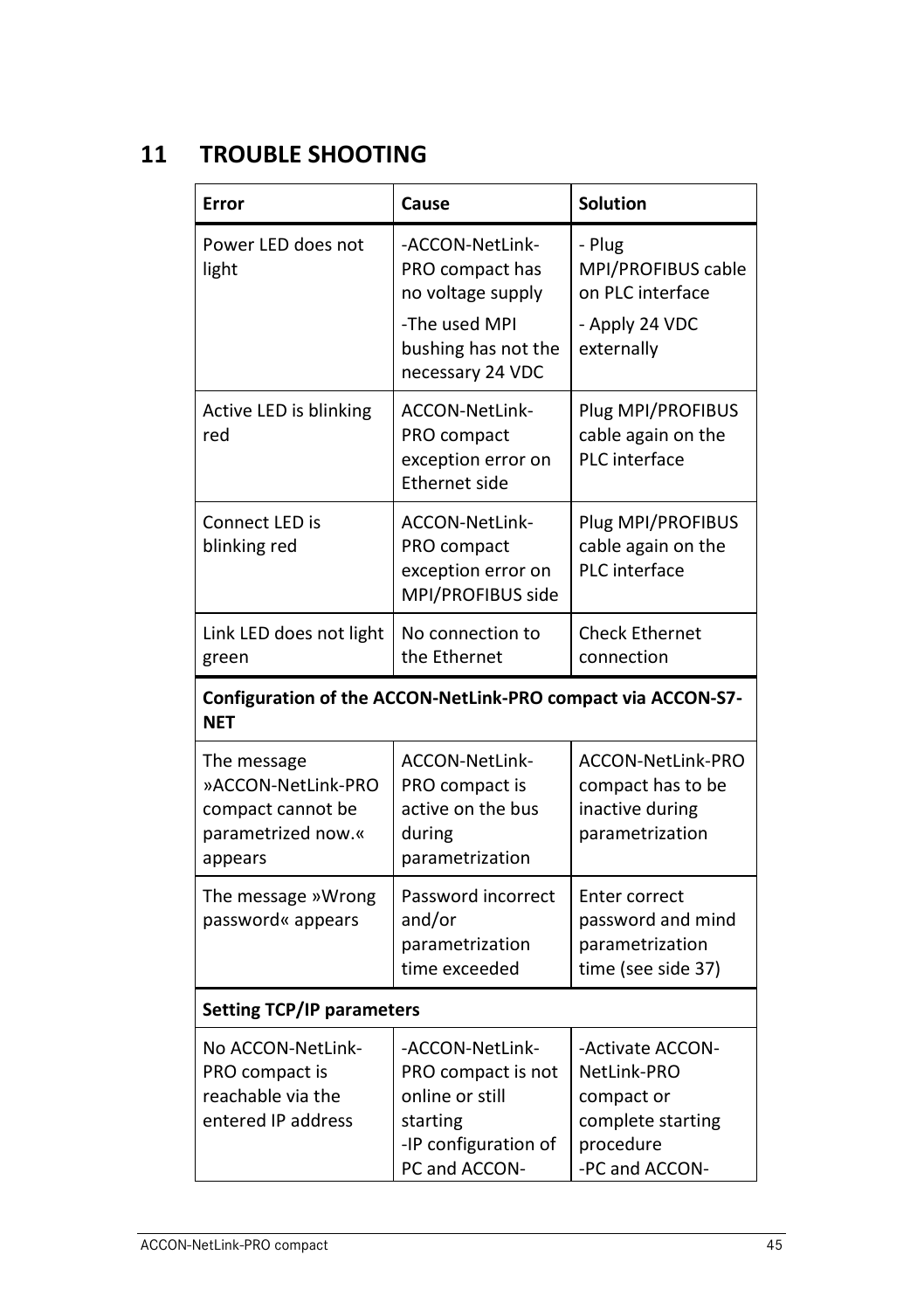|                                                                                                                           | NetLink-PRO<br>compact are not<br>identical      | NetLink-PRO<br>compact have to be<br>in the same network<br>segment                                                                                                                                  |
|---------------------------------------------------------------------------------------------------------------------------|--------------------------------------------------|------------------------------------------------------------------------------------------------------------------------------------------------------------------------------------------------------|
| ACCON-NetLink-PRO<br>compact not<br>reachable                                                                             | Ports have to be<br>released in the<br>firewall  | To search the<br>ACCON-NetLink-PRO<br>compact the UDP<br>ports 25342 and<br>25343 have to be<br>released. For the<br>communication the<br>TCP port 7777 and<br>102 (RFC1006) have<br>to be released. |
| The program<br>STARTER <sup>®</sup> has<br>problems when<br>accessing a<br>MICROMASTER <sup>®</sup> or<br><b>SINAMICS</b> | Failure and<br>application<br>monitoring too low | 1. Increase the<br>timeout in the<br>PG/PC-Interface to<br>80000ms.<br>2. Increase failure<br>monitoring to 200ms<br>and application<br>monitoring to<br>5000ms                                      |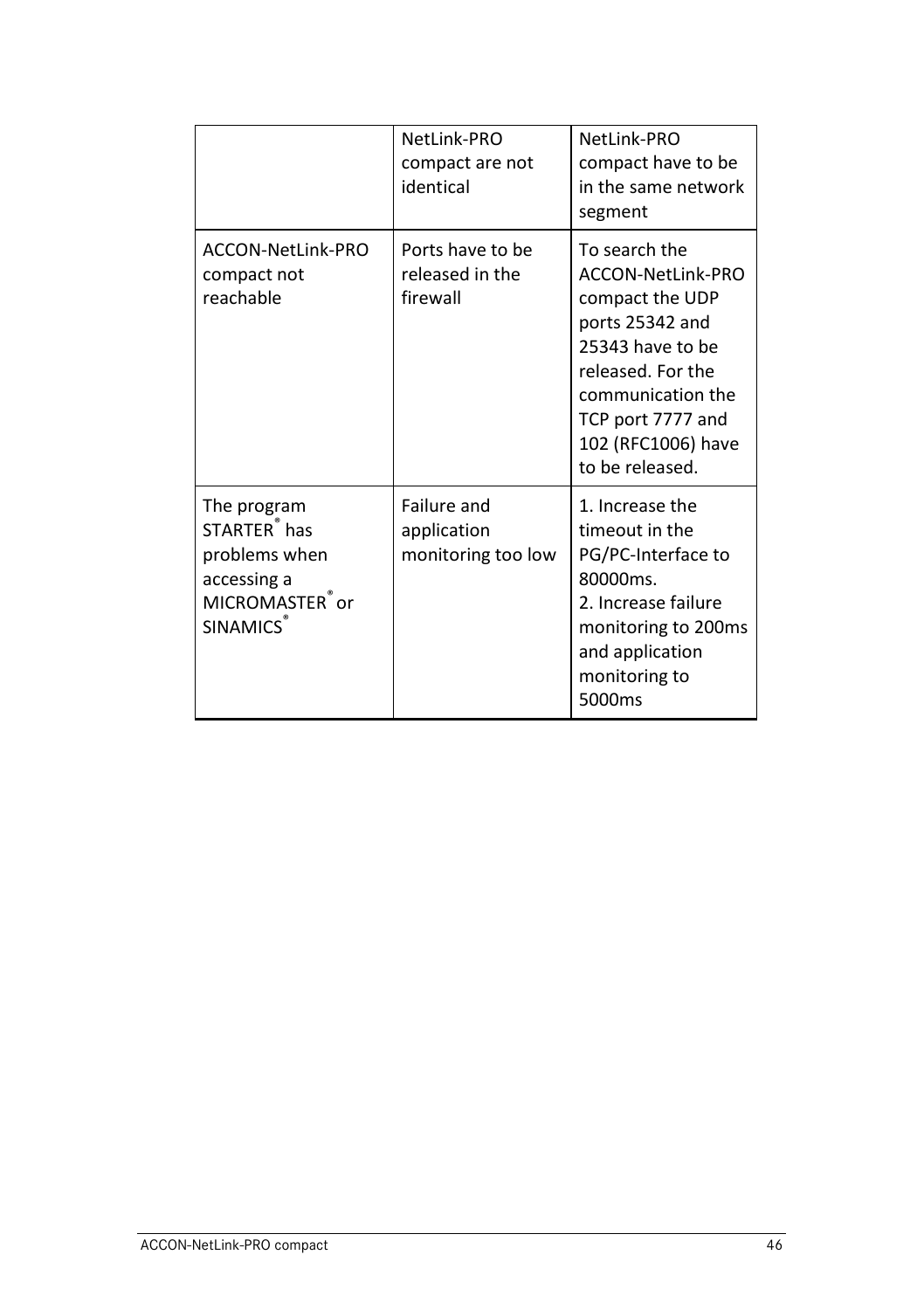# <span id="page-47-0"></span>**12 FREQUENTLY ASKED QUESTIONS**

Q: I do not know my PC's IP address.

A: Use the prompt and enter the command »ipconfig« to gain information about your Ethernet interface.



*Figure 25: ipconfig*

- Q: The configuration tool as well as the web interface asks for a password. But I did not enter any password.
- A: The ACCON-NetLink-PRO compact must have a password. If no password is set, the standard password (see side 37) is used.
- Q: There are no dialog settings in the Simatic Manager.
- A: When you installed the ACCON-S7-NET driver for the first time you have to add it to the PG/PC interfaces, too. Make sure that you have administrator rights when installing the driver. After a successful installation you have to reboot your system. Simatic Manager Version 5.1 is minimum!
- Q: It is not possible to go online when the adapter is put on the PROFIBUS.
- A: If possible use the autobaud function. If not desired or possible you have to check the Profibus' timing parameters in the STEP7 project planning. Via the »Bus Parameters« button you can enlist the read off values into the extended bus parameter settings. You have to increase the »TRT« (Target Rotation Time) parameter in the ACCON-NetLink-PRO compact as well as on the PLC.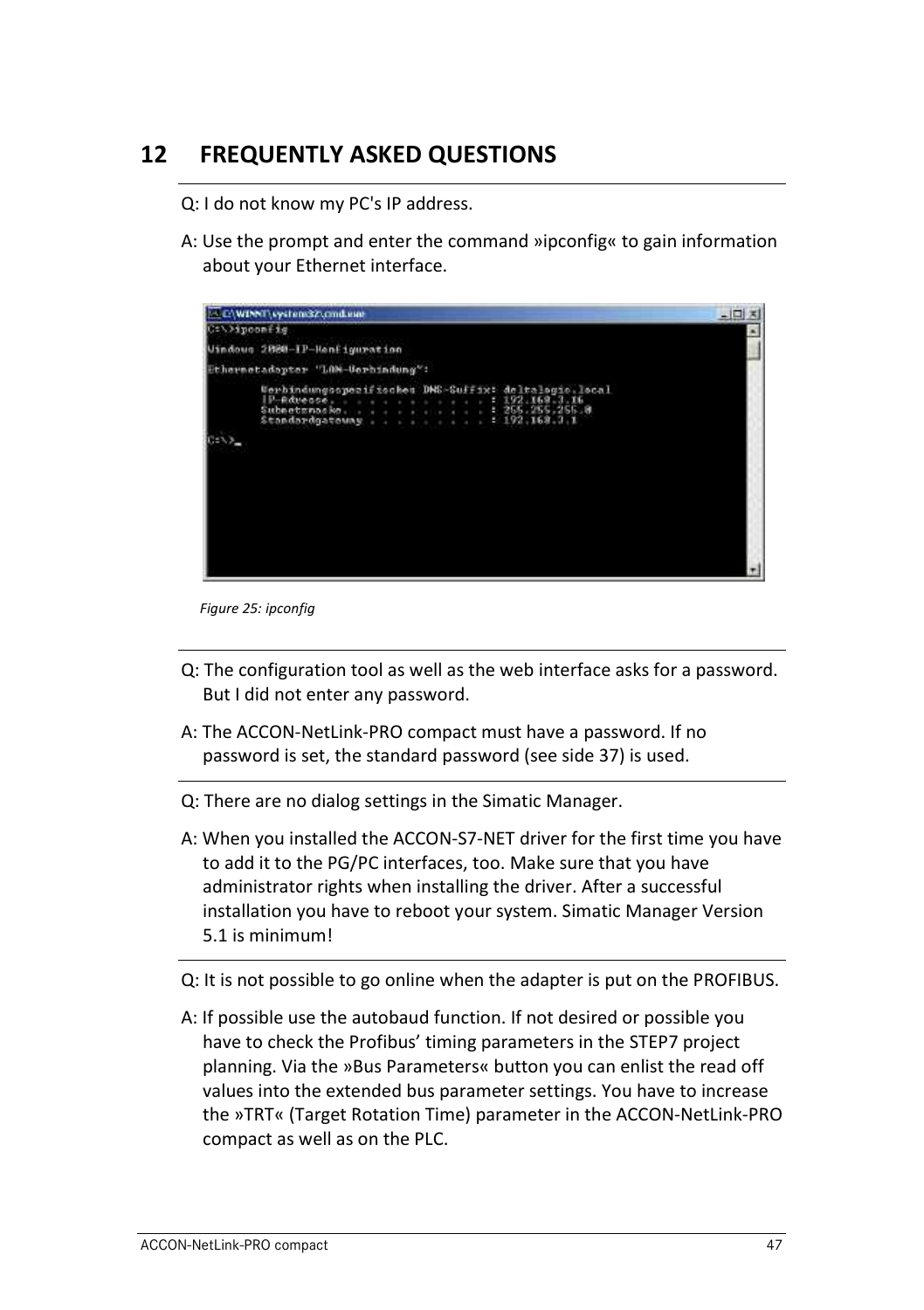- Q: Sometimes MPI or PROFIBUS connections with high baud rates are getting disconnected although the ACCON-NetLink-PRO compact is put on the PLC and no other users are connected.
- A: Be sure that the bus is correctly terminated. Even though the ACCON-NetLink-PRO compact is the only device connected to the bus in addition to the PLC. You have to insert the final resistor. Above all high baud rates can be interfered.
- Q: If I set the ACCON-NetLink-PRO compact to autobaud in the PG/PC interface and try to go online, the active LED lights up briefly before a message appears telling me that the bus parameters cannot be determined.
- A: Please deactivate the autobaud function in the NETLink-S7-NET driver (PG/PC interface) and set the correct baud rate and the correct profile.
- Q: I enabled the RFC function the web interface and would like the ACCON-NetLink-PRO compact to go on the bus using autobaud. Unfortunately, the active LED just flashes but no communication is possible via my visualization system.
- A: Please deactivate the autobaud function in the web interface of the ACCON-NetLink-PRO compact and set the correct baud rate with the corresponding bus parameters.
- Q: I have read that the ACCON-NetLink-PRO compact can communicate with up to seven PCs at the same time. But I can't manage to query a status of my automation system from more than six PCs at once.
- A: A total of seven TCP connections are available that can be used at the same time. However, please note that only up to six connections can be used at once per type of connection (NETLink-S7-NET or RFC1006 connections are possible). The purpose of this is to keep one connection channel free for the other protocol in each case.
- Q: I am using the rack/slot mode of the RFC1006 interface and have specified address 2 for my existing PLC in the web interface in »Fix destination address for R/S mode«. Although the ACCON-NetLink-PRO compact online is active (active LED lights up), my visualization system tells me that no connection can be established.
- A: Make sure you have assigned the correct values to rack and slot in the parametrization. Look for chapter [»8«](#page-25-0).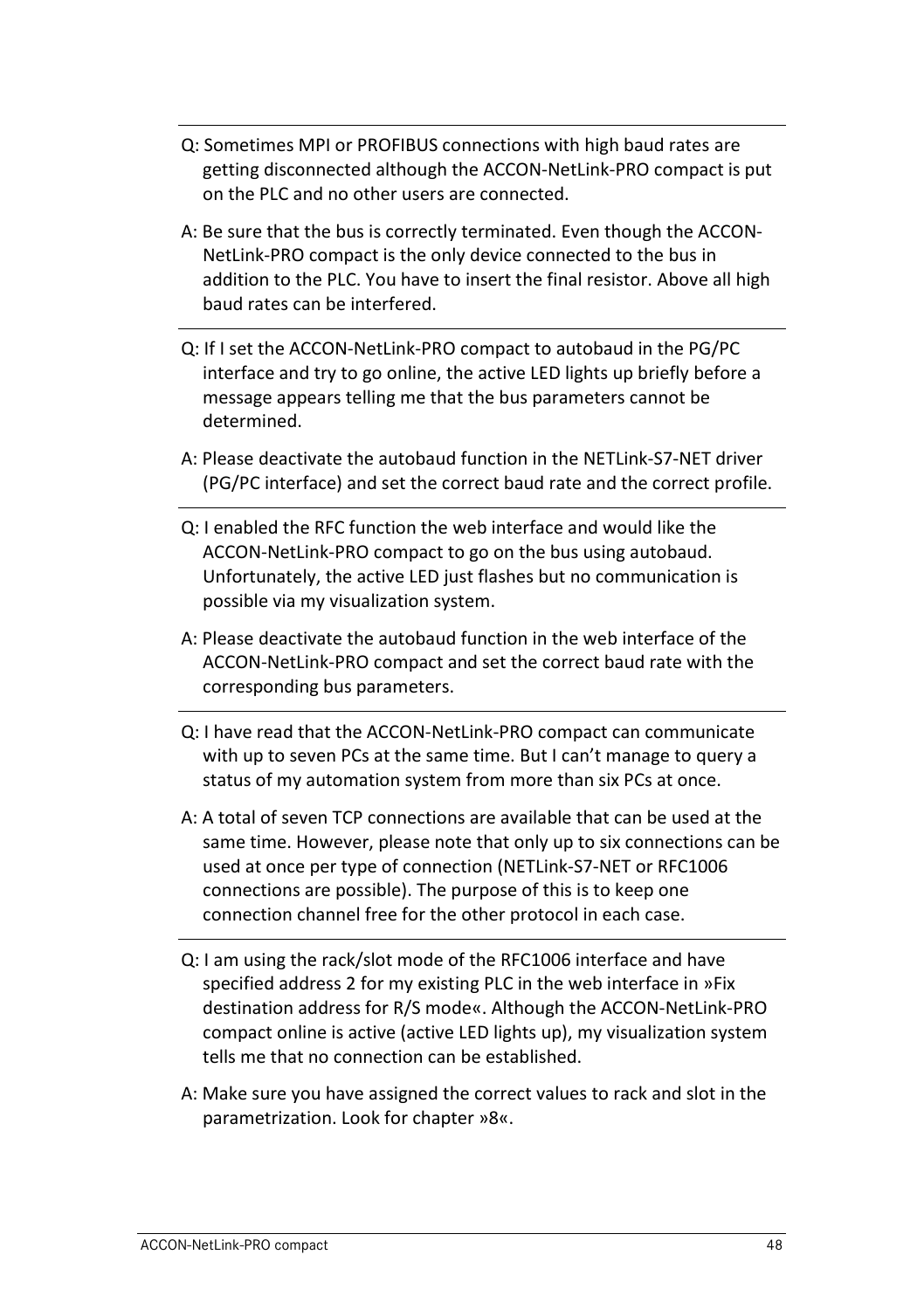- Q: I would like to use addressed mode of the RFC1006 interface (rack/slot mode = OFF) so I can access several PLCs on the same bus. Unfortunately, I am not sure how to parameterize the fields rack and slot in the visualization used.
- A: If addressed mode is used, a combination of rack and slot specifies the destination address of the automation system.
- Q: If I mix RFC1006 connections and connections via the STEP7 driver, the connection sometimes breaks off or error messages appear saying that it is not possible to establish a connection.
- A: For communication with S7-300 modules it may be necessary to parameterize the communication resources. The user can influence the allocation of existing »Connection Resources« under object properties of the PLC in the hardware configuration.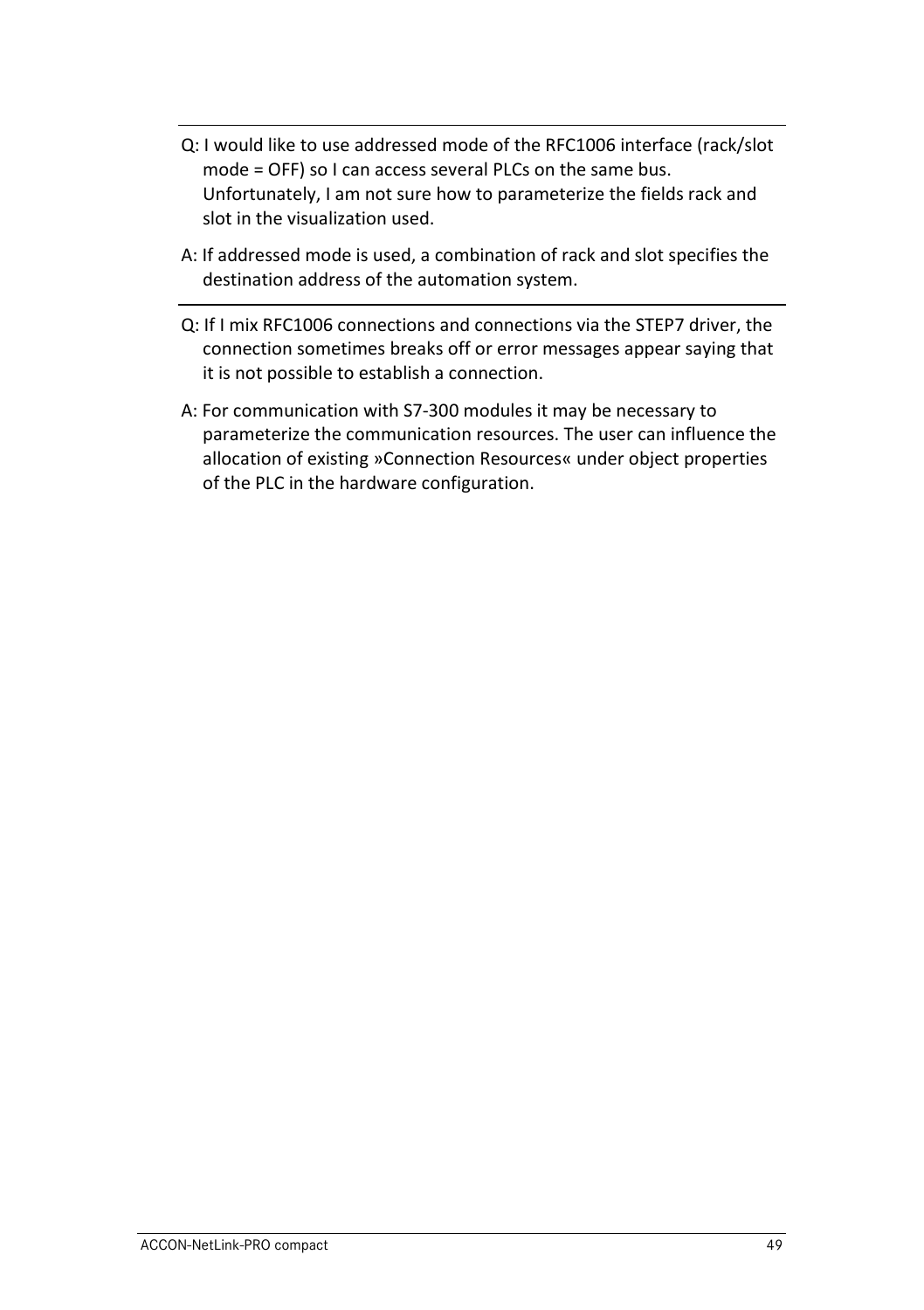# <span id="page-50-0"></span>**13 TECHNICAL DATA**

| Supported operating systems                | No restrictions (the driver for<br>SIMATIC ACCON-S7-NET is only<br>compatible with Windows XP,<br>2003R2, 7, 2008R2, 8.1, 2012R2,<br>10) |
|--------------------------------------------|------------------------------------------------------------------------------------------------------------------------------------------|
| Hardware requirements                      | Ethernet interface and TCP/IP<br>protocol                                                                                                |
| Supported PLCs                             | S7-200, S7-300, S7-400                                                                                                                   |
| Default IP                                 | 192.168.4.49                                                                                                                             |
| port addresses<br>(communication)          | TCP 7777, TCP 102 (RFC1006)                                                                                                              |
| port addresses (NetLink<br>Search)         | Broadcast to UDP 25342, UDP<br>25343                                                                                                     |
| Weight in kg                               | ca. 0.25                                                                                                                                 |
| Dimensions (W $\times$ H $\times$ D) in mm | 64 x 40 x 17                                                                                                                             |
| Protection type                            | <b>IP 20</b>                                                                                                                             |
| Voltage supply                             | 24 VDC ± 25 %                                                                                                                            |
| External voltage supply<br>possible        | Yes                                                                                                                                      |
| Power consumption                          | Max. 150 mA                                                                                                                              |
| Galvanically separated                     | Yes                                                                                                                                      |
| Operating temperature                      | $0 °C$ to 60 $°C$                                                                                                                        |
| Temperature storage/<br>transport          | -20 °C to 90 °C                                                                                                                          |
| Relative humidity                          | 5 % to 85 % at 30 °C (no<br>bedewing)                                                                                                    |
| Connection cable to the PC                 | Patch cable (Ethernet, straight,<br>$3 \text{ m}$                                                                                        |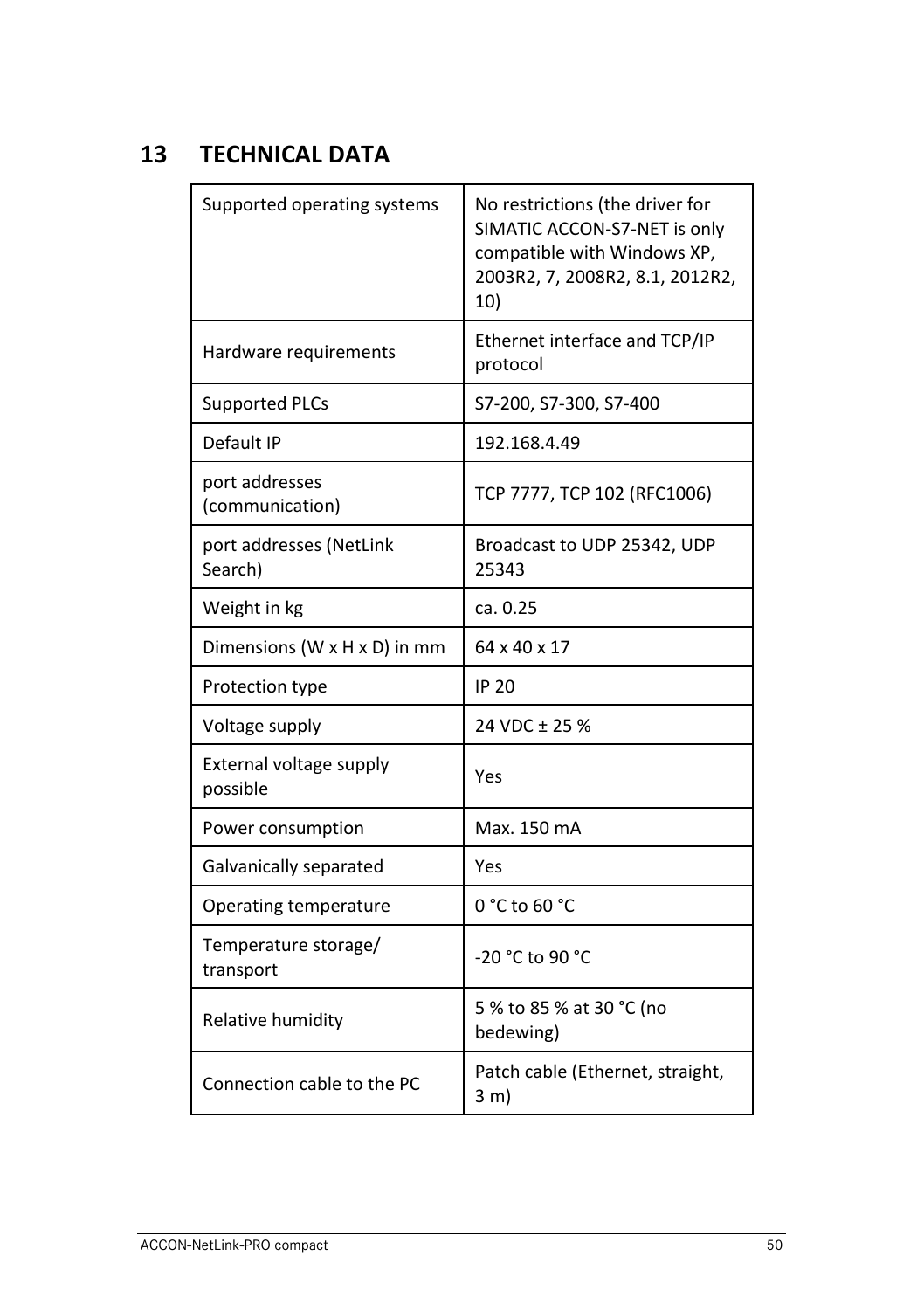| Supported bus profiles                                                    | MPI, DP, standard, Universal<br>(DP/FMS), user-defined with<br>automatic detection, PPI                                                                                                                                                                  |
|---------------------------------------------------------------------------|----------------------------------------------------------------------------------------------------------------------------------------------------------------------------------------------------------------------------------------------------------|
| Supported transmission rate<br>of the bus connection to the<br><b>PLC</b> | 9.6 Kbps to 12 Mbps with<br>automatic detection                                                                                                                                                                                                          |
| Supported transmission rates<br>Ethernet                                  | 10/100 Mbps with automatic<br>detection                                                                                                                                                                                                                  |
| Max, number of connections<br>to TCP/IP                                   | 16                                                                                                                                                                                                                                                       |
| Max, number of connections<br>to MPI, PROFIBUS, PPI                       | 32                                                                                                                                                                                                                                                       |
| Supported software                                                        | ACCON-S7-EasyLog, ACCON-<br>AGLink, DELTA LOGIC S7/S5-<br>OPC-Server. With the driver for<br>SIMATIC ACCON-S7-NET the<br>following software can be used;<br>SIMATIC Manager from V5.3,<br>WinCC, WinCC flexible, ProTool,<br>STEP7-Micro/WIN, TIA Portal |

*Table 4: Technical data*

# **Pin assignment**

# **Assignment MPI/PROFIBUS interface**

| Port | Signal      | Meaning                                         |
|------|-------------|-------------------------------------------------|
| 1    | ٠           | Not used                                        |
| 2    | GND         | Ground/voltage supply (looped-through)          |
| 3    | RxD / TxD-P | Received/transmission data-P                    |
| 4    |             | Not used                                        |
| 5    | <b>DGND</b> | Ground for bus termination (looped-<br>through) |
| 6    | <b>DVCC</b> | 5 VDC for bus termination (looped-<br>through)  |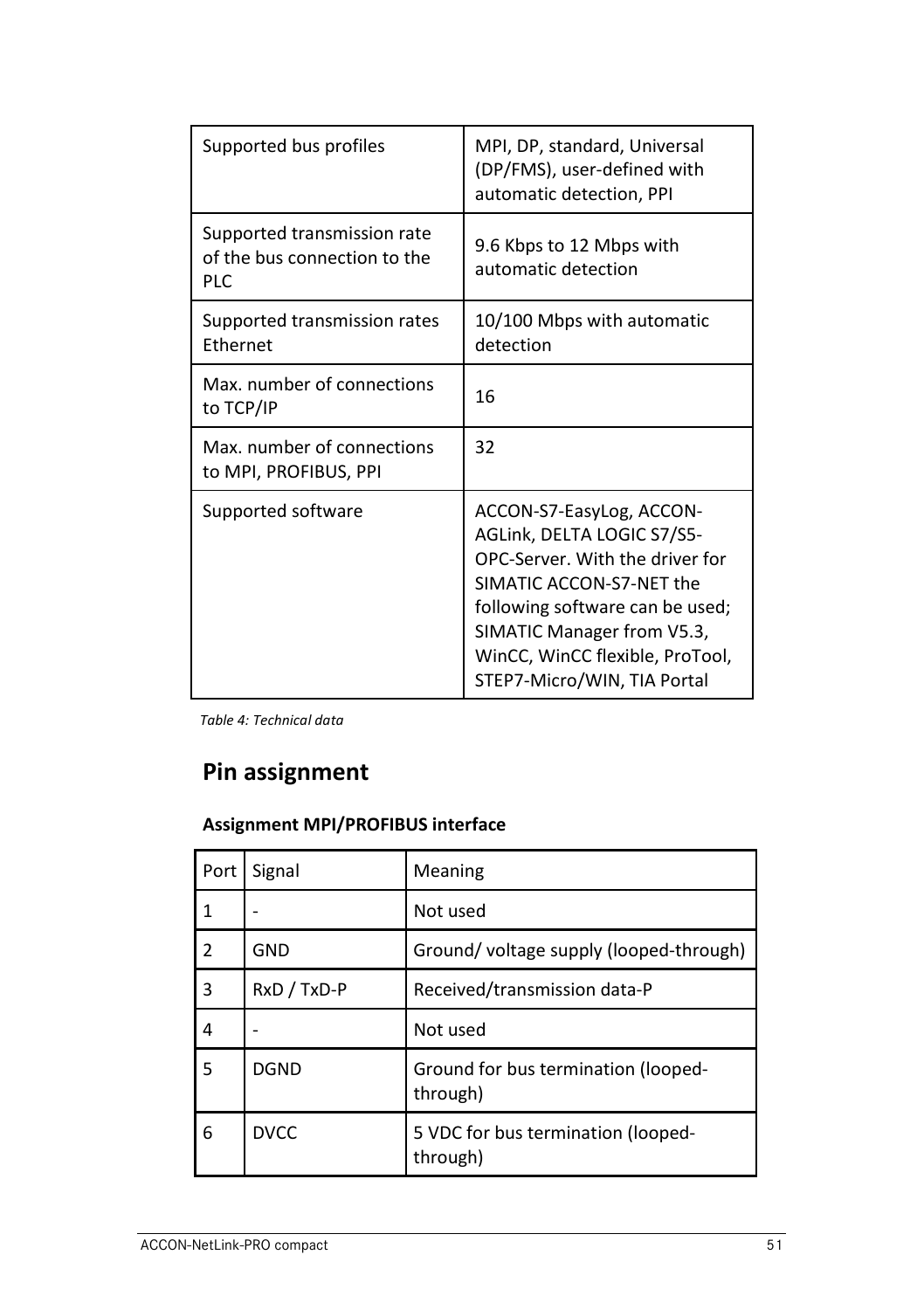|   | VCC         | 24 VDC power supply (looped-through) |
|---|-------------|--------------------------------------|
| 8 | RxD / TxD-N | Received/transmission data -N        |
|   |             | Not used                             |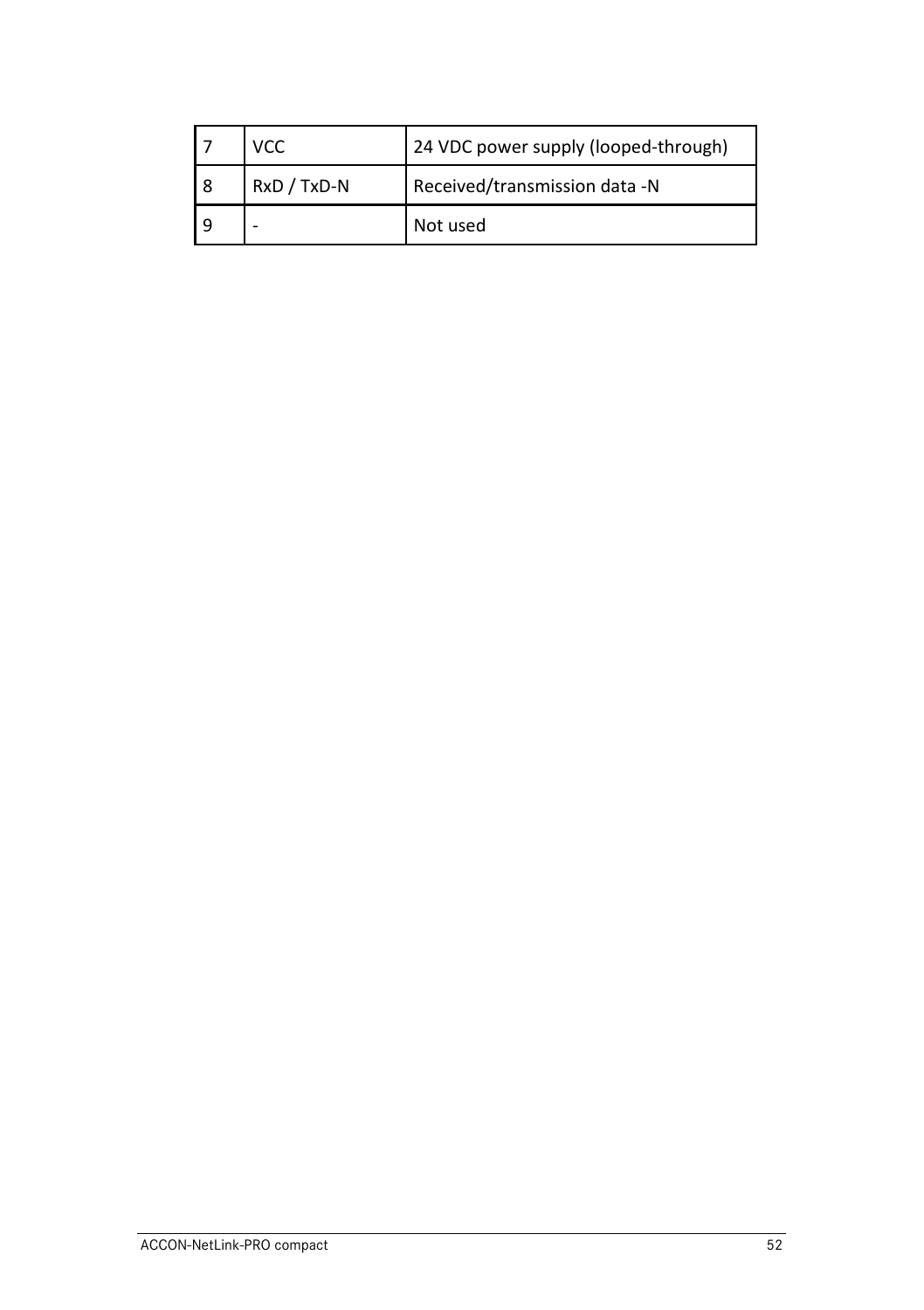| Port | Signal | Meaning           |  |  |
|------|--------|-------------------|--|--|
| 1    | $TX+$  | transmission data |  |  |
| 2    | TX-    | transmission data |  |  |
| 3    | $RX+$  | Received data     |  |  |
| 4    |        | Not used          |  |  |
| 5    | ۰      | Not used          |  |  |
| 6    | RX-    | Received data     |  |  |
| 7    |        | Not used          |  |  |
| 8    |        | Not used          |  |  |

**Assignment Ethernet interface (Host-Interface)**

The ACCON-NetLink-PRO compact is supplied with a 3 meter patch cable (Cross-Over) category 5.

The maximum length between two TCP/IP interfaces must not exceed 100 meter according to IEEE802.

If there are distances greater than 100 meters you have to use repeater or switches.

# **Voltage bushing**

When using an external voltage feed you have to mind the correct polarity and the voltage.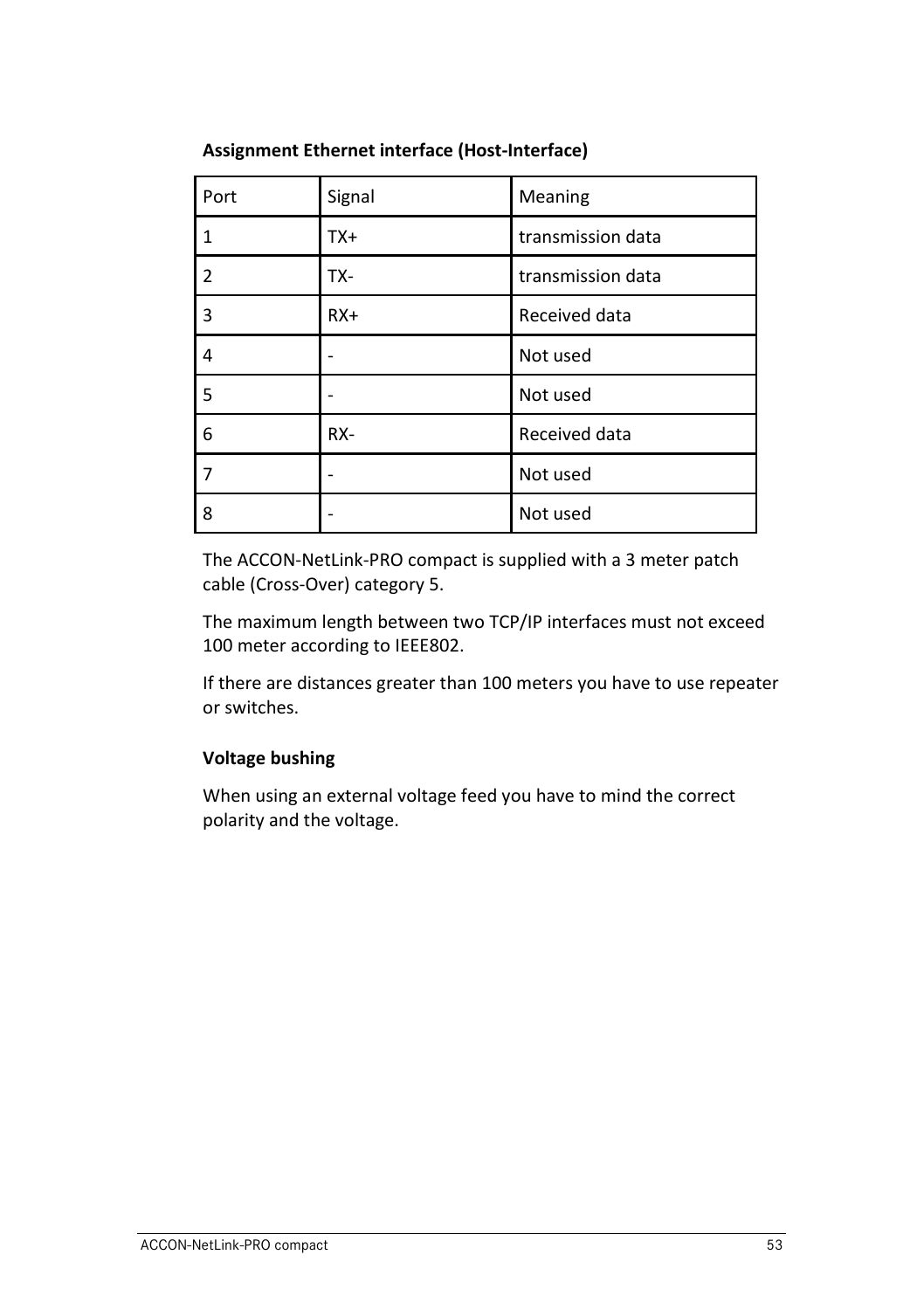# <span id="page-54-0"></span>**APPENDIX**

## **Address conversion table**

The following table serves as a parametrization help for the addressed mode. The bus address can be converted to Rack/Slot or TSAP, e. g. the controller with the bus address 49 is addressed by Rack 1 and Slot 17 or with the TSAP 0231.

| Bus-<br>adr. | Rack | Slot           | <b>TSAP</b> | Bus-<br>adr. | Rack           | Slot           | <b>TSAP</b> |
|--------------|------|----------------|-------------|--------------|----------------|----------------|-------------|
| 0            | 0    | 0              | 0200        | 64           | 2              | 0              | 0240        |
| $\mathbf{1}$ | 0    | 1              | 0201        | 65           | $\overline{2}$ | 1              | 0241        |
| 2            | 0    | $\overline{2}$ | 0202        | 66           | 2              | 2              | 0242        |
| 3            | 0    | 3              | 0203        | 67           | 2              | 3              | 0243        |
| 4            | 0    | 4              | 0204        | 68           | 2              | $\overline{4}$ | 0244        |
| 5            | 0    | 5              | 0205        | 69           | $\overline{2}$ | 5              | 0245        |
| 6            | 0    | 6              | 0206        | 70           | $\overline{2}$ | 6              | 0246        |
| 7            | 0    | 7              | 0207        | 71           | 2              | 7              | 0247        |
| 8            | 0    | 8              | 0208        | 72           | $\overline{2}$ | 8              | 0248        |
| 9            | 0    | 9              | 0209        | 73           | 2              | 9              | 0249        |
| 10           | 0    | 10             | 020A        | 74           | 2              | 10             | 024A        |
| 11           | 0    | 11             | 020B        | 75           | $\overline{2}$ | 11             | 024B        |
| 12           | 0    | 12             | 020C        | 76           | 2              | 12             | 024C        |
| 13           | 0    | 13             | 020D        | 77           | $\overline{2}$ | 13             | 024D        |
| 14           | 0    | 14             | 020E        | 78           | $\overline{2}$ | 14             | 024E        |
| 15           | 0    | 15             | 020F        | 79           | 2              | 15             | 024F        |
| 16           | 0    | 16             | 0210        | 80           | 2              | 16             | 0250        |
| 17           | 0    | 17             | 0211        | 81           | $\overline{2}$ | 17             | 0251        |
| 18           | 0    | 18             | 0212        | 82           | 2              | 18             | 0252        |
| 19           | 0    | 19             | 0213        | 83           | 2              | 19             | 0253        |
| 20           | 0    | 20             | 0214        | 84           | $\overline{2}$ | 20             | 0254        |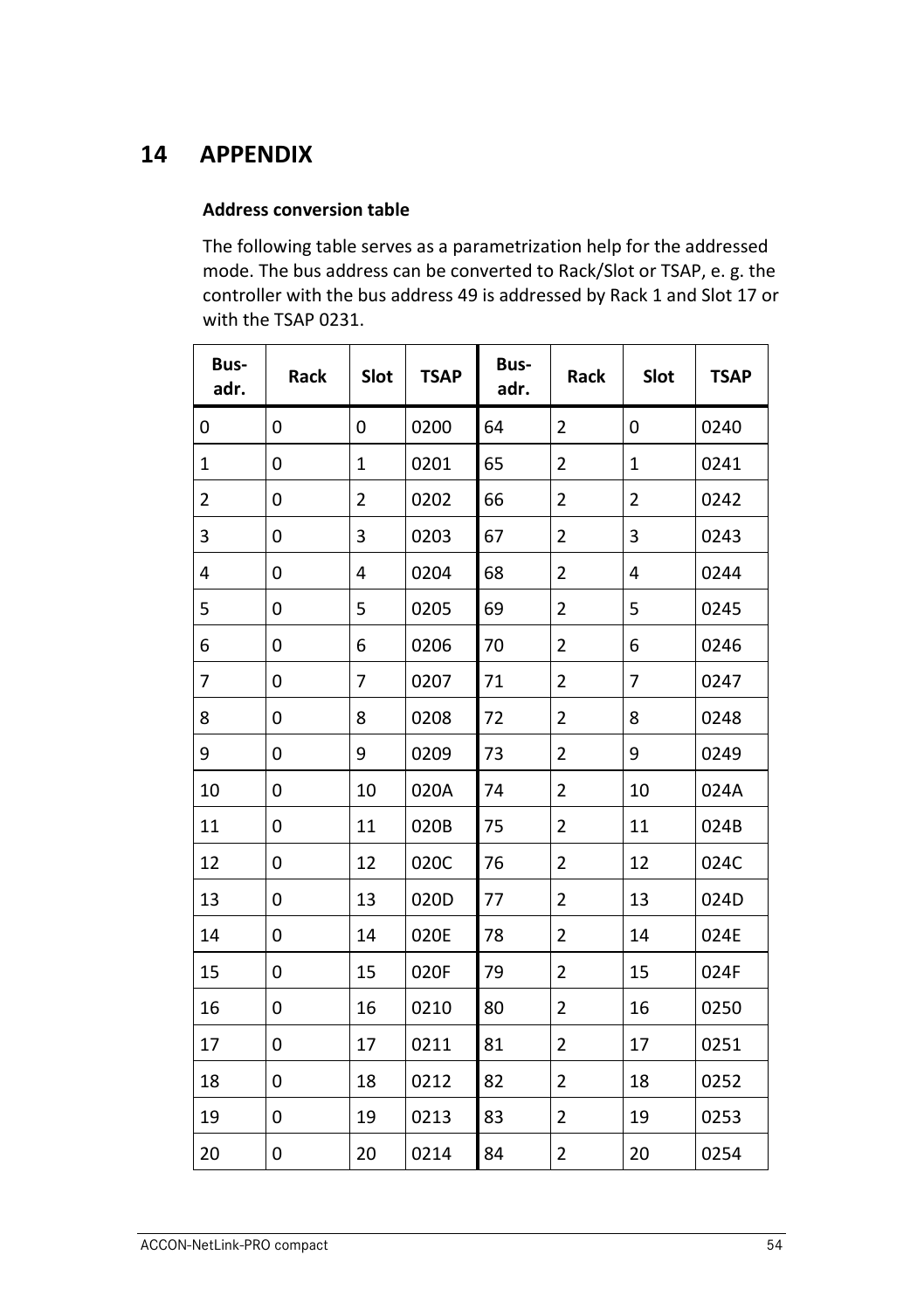| Bus-<br>adr. | Rack | Slot | <b>TSAP</b> | Bus-<br>adr. | Rack           | Slot           | <b>TSAP</b> |
|--------------|------|------|-------------|--------------|----------------|----------------|-------------|
| 21           | 0    | 21   | 0215        | 85           | $\overline{2}$ | 21             | 0255        |
| 22           | 0    | 22   | 0216        | 86           | 2              | 22             | 0256        |
| 23           | 0    | 23   | 0217        | 87           | 2              | 23             | 0257        |
| 24           | 0    | 24   | 0218        | 88           | 2              | 24             | 0258        |
| 25           | 0    | 25   | 0219        | 89           | $\overline{2}$ | 25             | 0259        |
| 26           | 0    | 26   | 021A        | 90           | 2              | 26             | 025A        |
| 27           | 0    | 27   | 021B        | 91           | 2              | 27             | 025B        |
| 28           | 0    | 28   | 021C        | 92           | 2              | 28             | 025C        |
| 29           | 0    | 29   | 021D        | 93           | 2              | 29             | 025D        |
| 30           | 0    | 30   | 021E        | 94           | 2              | 30             | 025E        |
| 31           | 0    | 31   | 021F        | 95           | 2              | 31             | 025F        |
| 32           | 1    | 0    | 0220        | 96           | 3              | 0              | 0260        |
| 33           | 1    | 1    | 0221        | 97           | 3              | 1              | 0261        |
| 34           | 1    | 2    | 0222        | 98           | 3              | $\overline{2}$ | 0262        |
| 35           | 1    | 3    | 0223        | 99           | 3              | 3              | 0263        |
| 36           | 1    | 4    | 0224        | 100          | 3              | 4              | 0264        |
| 37           | 1    | 5    | 0225        | 101          | 3              | 5              | 0265        |
| 38           | 1    | 6    | 0226        | 102          | 3              | 6              | 0266        |
| 39           | 1    | 7    | 0227        | 103          | 3              | 7              | 0267        |
| 40           | 1    | 8    | 0228        | 104          | 3              | 8              | 0268        |
| 41           | 1    | 9    | 0229        | 105          | 3              | 9              | 0269        |
| 42           | 1    | 10   | 022A        | 106          | 3              | 10             | 026A        |
| 43           | 1    | 11   | 022B        | 107          | 3              | 11             | 026B        |
| 44           | 1    | 12   | 022C        | 108          | 3              | 12             | 026C        |
| 45           | 1    | 13   | 022D        | 109          | 3              | 13             | 026D        |
| 46           | 1    | 14   | 022E        | 110          | 3              | 14             | 026E        |
| 47           | 1    | 15   | 022F        | 111          | 3              | 15             | 026F        |